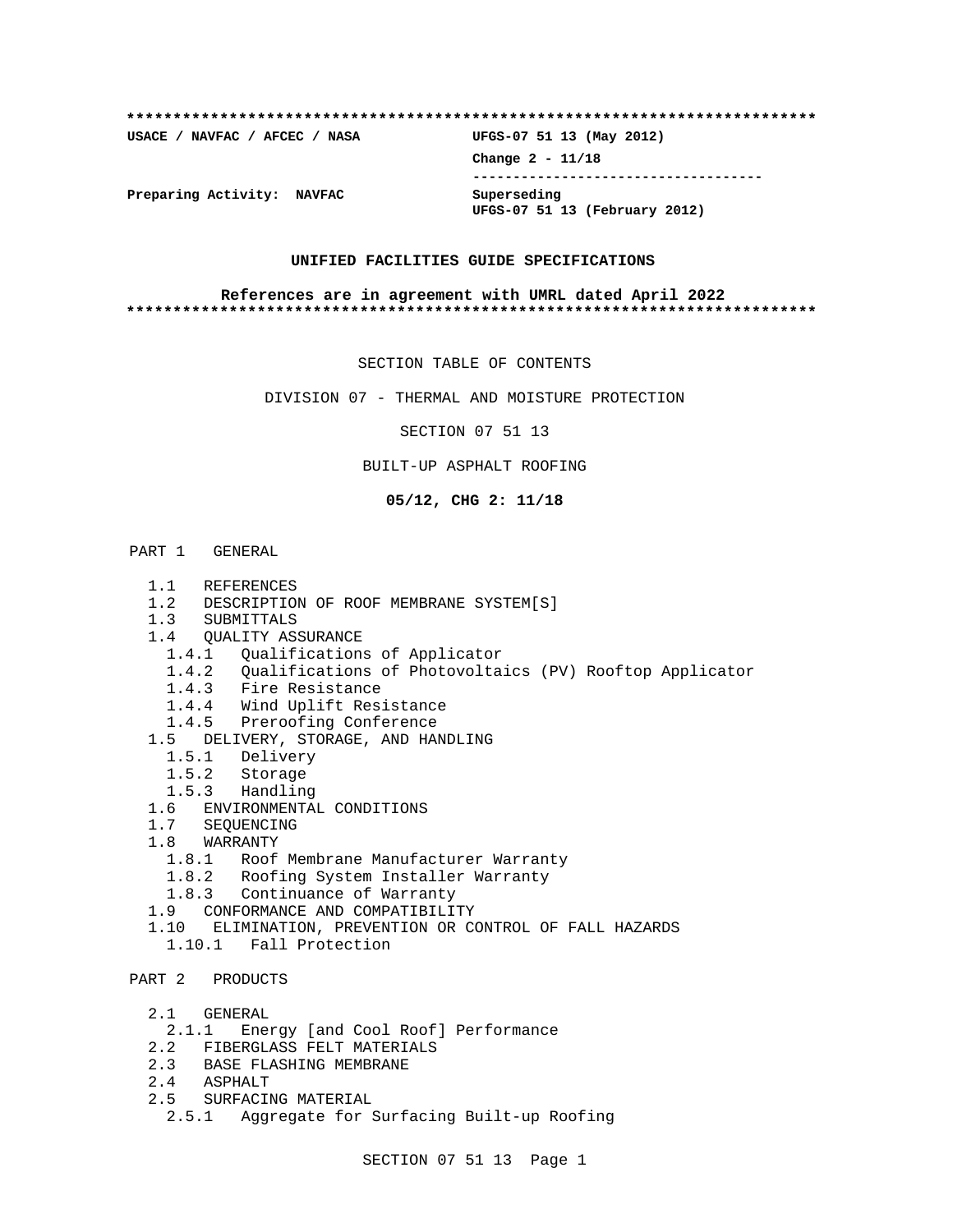- 2.5.2 Granule Surface Modified Bitumen Cap Sheet
- 2.6 PRIMER<br>2.7 ASPHALT
- 2.7 ASPHALT ROOF CEMENT
- 2.8 CANT STRIPS
- 2.9 UNSATURATED FELT OR ROSIN-SIZED BUILDING PAPER
- 2.10 FASTENERS AND PLATES
	- 2.10.1 Wood Substrates and Nailers
	- 2.10.2 Masonry or Concrete Walls and Vertical Surfaces
- Metal Plates
- 2.11 PRE-MANUFACTURED ACCESSORIES
	- 2.11.1 Pre-fabricated Curbs
- 2.11.2 Photovoltaic (PV) Systems Rack Mounted Systems
- 2.12 WALKPADS
- 2.12.1 ROOF WALKWAYS
- 2.13 PAVER BLOCKS
- 2.14 ROOF INSULATION BELOW MEMBRANE SYSTEM
- 2.15 MEMBRANE LINER
- 2.16 TOP COATING
- PART 3 EXECUTION
	- 3.1 VERIFICATION OF CONDITIONS
	- 3.1.1 Summary Of Minimum Material Weights (Per 10 sq meter 100 sq ft)
	- 3.2 PREPARATION
		- 3.2.1 Protection of Property
			- 3.2.1.1 Protective Coverings
			- 3.2.1.2 Bitumen Stops
		- 3.2.2 Equipment
			- 3.2.2.1 Mechanical Application Devices
			- 3.2.2.2 Flame-Heated Equipment
			- 3.2.2.3 Open Flame Application Equipment
		- 3.2.3 Priming of Surfaces
			- 3.2.3.1 Priming of Concrete and Masonry Surfaces
			- 3.2.3.2 Priming of Metal Surfaces
		- 3.2.4 Covering of Wood Substrate
		- 3.2.5 Heating of Asphalt
			- 3.2.5.1 Temperature Limitations for Asphalt
	- 3.3 APPLICATION<br>3.3.1 Phased I
		- Phased Membrane Construction
		- 3.3.2 Temporary Roofing and Flashing
			- 3.3.2.1 Removal
		- 3.3.3 Base Sheet Application General
		- 3.3.3.1 Ventilating Base Sheets
		- 3.3.4 Ply Felts
			- 3.3.4.1 Hot-Mopping of Ply Felts
			- 3.3.4.2 Backnailing of Ply Felts
		- 3.3.4.3 Valleys and Ridges
		- 3.3.5 Membrane Flashing
			- 3.3.5.1 Strip Flashing
			- 3.3.5.2 Membrane Flashing at Roof Drain
			- 3.3.5.3 Pre-fabricated Curbs
			- Set-On Accessories
			- 3.3.5.5 Lightning Protection
		- 3.3.6 Roof Walkpads
		- 3.3.7 Elevated Metal [Walkways] [and] [Platforms]
		- 3.3.8 Paver Blocks
		- 3.3.9 Aggregate Surfacing
		- 3.3.10 Granule-Surfaced Modified Bitumen Cap Sheet
		- 3.3.10.1 Backnailing of Cap Sheet Membrane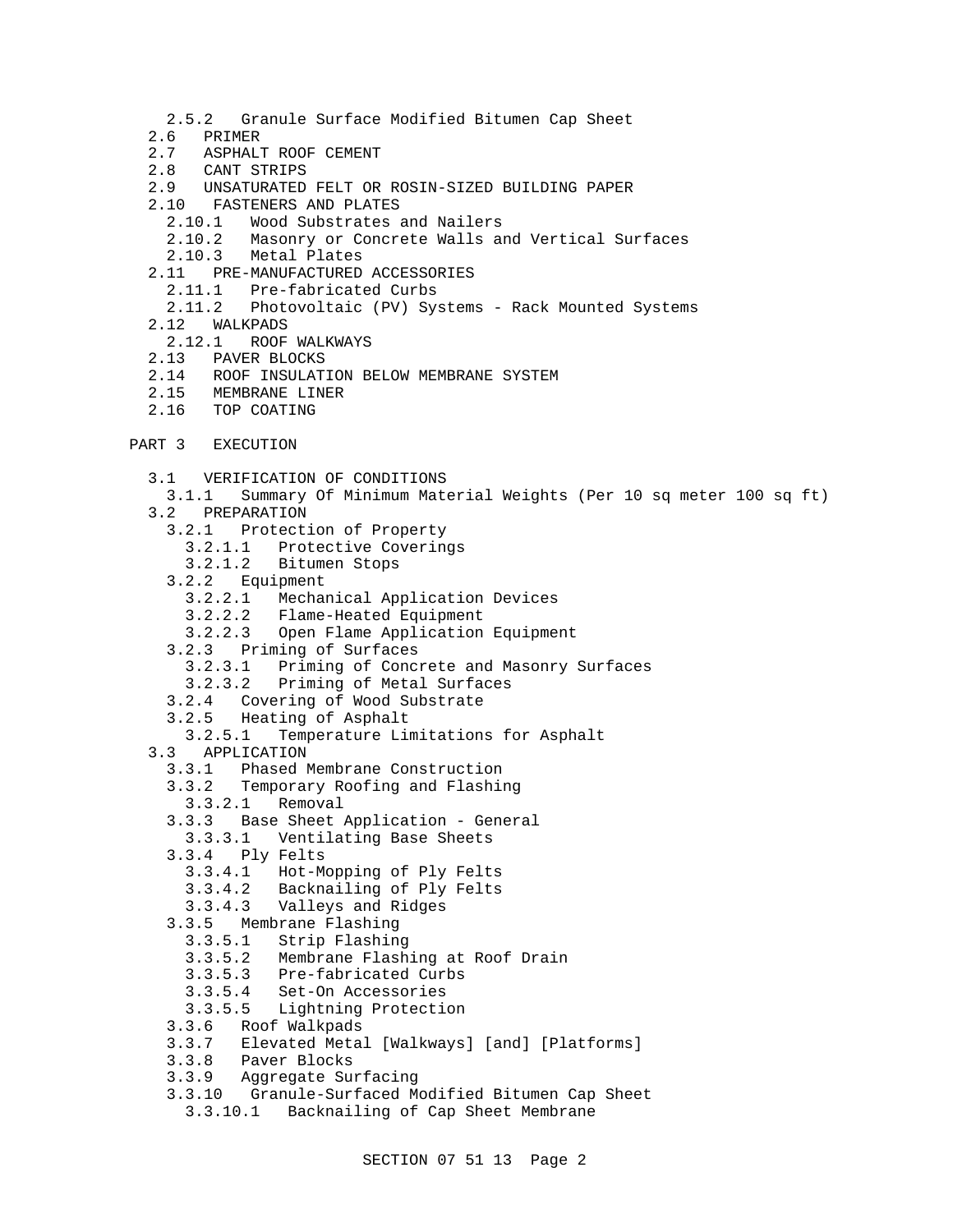- 3.3.11 Correction of Deficiencies
- 3.3.12 Clean Up
- 3.4 PROTECTION OF APPLIED ROOFING
	- 3.4.1 Protection Against Moisture Absorption
	- 3.4.2 Water Cutoffs
	- 3.4.3 Temporary Flashing for Permanent Roofing
	- 3.4.4 Temporary Walkways, Runways, and Platforms
	- Glaze Coat
- 3.5 FIELD QUALITY CONTROL
	- 3.5.1 Test for Surface Dryness
	- 3.5.2 Construction Monitoring
	- 3.5.2.1 Manufacturer's Inspection
	- 3.5.3 Samples of Built-Up Roofing
		- 3.5.3.1 Number of Cut Tests
		- 3.5.3.2 Sample Cutting Device
		- 3.5.3.3 Patching Cut-Out Area
	- 3.5.4 Roof Drain Test
- 3.6 INFRARED INSPECTION
- 3.7 INFORMATION CARD
- -- End of Section Table of Contents --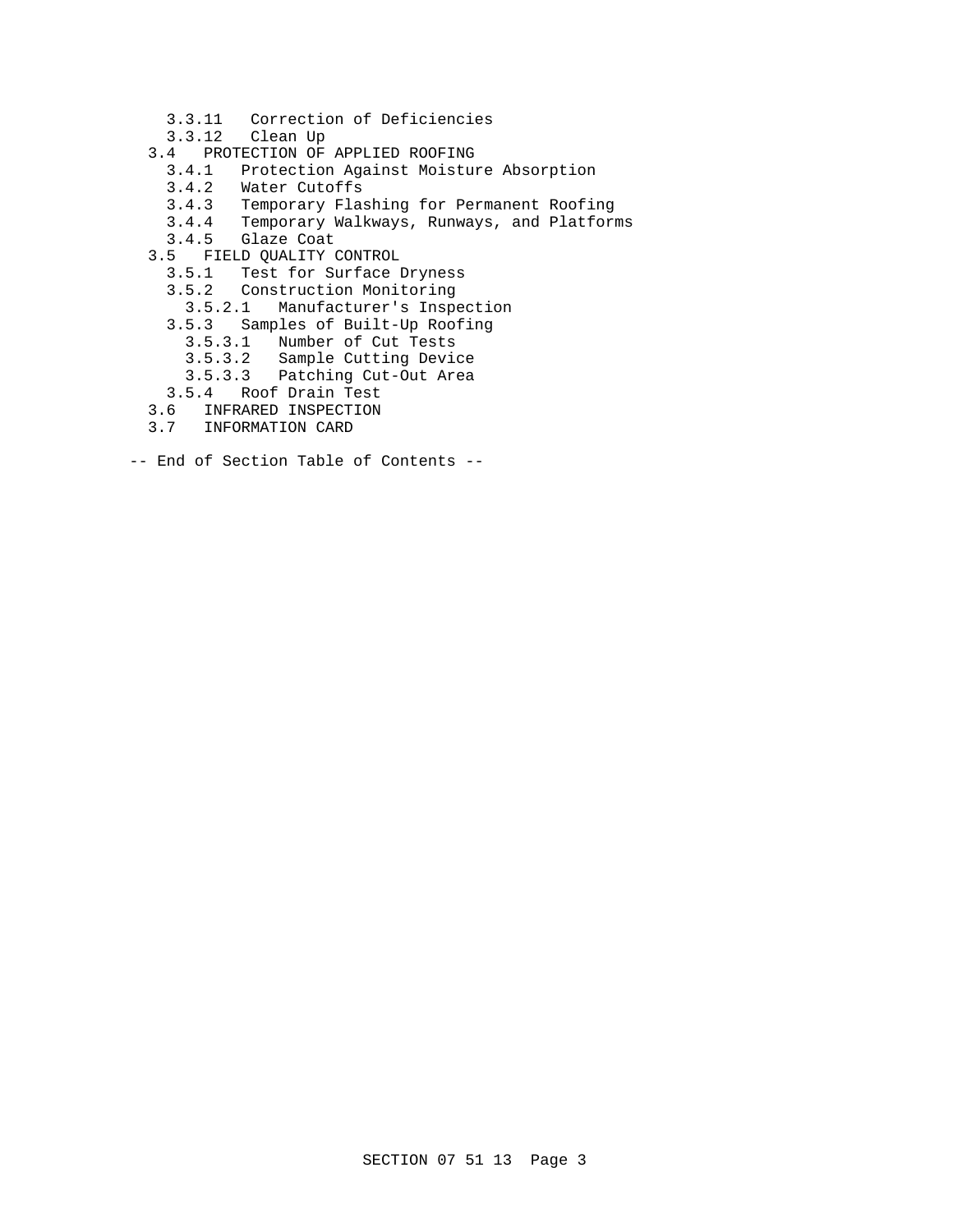USACE / NAVFAC / AFCEC / NASA

UFGS-07 51 13 (May 2012) Change  $2 - 11/18$ ------------------------------------Superseding UFGS-07 51 13 (February 2012)

Preparing Activity: NAVFAC

#### UNIFIED FACILITIES GUIDE SPECIFICATIONS

References are in agreement with UMRL dated April 2022 

SECTION 07 51 13

BUILT-UP ASPHALT ROOFING 05/12, CHG 2: 11/18

NOTE: This guide specification covers the requirements for aggregate surfaced bituminous built-up roofing, and built-up roofing with granule-surfaced modified bitumen cap sheet for existing and new roof systems on slopes from 6 mm to 76 mm 1/4 inch to 3 inches per foot.

Adhere to UFC 1-300-02 Unified Facilities Guide Specifications (UFGS) Format Standard when editing this guide specification or preparing new project specification sections. Edit this guide specification for project specific requirements by adding, deleting, or revising text. For bracketed items, choose applicable item(s) or insert appropriate information.

Remove information and requirements not required in respective project, whether or not brackets are present.

Comments, suggestions and recommended changes for this guide specification are welcome and should be submitted as a Criteria Change Request (CCR). 

NOTE: The requirements for hot-mopped, four-ply, aggregate surfaced, built-up bituminous roofing systems and built-up bituminous roof systems consisting of three-ply felts and granule-surfaced modified bitumen cap sheet are included in this guide specification. This guide specification does not include the structural roof deck, insulation, or sheet metal fascias, gravel stops, and flashings.

Coordinate this section with other roof system components specifications such as rough carpentry, insulation and sheet metal flashing. Also coordinate this section with the criteria contained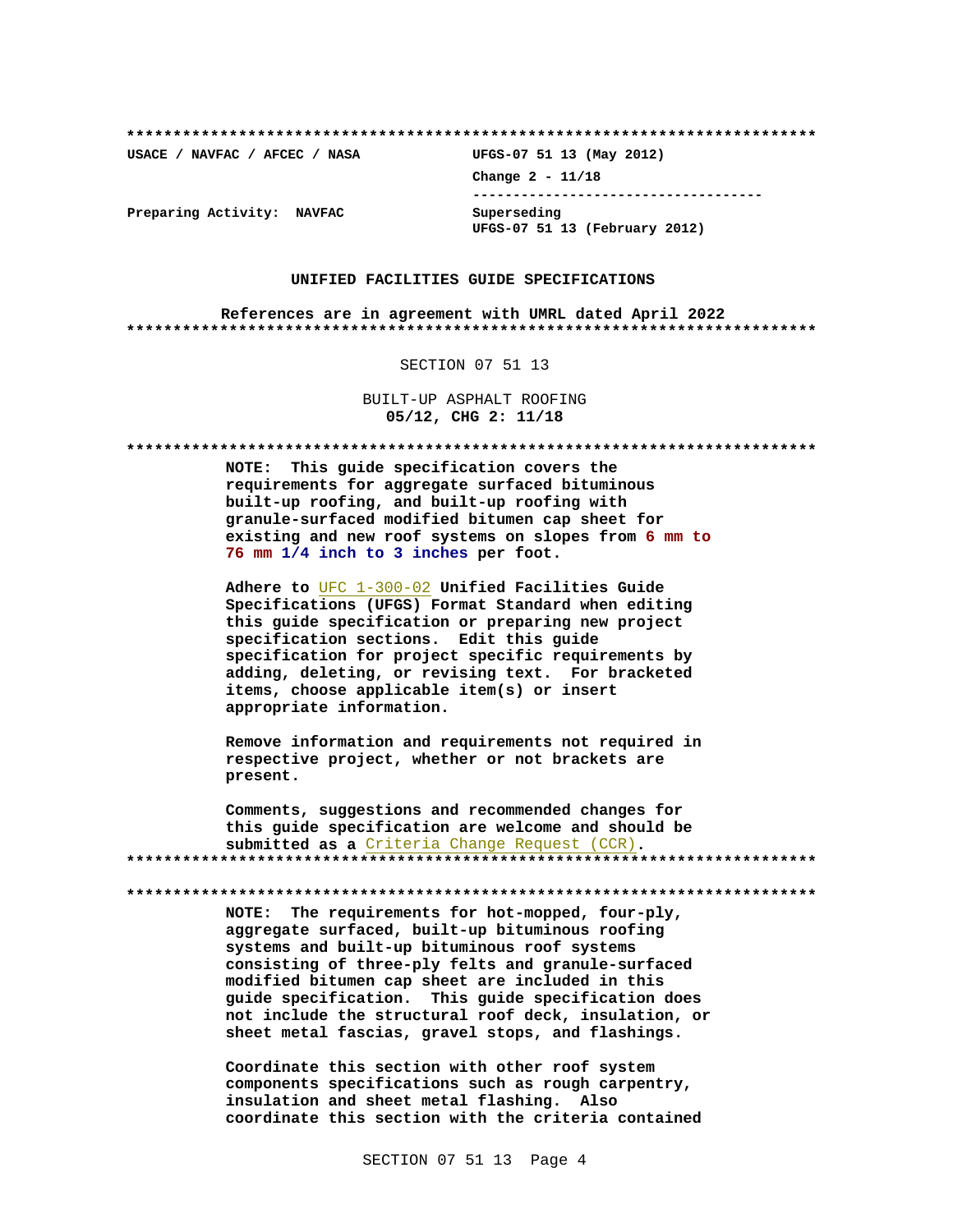in UFC 3-110-03 "Roofing", as it relates to the specific project and Service Exceptions indicated therein.

NOTE: In most cases, use aggregate surfacing or granule surfaced modified bitumen cap sheet surfacing in lieu of smooth surfaced built-up roofs. Generally, when properly applied and maintained, aggregate surfaced roofing will have greater life expectancy. Consider granulated cap sheet surfacing where:

1. There is danger of aggregate being drawn into air intakes of jet aircraft.

2. There is danger of wind blown aggregate jeopardizing property and life safety. 

#### PART 1 GENERAL

#### 1.1 REFERENCES

#### 

NOTE: This paragraph is used to list the publications cited in the text of the guide specification. The publications are referred to in the text by basic designation only and listed in this paragraph by organization, designation, date, and title.

Use the Reference Wizard's Check Reference feature when you add a Reference Identifier (RID) outside of the Section's Reference Article to automatically place the reference in the Reference Article. Also use the Reference Wizard's Check Reference feature to update the issue dates.

References not used in the text will automatically be deleted from this section of the project specification when you choose to reconcile references in the publish print process.

NOTE: Select one of the following references subject to design criteria and the particular materials selected for the application and remove the other two references sited below within the body of the text citing the applicable reference:

[ASTM D4869] [ASTM D6757/D6757M] [ASTM D1970/D1970M]

The publications listed below form a part of this specification to the extent referenced. The publications are referred to within the text by the basic designation only.

AMERICAN SOCIETY OF CIVIL ENGINEERS (ASCE)

**ASCE 7-16** 

(2017; Errata 2018; Supp 1 2018) Minimum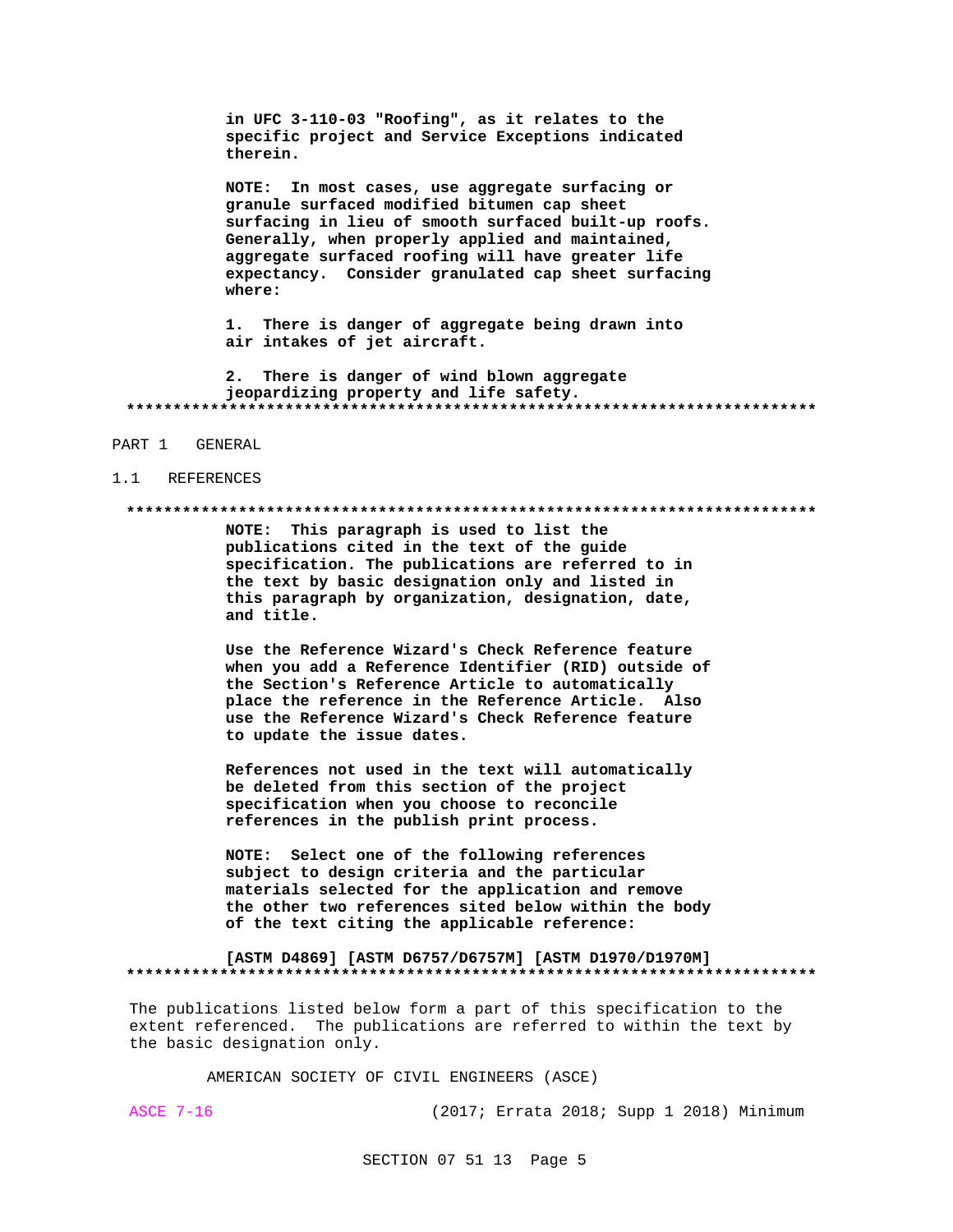Design Loads and Associated Criteria for Buildings and Other Structures

# ASTM INTERNATIONAL (ASTM)

| ASTM C208 |                          | (2012; R 2017; E 2017; E 2019) Standard<br>Specification for Cellulosic Fiber<br>Insulating Board                                                              |
|-----------|--------------------------|----------------------------------------------------------------------------------------------------------------------------------------------------------------|
| ASTM C728 |                          | (2017a) Standard Specification for Perlite<br>Thermal Insulation Board                                                                                         |
|           | ASTM C1153               | (2010) Standard Practice for Location of<br>Wet Insulation in Roofing Systems Using<br>Infrared Imaging                                                        |
|           | ASTM D41/D41M            | (2011; R 2016) Standard Specification for<br>Asphalt Primer Used in Roofing,<br>Dampproofing, and Waterproofing                                                |
|           | <b>ASTM D312/D312M</b>   | (2016a) Standard Specification for Asphalt<br>Used in Roofing                                                                                                  |
| ASTM D448 |                          | (2012; R 2017) Standard Classification for<br>Sizes of Aggregate for Road and Bridge<br>Construction                                                           |
| ASTM D517 |                          | (1998; R 2008) Asphalt Plank                                                                                                                                   |
|           | ASTM D1863/D1863M        | (2005; R 2011; E 2012) Mineral Aggregate<br>Used on Built-Up Roofs                                                                                             |
|           | ASTM D1864/D1864M        | (1989; E 2009; R 2009) Moisture in Mineral<br>Aggregate Used on Built-Up Roofs                                                                                 |
|           | ASTM D1970/D1970M        | (2019) Standard Specification for<br>Self-Adhering Polymer Modified Bituminous<br>Sheet Materials Used as Steep Roofing<br>Underlayment for Ice Dam Protection |
|           | <b>ASTM D2170/D2170M</b> | (2018) Standard Test Method for Kinematic<br>Viscosity of Asphalts (Bitumens)                                                                                  |
|           | ASTM D2178/D2178M        | (2015a) Asphalt Glass Felt Used in Roofing<br>and Waterproofing                                                                                                |
|           | ASTM D3617               | (2007; R 2015; E 2015) Sampling and<br>Analysis of New Built-Up Roof Membranes                                                                                 |
|           | ASTM D4263               | (1983; R 2018) Standard Test Method for<br>Indicating Moisture in Concrete by the<br>Plastic Sheet Method                                                      |
|           | ASTM D4402/D4402M        | (2015) Viscosity Determination of Asphalt<br>at Elevated Temperatures Using a<br>Rotational Viscometer                                                         |
|           | ASTM D4586/D4586M        | (2007; E 2012; R 2012) Asphalt Roof<br>Cement, Asbestos-Free                                                                                                   |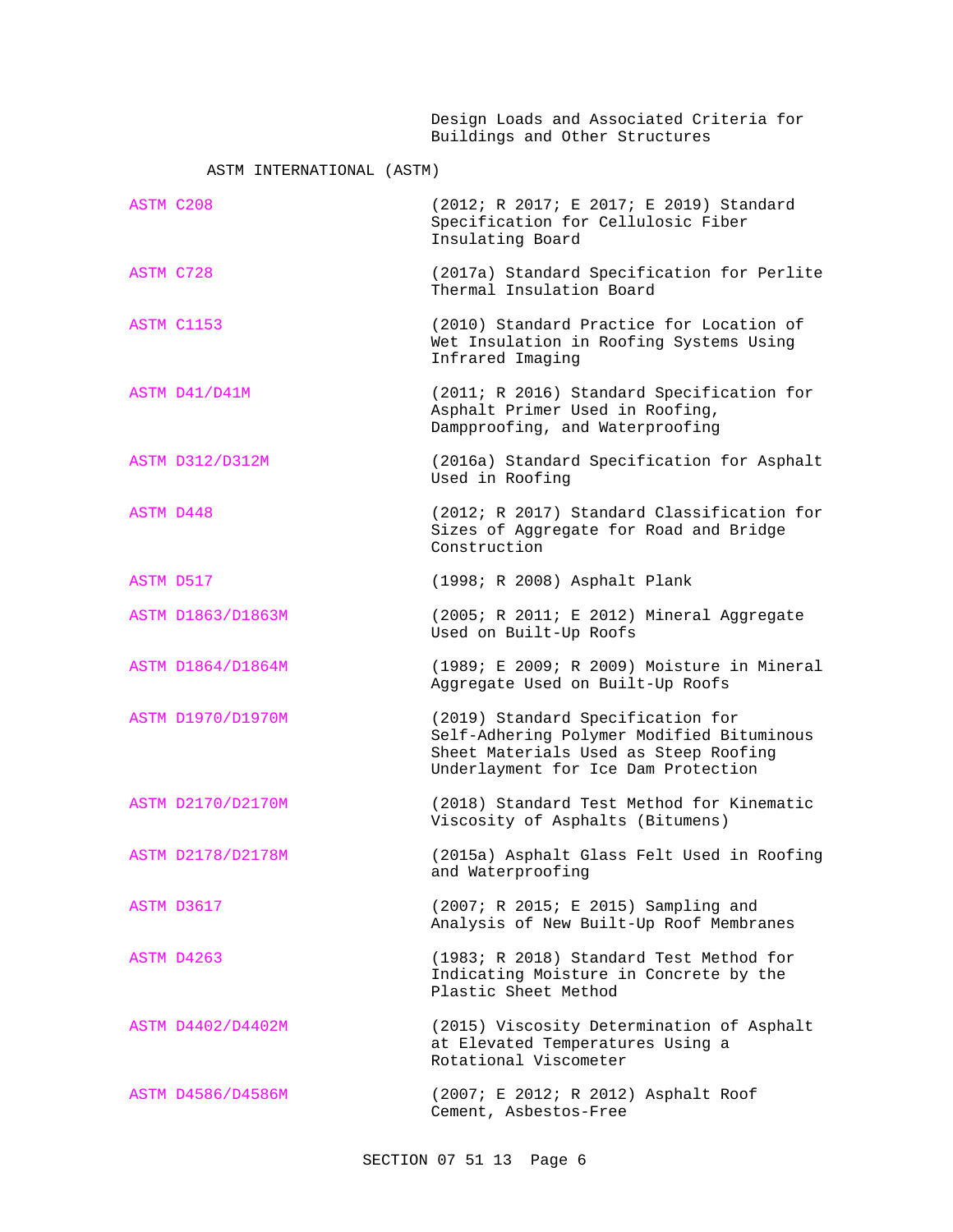ASTM D4601/D4601M (2004; R 2020) Standard Specification for Asphalt-Coated Glass Fiber Base Sheet Used in Roofing ASTM D4637/D4637M (2015) EPDM Sheet Used in Single-Ply Roof Membrane ASTM D4869/D4869M (2016a) Standard Specification for Asphalt-Saturated Organic Felt Underlayment Used in Steep Slope Roofing ASTM D4897/D4897M (2016) Standard Specification for Asphalt-Coated Glass-Fiber Venting Base Sheet Used in Roofing ASTM D6162/D6162M (2016) Standard Specification for Styrene Butadiene Styrene (SBS) Modified Bituminous Sheet Materials Using a Combination of Polyester and Glass Fiber Reinforcements ASTM D6163/D6163M (2016) Standard Specification for Styrene Butadiene Styrene (SBS) Modified Bituminous Sheet Materials Using Glass Fiber Reinforcements ASTM D6164/D6164M (2016) Standard Specification for Styrene Butadiene Styrene (SBS) Modified Bituminous Sheet Materials Using Polyester Reinforcements ASTM D6757/D6757M (2018) Standard Specification for Underlayment Felt Containing Inorganic Fibers Used in Steep-Slope Roofing ASTM E108 (2020a) Standard Test Methods for Fire Tests of Roof Coverings FM GLOBAL (FM) FM 4470 (2016) Single-Ply, Polymer-Modified Bitumen Sheet, Built-up Roof (BUR), and Liquid Applied Roof Assemblies for Use in Class 1 and Noncombustible Roof Deck Construction FM APP GUIDE (updated on-line) Approval Guide http://www.approvalguide.com/ NATIONAL ROOFING CONTRACTORS ASSOCIATION (NRCA) NRCA RoofMan (2020) The NRCA Roofing Manual SINGLE PLY ROOFING INDUSTRY (SPRI) ANSI/SPRI RD-1 (2014) Performance Standard for Retrofit Drains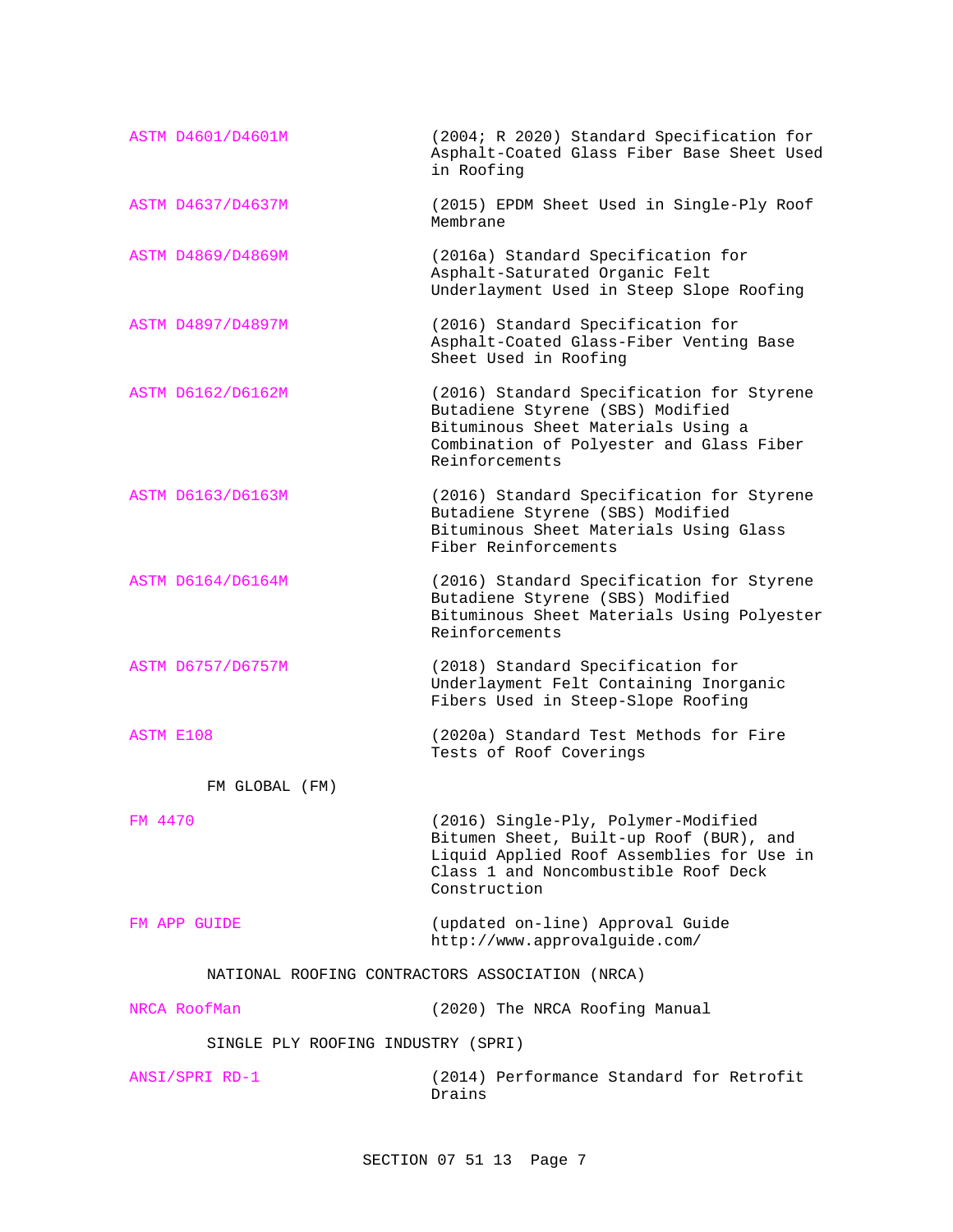U.S. DEPARTMENT OF ENERGY (DOE)

Energy Star (1992; R 2006) Energy Star Energy Efficiency Labeling System (FEMP)

#### UNDERWRITERS LABORATORIES (UL)

**UL 790** (2022) UL Standard for Safety Test Methods for Fire Tests of Roof Coverings UL RMSD (2012) Roofing Materials and Systems Directory

1.2 DESCRIPTION OF ROOF MEMBRANE SYSTEM[S]

# NOTE: Coordinate requirements with Part 2 materials specification. Delete the bracketed option not applicable to the project.

Asphalt applied, [four-ply felt, aggregate surfaced][three-ply felt with granule-surfaced modified bitumen cap sheet] built-up roof membrane system.

#### $1.3$ SUBMITTALS

#### 

NOTE: Review Submittal Description (SD) definitions in Section 01 33 00 SUBMITTAL PROCEDURES and edit the following list, and corresponding submittal items in the text, to reflect only the submittals required for the project. The Guide Specification technical editors have classified those items that require Government approval, due to their complexity or criticality, with a "G." Generally, other submittal items can be reviewed by the Contractor's Quality Control System. Only add a "G" to an item if the submittal is sufficiently important or complex in context of the project.

For Army projects, fill in the empty brackets following the "G" classification, with a code of up to three characters to indicate the approving authority. Codes for Army projects using the Resident Management System (RMS) are: "AE" for Architect-Engineer; "DO" for District Office (Engineering Division or other organization in the District Office); "AO" for Area Office; "RO" for Resident Office; and "PO" for Project Office. Codes following the "G" typically are not used for Navy, Air Force, and NASA projects.

The "S" classification indicates submittals required as proof of compliance for sustainability Guiding Principles Validation or Third Party Certification and as described in Section 01 33 00 SUBMITTAL PROCEDURES.

Choose the first bracketed item for Navy, Air Force,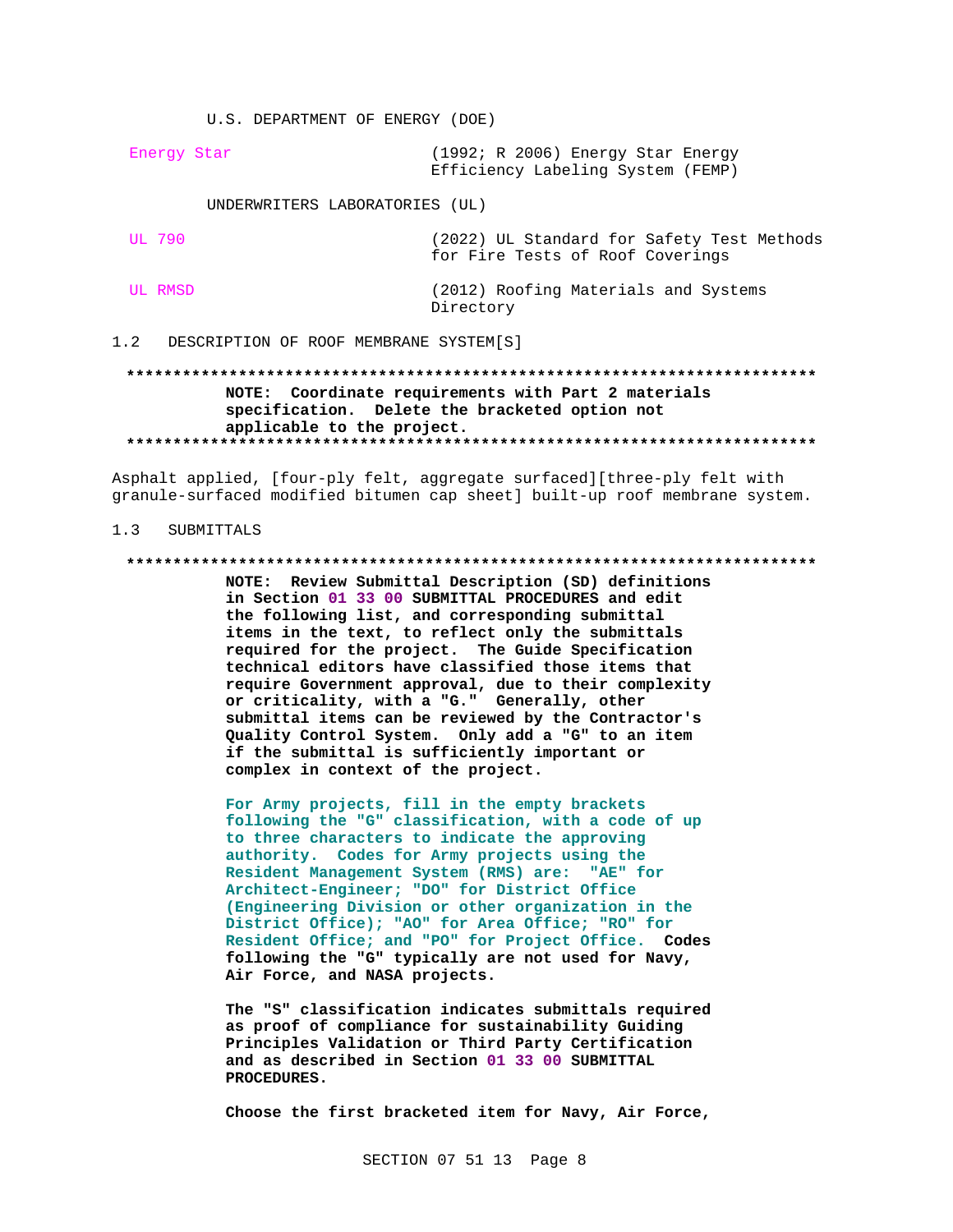#### **and NASA projects, or choose the second bracketed item for Army projects. \*\*\*\*\*\*\*\*\*\*\*\*\*\*\*\*\*\*\*\*\*\*\*\*\*\*\*\*\*\*\*\*\*\*\*\*\*\*\*\*\*\*\*\*\*\*\*\*\*\*\*\*\*\*\*\*\*\*\*\*\*\*\*\*\*\*\*\*\*\*\*\*\*\***

Government approval is required for submittals with a "G" or "S" classification. Submittals not having a "G" or "S" classification are [for Contractor Quality Control approval.][for information only. When used, a code following the "G" classification identifies the office that will review the submittal for the Government.] Submit the following in accordance with Section 01 33 00 SUBMITTAL PROCEDURES:

SD-03 Product Data

Wind Uplift Calculations; G[, [\_\_\_\_]]

Asphalt

Felts, including ply felt, base sheet and ventilating felt as applicable; G[, [\_\_\_\_\_]]

[ Granule Surface Modified Bitumen Cap Sheet; G[, [\_\_\_\_\_]]

][ Heat Island Reduction; S

- ][ Energy Star Label for Top Coating Product; S
- ] Flashing Membrane; G[, [\_\_\_\_]]

Fasteners

Primer

Asphalt Roof Cement

Walkpad Materials

Cant Strips

Certificate attesting that the fiberboard furnished for the project contains recovered material, and showing an estimated percent of such recovered material.

Pre-Manufactured Accessories to be incorporated in the system installation; G[, [\_\_\_\_\_]]

Roof Walkways

Sample Warranties certificates; G[, [\_\_\_\_]]

Submit all data required with requirements of this section. Include in Data written acceptance by the roof membrane manufacturer of the products and accessories provided. List products in the applicable wind uplift and fire rating classification listings, unless approved otherwise by the Contracting Officer.

SD-06 Test Reports

Samples of Built-Up Roofing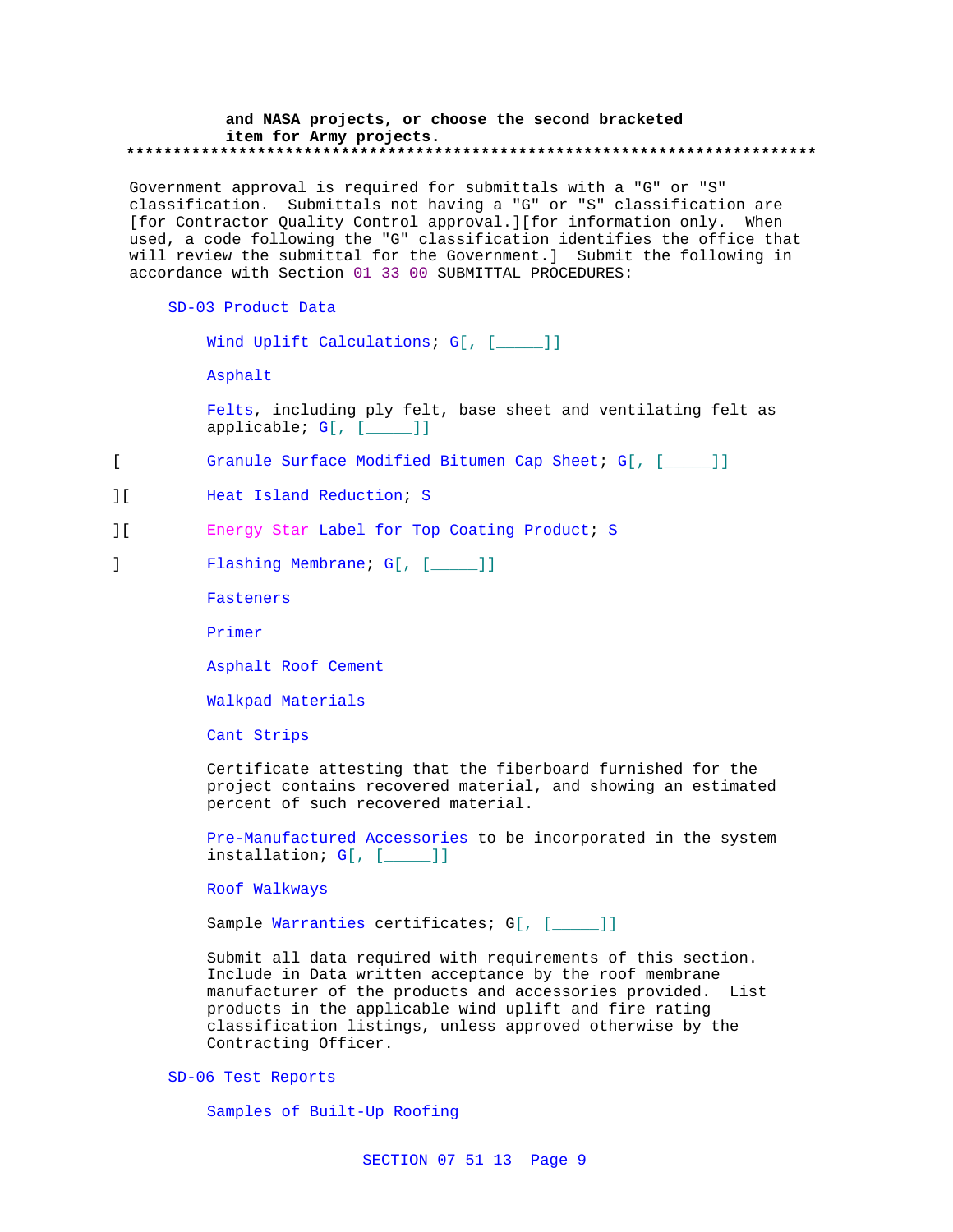Submit test results on roofing field samples as required, verifying composition of sample. Submit six copies of laboratory analysis within 30 calendar days after samples are taken. Submit reports in accordance with ASTM D3617.

#### SD-07 Certificates

Bill of Lading

Submit when labels of asphalt containers do not indicate the finished blowing temperature, flash point and equiviscous temperature.

Qualifications of Applicator

Submit evidence of the roofing system manufacturer's approval.

SD-08 Manufacturer's Instructions

# NOTE: Edit the manufacturers instructions submission requirements as necessary for the system

specified. Include bracketed requirements only as applicable to the system being specified. ............

Felts;  $G[$ ,  $[\underline{\hspace{1cm}}]$ ]

Flashings; G[, [\_\_\_\_]]

 $\overline{1}$ Modified Bitumen Cap Sheet; G[, [\_\_\_\_]]

> Base Sheet attachment, including pattern and frequency of mechanical attachments required in field of roof, corners, and perimeters to provide for the specified wind resistance.

 $\mathbf{1}$ Asphalt

Primer

Roof Cement

Fasteners

Cold Weather Conditions installation; G[, [\_\_\_\_]]

Include detailed application instructions and standard manufacturer drawings altered as required by these specifications. [ Include membrane manufacturer requirements for nailers and backnailing of roof membrane on steep slopes.] Explicitly identify in writing, differences between manufacturer's instructions and the specified requirements.

SD-11 Closeout Submittals

Warranty

Information Card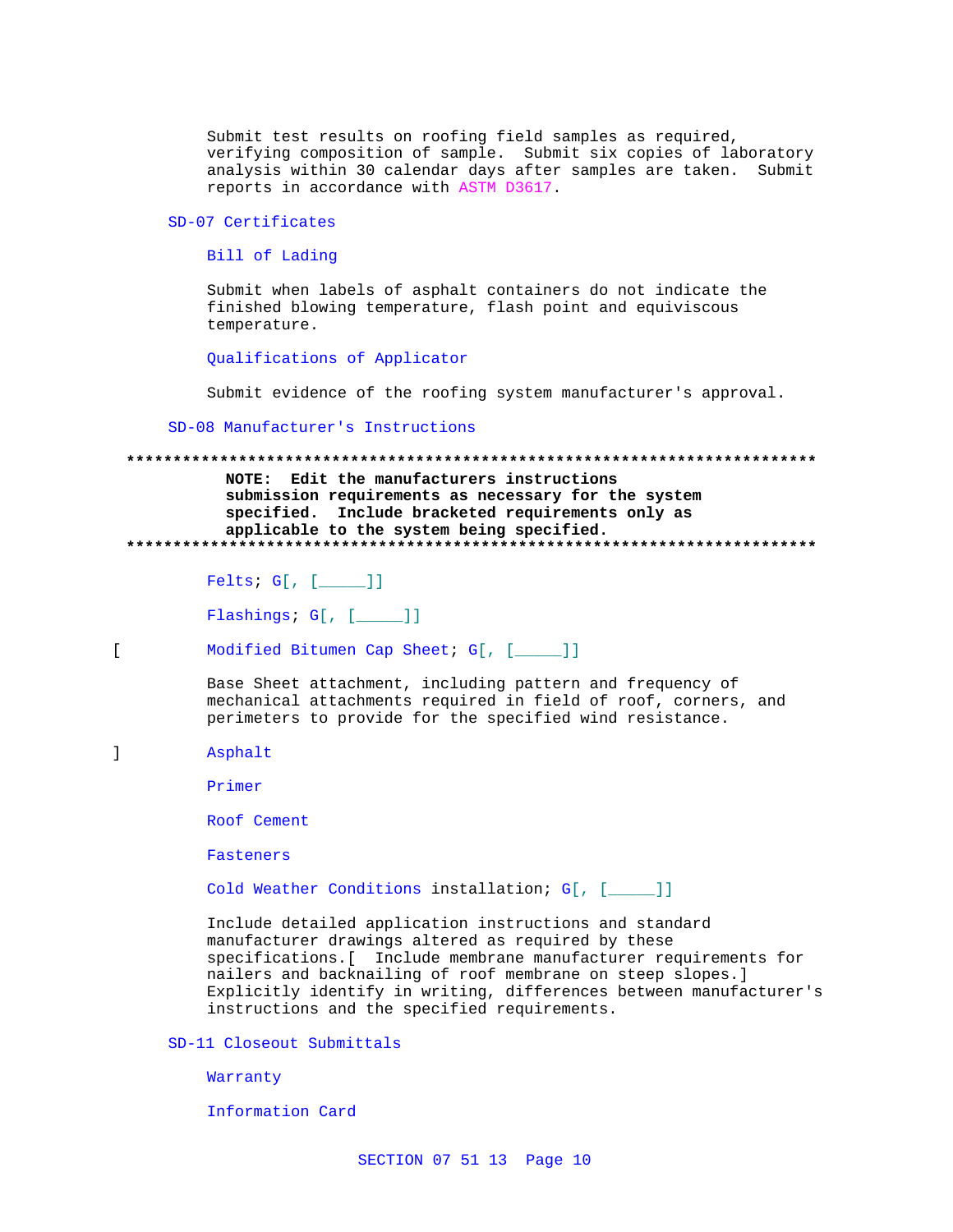#### QUALITY ASSURANCE  $1.4$

#### 

NOTE: All projects with more than 1400 square meters 15,000 square feet of roof area or that is defined as critical use or mission critical in the project DD Form 1391 must have a Registered Roof Consultant (RRC) or a registered professional engineer (PE) or registered architect (RA) that derives his or her principal income from roofing design on the quality control staff of the design team. 

#### 1.4.1 Qualifications of Applicator

The roofing system applicator must be approved, authorized, or licensed in writing by the roofing system manufacturer and must have a minimum of 3 years experience as an approved, authorized, or licensed applicator with the manufacturer and be approved at a level capable of providing the specified warranty.

[Qualifications of Photovoltaics (PV) Rooftop Applicator  $1.4.2$ 

The PV rooftop applicator must be approved, authorized, or certified by a Roof Integrated Solar Energy (RISE) Certified Solar Roofing Professional (CSRP), and comply with applicable codes, standards, and regulatory requirements to maintain the weatherproofing abilities of both the integrated roof system and photovoltaic system.

### 11.4.3 Fire Resistance

Complete roof covering assembly must:

NOTE: Specify Class B option only when Class A may not be attainable such as membrane system application directly to wood deck. Provide justification/rationale for Class B option with design submission 

- a. Be Class A rated in accordance with ASTM E108 , FM 4470, or UL 790; and
- b. Be listed as part of Fire-Classified roof deck construction in UL RMSD, or Class I roof deck construction in FM APP GUIDE.

#### 1.4.4 Wind Uplift Resistance

#### 

NOTE: Determine the required wind uplift resistance based on ASCE 7-16 wind loading calculations or applicable building code requirements. The specified FM rating incorporates a safety factor of 2 over the maximum calculated uplift pressure. Therefore, a FM rating of 1-90 correlates to a maximum uplift calculation of 2.2kPa 45 psf. When a rated system is specified, ensure the specified roof system is capable of meeting the wind uplift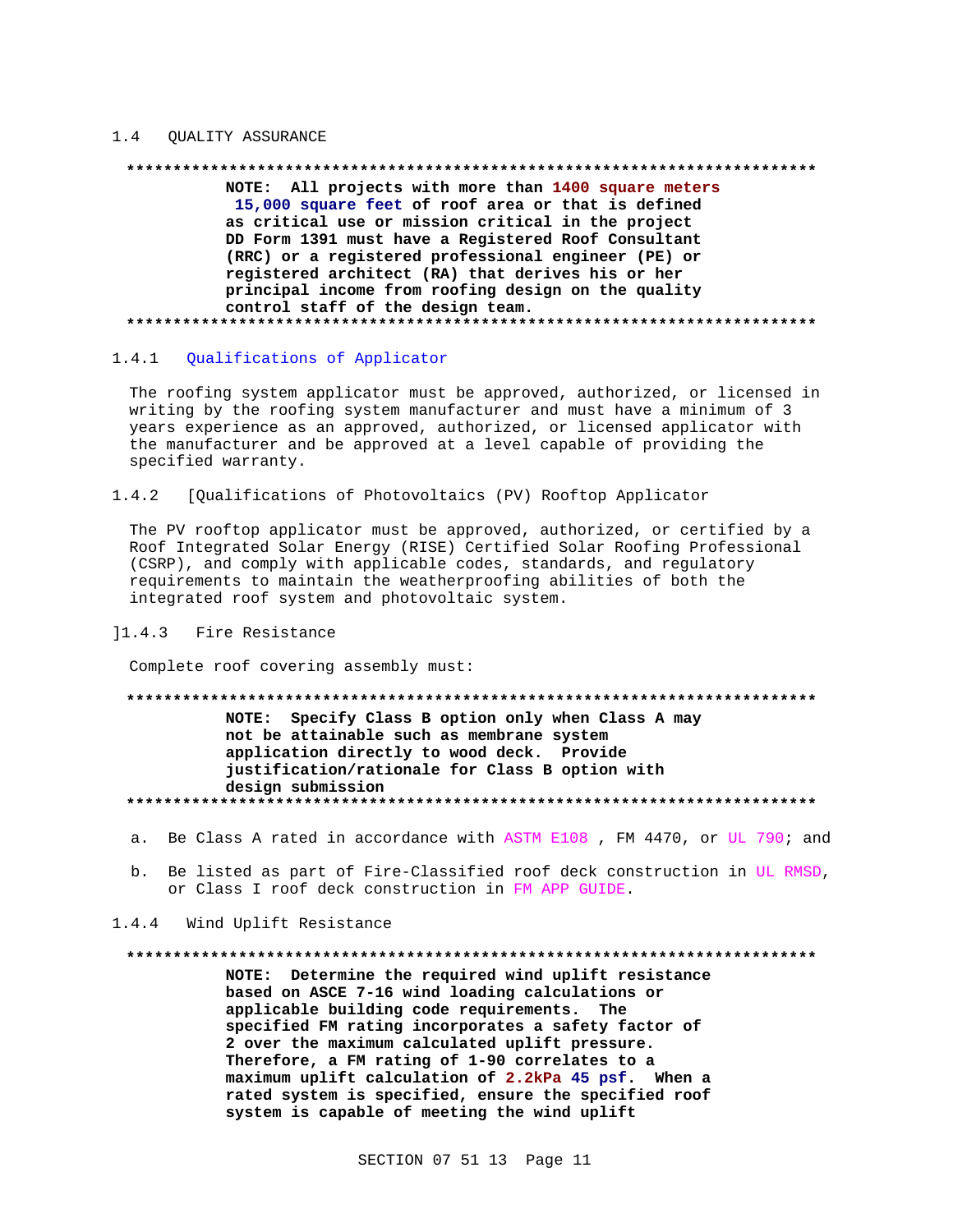**resistance specified. Utilize commercially available sources such as Factory Mutual Roofnav** https://www.roofnav.com **to validate wind uplift rated systems. Use ASCE-7 for determining uplift requirements. Where non-rated systems may be permissible, or rated systems cannot be obtained such as a reroof, ensure that validated wind uplift calculations and substantiating data are provided by a licensed engineer.**

**Delineate calculated values in the roof specification and drawings. Utilize independently tested and rated roof systems, such as Factory Mutual (FM), Underwriters Laboratories (UL), and Single Ply Roofing Industry (SPRI). \*\*\*\*\*\*\*\*\*\*\*\*\*\*\*\*\*\*\*\*\*\*\*\*\*\*\*\*\*\*\*\*\*\*\*\*\*\*\*\*\*\*\*\*\*\*\*\*\*\*\*\*\*\*\*\*\*\*\*\*\*\*\*\*\*\*\*\*\*\*\*\*\*\***

Provide a complete roof system assembly that is rated and installed to resist wind loads [indicated][calculated in accordance with ASCE 7-16] and validated by uplift resistance testing in accordance with Factory Mutual (FM) test procedures. Do not install non-rated systems except as approved by the Contracting Officer. Submit licensed engineer's wind uplift calculations and substantiating data to validate any non-rated roof system. Base wind uplift measurements on a design wind speed of[\_\_\_\_\_] km/h [\_\_\_\_\_] mph in accordance with ASCE 7-16 and other applicable building code requirements.

#### 1.4.5 Preroofing Conference

After approval of submittals and before performing roofing [and insulation] system installation work, hold a preroofing conference to review the following:

- a. Drawings and specifications and submittals related to the roof work;
- b. Roof system components installation;
- c. Procedure for the roof manufacturer's technical representative's onsite inspection and acceptance of the roofing substrate, the name of the manufacturer's technical representatives, the frequency of the onsite visits, distribution of copies of the inspection reports from the manufacturer's technical representatives to roof manufacturer;
- d. Contractor's plan for coordination of the work of the various trades involved in providing the roofing system and other components secured to the roofing; and
- e. Quality control plan for the roof system installation;
- f. Safety requirements.

Coordinate preroofing conference scheduling with the Contracting Officer. The conference must be attended by the Contractor, the Contracting Officer's designated personnel, and personnel directly responsible for the installation of roofing[ and insulation], flashing and sheet metal work,[ [mechanical][ and ][electrical] work,] other trades interfacing with the roof work,[ Fire Marshall,] and a representative of the roofing materials manufacturer. Before beginning roofing work, provide a copy of meeting notes and action items to all attending parties. Note action items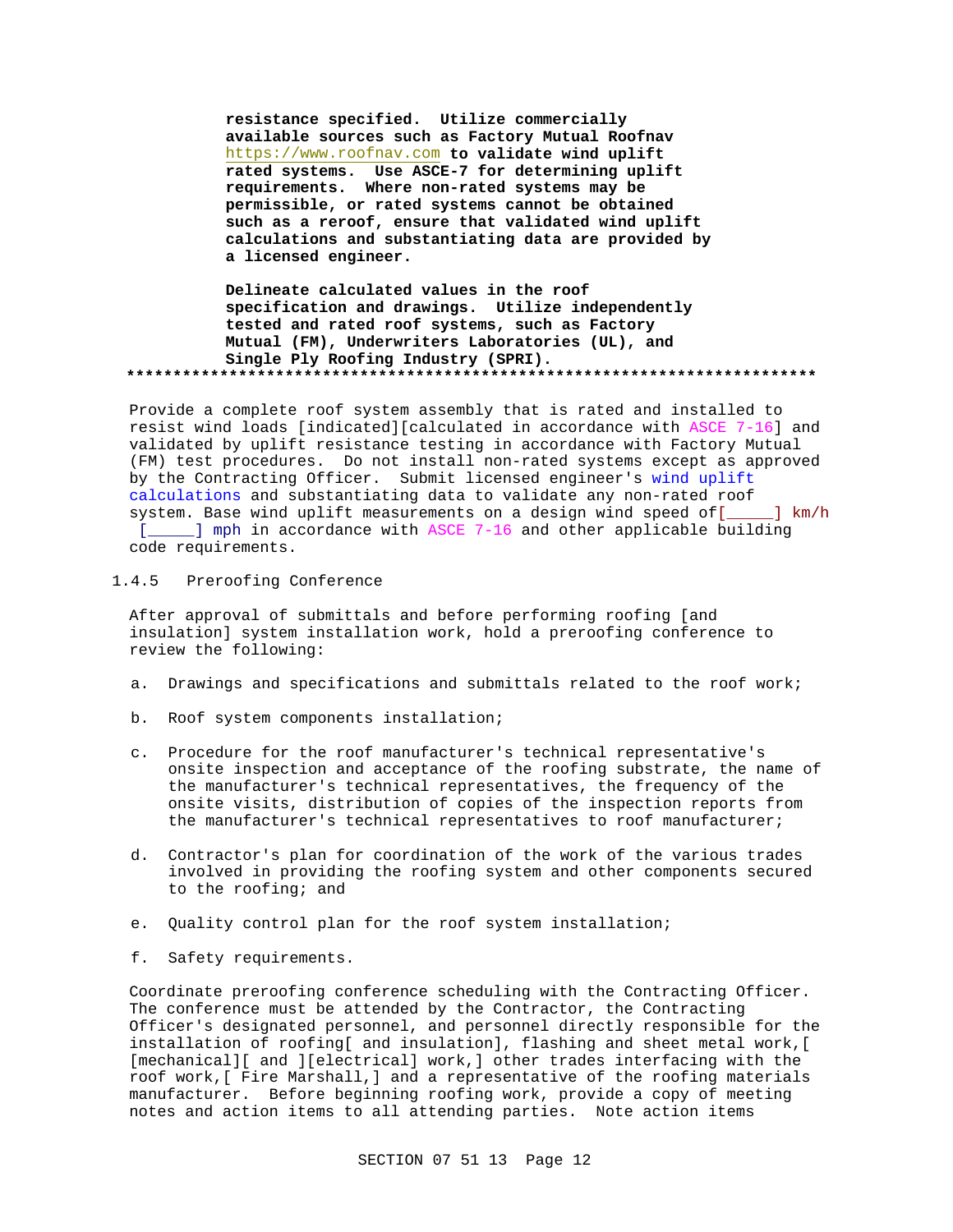requiring resolution prior to start of roof work.

# 1.5 DELIVERY, STORAGE, AND HANDLING

### 1.5.1 Delivery

Deliver materials in manufacturers' original unopened containers and rolls with manufacturer's labels intact and legible. Mark and remove wet or damaged materials from site. Where materials are covered by a referenced specification, container must bear specification number, type, and class, as applicable. Indicate on labels or bill of lading for roofing asphalt the asphalt type, finished blowing temperature (FBT), flash point (FP), and equiviscous temperature (EVT), that is, the temperature at which the viscosity is either 125 centistokes when tested in accordance with ASTM D2170/D2170M or 75 centipoise when tested in accordance with ASTM D4402/D4402M. Deliver materials in sufficient quantity to allow work to proceed without interruption.

#### 1.5.2 Storage

Protect materials against moisture absorption, contamination, or other damage. Avoid crushing or crinkling of roll materials. Store roll materials on end on clean raised platforms in dry locations in enclosed buildings or trailers with adequate ventilation. Do not store roll materials in buildings under construction until concrete, mortar, and plaster work are finished and dry. Do not store materials outdoors unless approved by the Contracting Officer. Completely cover felts stored outdoors, on and off roof, with waterproof canvas protective covering. Do not use polyethylene sheet as a covering. Tie covering securely to pallets to make completely weatherproof and yet provide sufficient ventilation to prevent condensation. Maintain roll materials at temperature above 10 degrees C 50 degrees F for a 24-hour period immediately prior to application. Keep aggregate dry as defined by ASTM D1863/D1863M. Place only those materials to be used during one day's work on the roof at one time. Remove unused materials from the roof at the end of each day's work. Immediately remove wet, contaminated or otherwise damaged or unsuitable materials from the site. Damaged materials may be marked by the Contracting Officer.

# 1.5.3 Handling

Prevent damage to edges and ends of roll materials. Do not install damaged materials in the work. Select and operate material handling equipment so as not to damage materials or applied roofing.

#### 1.6 ENVIRONMENTAL CONDITIONS

Do not install roofing during precipitation, or fog, or when air temperature is below 4 degrees C 40 degrees F, or when there is ice, frost, moisture or visible dampness on roof deck.[ Restriction on application of roofing materials below 4 degrees C 40 degrees F may be waived if Contractor devises a means, satisfactory to Contracting Officer, of: (1) maintaining surrounding temperature above 4 degrees C 40 degrees F; (2) maintaining application temperature of heated materials without exceeding maximum specified heating temperature; and follows other recommendations of the membrane manufacturer for application in cold weather conditions.]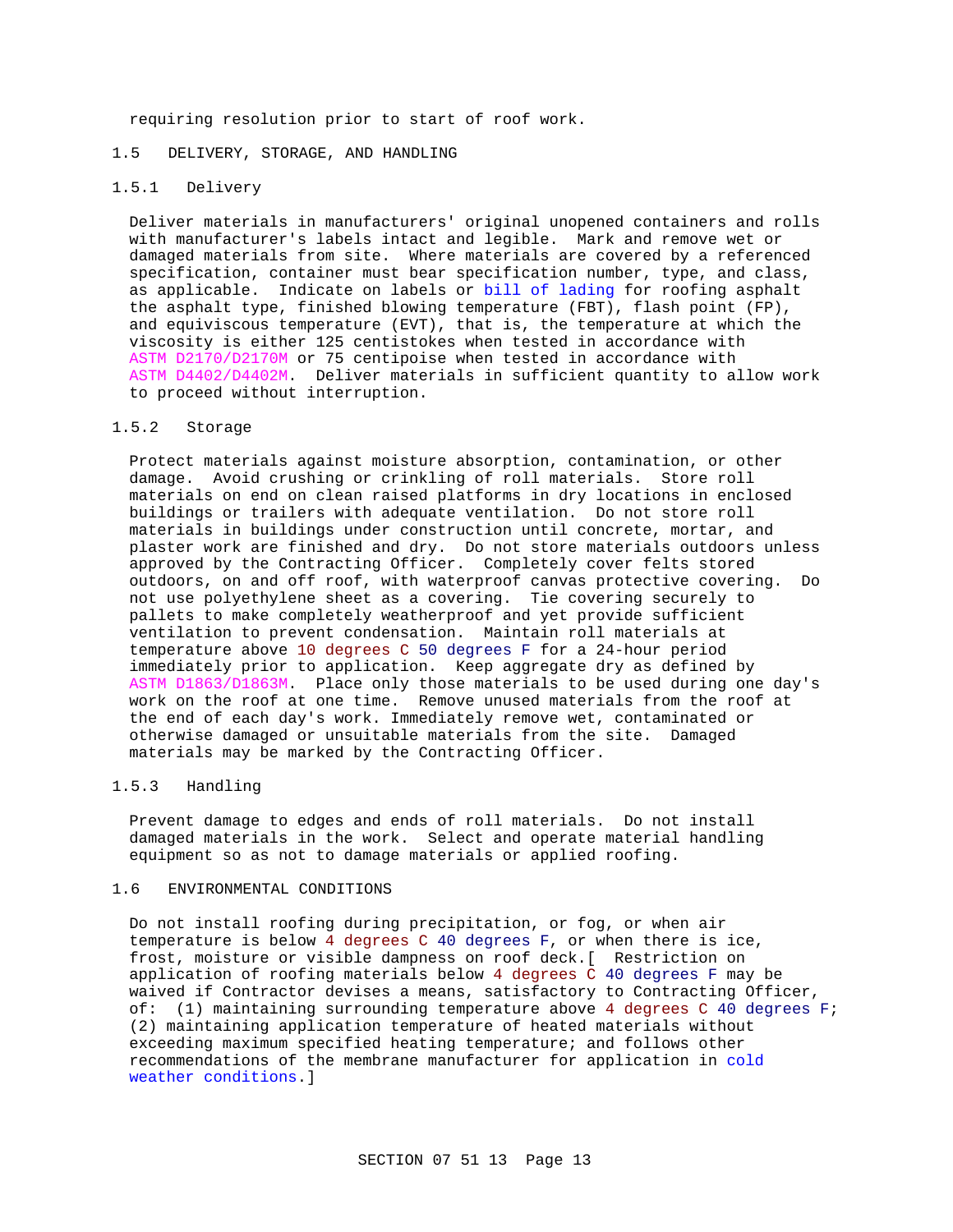#### 1.7 SEQUENCING

Coordinate the work with other trades to ensure that components which are to be secured to or stripped into the roofing system are available and that permanent flashing and counterflashing are installed as the work progresses. Ensure temporary protection measures are in place to preclude moisture intrusion or damage to installed materials.[ Install roofing immediately following application of insulation as a continuous operation. Coordinate roofing operations with insulation work so that all roof insulation applied each day is covered with complete felt ply installation the same day.]

#### $1.8$ **WARRANTY**

Provide roof system material and workmanship warranties meeting specified requirements. Provide revision or amendment to standard membrane manufacturer warranty to comply with the specified requirements. Provide a manufacturer's warranty that has no dollar limit, covers full system water-tightness and has a minimum duration of 20 years.

#### $1.8.1$ Roof Membrane Manufacturer Warranty

# NOTE: Buildings with roof area of 700 sq. meters 7535 sq. feet 75 squares or greater, administrative, classroom and other high use facilities, and facilities with sensitive use, contents, equipment, or functions require minimum 20 year warranty. All environmentally controlled interiors require a minimum 10 year roof warranty. Designer may specify 5 or 10 year manufacturer warranty on facilities of small roof area and of minor importance where interiors and contents are not severely impacted by water.

Furnish the roof membrane manufacturer's 20-year no dollar limit roof system materials and installation workmanship warranty, including flashing, insulation, and accessories necessary for a watertight roof system construction. Write the warranty directly to the Government commencing at the time of Government's acceptance of the roof work. Provide the following statements for such warranty:

- a. If within the warranty period the roof system, as installed for its intended use in the normal climatic and environmental conditions of the facility, becomes non-watertight, shows evidence of moisture intrusion within the assembly, blisters, splits, tears, delaminates, separates at the seams, or shows evidence of excessive weathering due to defective materials or installation workmanship, the repair or replacement of the defective and damaged materials of the roof system assembly and correction of defective workmanship are the responsibility of the roof membrane manufacturer. All costs associated with the repair or replacement work are the responsibility of the roof membrane manufacturer.
- b. The warranty remains in full force and effect, including emergency temporary repairs performed by others, when the manufacturer or his approved applicator fail to perform the repairs within 72 hours of notification.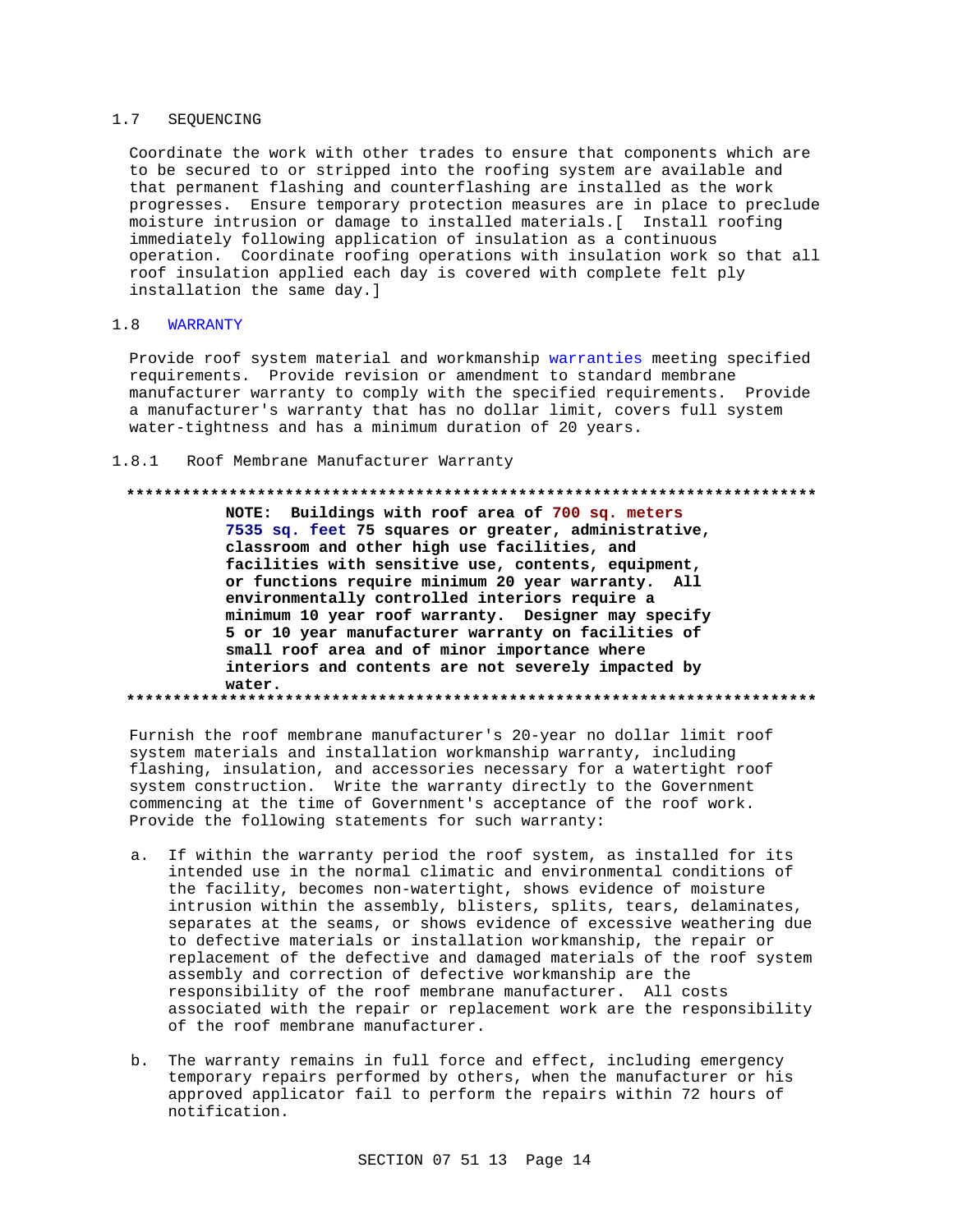#### 1.8.2 Roofing System Installer Warranty

The roof system installer must warrant for a minimum period of two years that the roof system, as installed, is free from defects in installation workmanship, to include the roof membrane, flashing, insulation, accessories, attachments, and sheet metal installation integral to a complete watertight roof system assembly. Write the warranty directly to the Government. The roof system installer is responsible for correction of defective workmanship and replacement of damaged or affected materials. The roof system installer is responsible for all costs associated with the repair or replacement work.

### 1.8.3 Continuance of Warranty

Approve repair or replacement work that becomes necessary within the warranty period and accomplished in a manner so as to restore the integrity of the roof system assembly and validity of the roof membrane manufacturer warranty for the remainder of the manufacturer warranty period.

# 1.9 CONFORMANCE AND COMPATIBILITY

Provide the entire roofing and flashing system in accordance with specified and indicated requirements, including fire and wind resistance requirements. Work not specifically addressed and any deviation from specified requirements must be in general accordance with recommendations of the NRCA RoofMan, membrane manufacturer published recommendations and details, and compatible with surrounding components and construction. Submit any deviation from specified or indicated requirements to the Contracting Officer for approval prior to installation.

#### 1.10 ELIMINATION, PREVENTION OR CONTROL OF FALL HAZARDS

#### **\*\*\*\*\*\*\*\*\*\*\*\*\*\*\*\*\*\*\*\*\*\*\*\*\*\*\*\*\*\*\*\*\*\*\*\*\*\*\*\*\*\*\*\*\*\*\*\*\*\*\*\*\*\*\*\*\*\*\*\*\*\*\*\*\*\*\*\*\*\*\*\*\*\***

**NOTE: Any part or component of the building, facility, structure, or equipment requiring future maintenance work must incorporate in the design fall prevention methods or techniques to eliminate fall hazards, in accordance with ANSI/ASSE A1264.1. Fall prevention methods may include identifying, designing, and installing anchorages (hard points) for safe use of fall arrest equipment and systems. Select the materials to be used for metal compatibility in order to minimize corrosion, type 316 stainless steel is recommended. \*\*\*\*\*\*\*\*\*\*\*\*\*\*\*\*\*\*\*\*\*\*\*\*\*\*\*\*\*\*\*\*\*\*\*\*\*\*\*\*\*\*\*\*\*\*\*\*\*\*\*\*\*\*\*\*\*\*\*\*\*\*\*\*\*\*\*\*\*\*\*\*\*\***

1.10.1 Fall Protection

 $[\_$ 

PART 2 PRODUCTS

**\*\*\*\*\*\*\*\*\*\*\*\*\*\*\*\*\*\*\*\*\*\*\*\*\*\*\*\*\*\*\*\*\*\*\*\*\*\*\*\*\*\*\*\*\*\*\*\*\*\*\*\*\*\*\*\*\*\*\*\*\*\*\*\*\*\*\*\*\*\*\*\*\*\* NOTE: Edit the materials specification requirements as necessary for the system(s) specified in PART 1 - DESCRIPTION OF ROOF MEMBRANE SYSTEM.**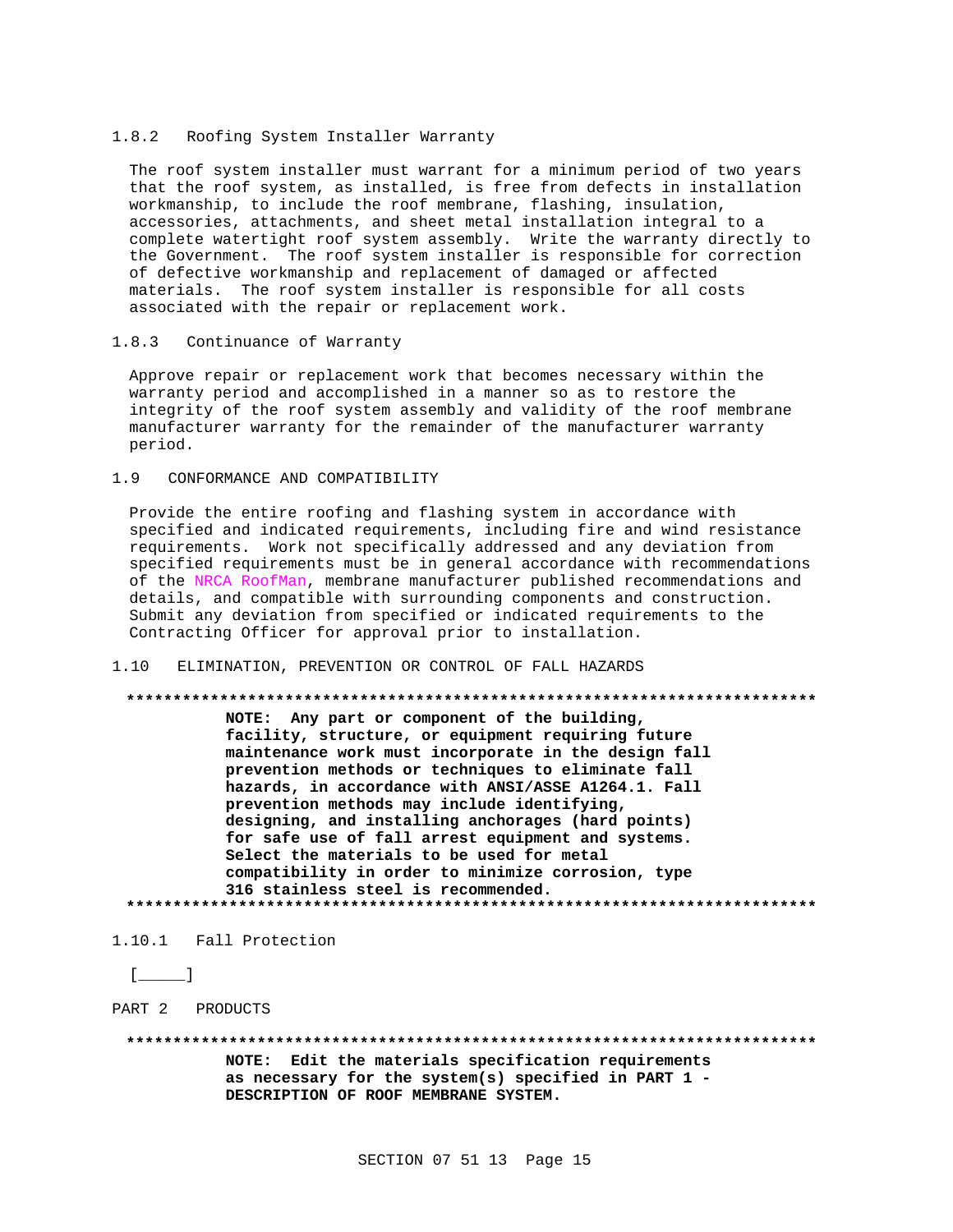See the Note in PART 1 - DESCRIPTION OF ROOF MEMBRANE SYSTEM for useful information in editing the membrane materials requirements.

Include bracketed requirements only as applicable to the system being specified (e.g., torch applied systems may not require asphalt in the installation; granule surfaced cap sheets do not require gravel or coating surfacing). 

 $2.1$ GENERAL

> Furnish a combination of specified materials that comprise the membrane manufacturer's standard system of the number and type of plies specified. Provide materials approved by the roof membrane manufacturer and suitable for the service and climatic conditions of the installation.

#### Energy [and Cool Roof] Performance  $2 \t1 \t1$

#### 

NOTE: Standards such as UFC 1-200-02 promote the use of cool roofing, and increased energy conservation through additional insulation. Design cool roofs in accordance with the requirements in UFC 3-110-03 "Roofing" Chapter 1, Cool Roofs. Consider that when cool roofing is used with insulation R values greater than 24, the 'cool roof' surface has little if no influence on the energy performance of the building. Additionally, designers should be aware of the possible negative impacts of using cool roofing that may result in unintended consequences. Condensation on the underside of mechanically-fastened systems can result in ice build-up in winter, mold growth on the facers, moisture dripping into the interior, and replacement of the roofs with less than four years of service. See Appendix B of UFC 3-110-03 for more information. Inadequate design of cool roofs in ASHRAE climate zones 4 and higher have resulted in the unintended consequence of condensation below the membrane-a result of the material's inability to warm and drive moisture downward. Roofs that experience this condensation have had to be replaced. Other unintended consequences include the overheating of masonry walls, interior spaces, roof top piping and mechanical equipment as a result of the reflected UV rays.

NOTE: Designer to specify the roof performance by R-Value on the drawings or stated in other specification sections. 

NOTE: Facilities with dominant cooling loads or in mild or warm climate zones are required to meet "cool roofing" requirements of FEMP. Design cool roofs in accordance with the requirements in UFC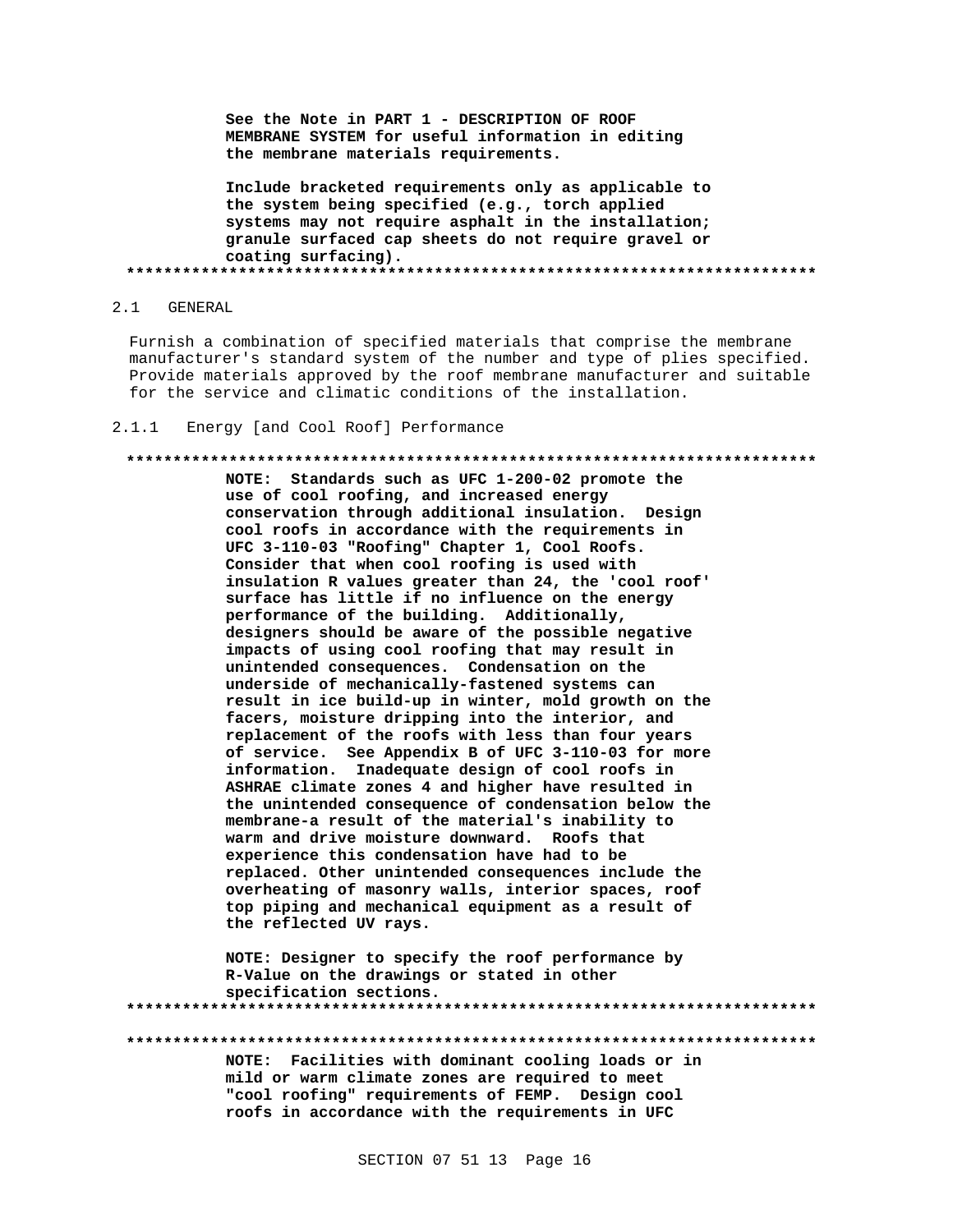3-110-03 Roofing, Appendix B and ASHRAE 90.1 Chapter 5, for insulation and energy performance of the building.

NOTE: If a cool roof is not selected in ASHRAE zones 1 thru 3, design must meet one of the exception requirements listed in ASHRAE 90.1 Chapter 5 or provide thermal insulation above the deck with an R value of 33 or greater. Coordinate these requirements with insulation design and specifications.

Retain the next to last bracketed note for project with cool roof requirement. Retain the last bracketed sentence for project with sustainable third party certification credit requirement for reduced heat island effect. 

Install a roof system that meets an overall performance as specified on the drawings or by insulation specified in other sections. [ The roofing system will need to include a top surface finish that meets the criteria for Cool Roof Products. [ Provide emittance and reflectance percentages, solar reflectance index values, [ and ] slopes [\_\_\_\_\_], to meet sustainable third party certification requirements for Heat Island Reduction.]]

#### $2, 2$ FIBERGLASS FELT MATERIALS

#### 

NOTE: Select the base sheet option required and delete other base sheet options. Base sheets under insulation should be specified in the insulation specification section.

Perforated venting base sheet option should only be specified for application directly on concrete deck. Base sheets with perforations are rolled into place and then top mopped with hot asphalt. Base sheets without perforations are mechanically attached to nailable substrates. 

- [ a. Venting Base Sheet: ASTM D4897/D4897M, Type II, [without][with] perforations and as approved by the roof membrane manufacturer.
- ][b. Fiberglass Felt Base Sheet: ASTM D4601/D4601M, Type II, [without][with] perforations and as approved by the roof membrane manufacturer.
- ] c. Ply Felt: ASTM D2178/D2178M, Type [IV][ or ][VI].

#### $2.3$ **BASE FLASHING MEMBRANE**

ASTM D6163/D6163M. Membrane manufacturer's standard, minimum two-ply modified bitumen membrane flashing system compatible with the built-up roof membrane and as recommended in membrane manufacturer's published literature. Provide a minimum base ply of flashing membrane of 1.8 mm 70 mils thick. Provide a minimum granule surface modified bitumen flashing cap sheet of 3 mm 120 mils thick on the selvage edge.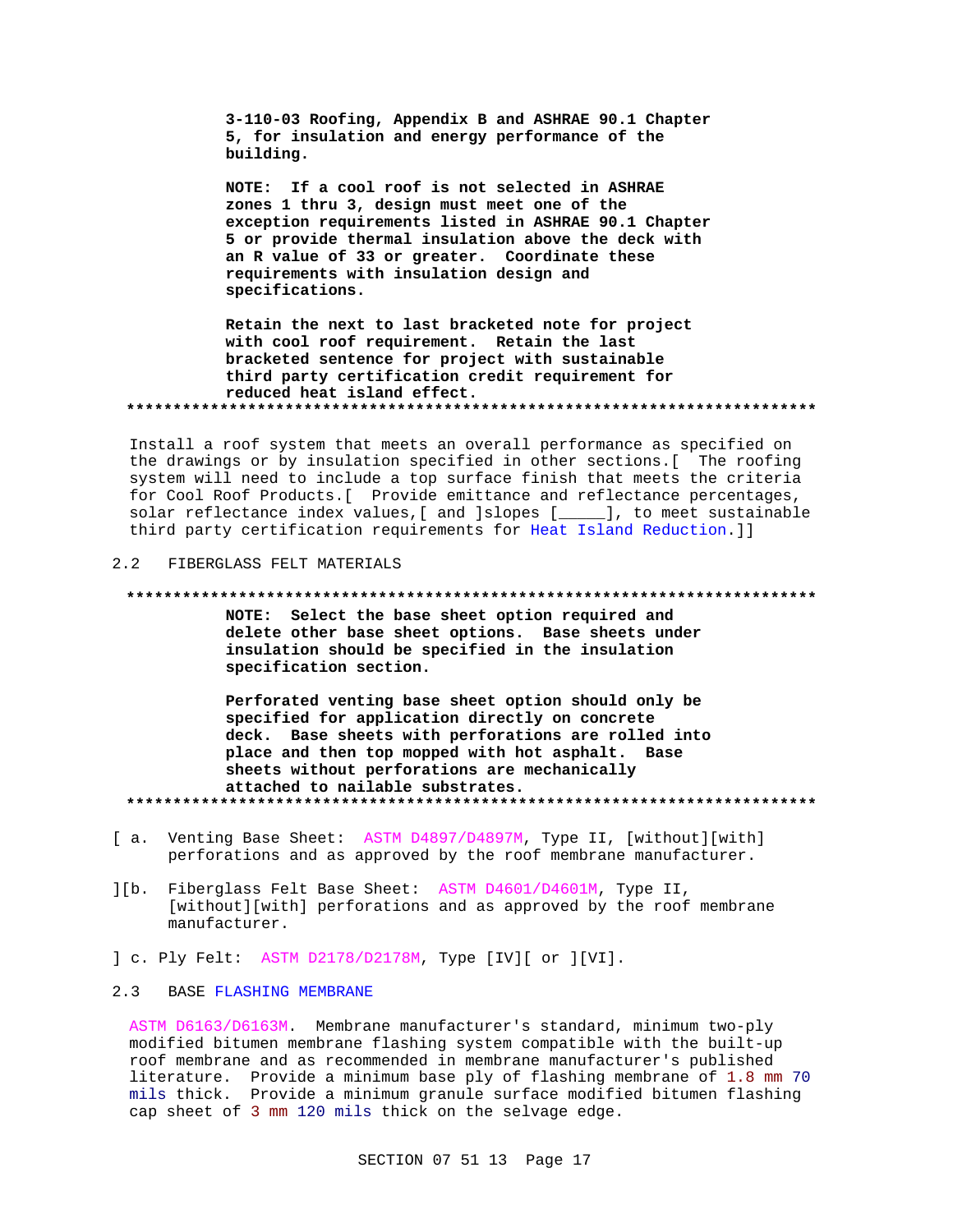#### 2.4 ASPHALT

#### 

NOTE: Specify asphalt type based on roof slope. Adhere to the following general requirements:

| Roof Slope, mm/m in./ft Type Asphalt |                                     |  |  |
|--------------------------------------|-------------------------------------|--|--|
| Less than 25 Less than 1/2           | Type II, Type III in hot<br>climate |  |  |
| 25 to 50 1/2 to 1                    | Type III                            |  |  |
| 50 to 75 1 to 1-1/2                  | Type III, Type IV in hot<br>climate |  |  |

In locations where ambient temperature frequently exceeds 38 degrees C 100 degrees F and roof slope is 15 mm 1/2 inch per foot or greater, specify Type IV asphalt. 

ASTM D312/D312M, Type [II] [or] [III] [or] [IV], in accordance with membrane manufacturer requirements and compatible with the slope conditions of the installation.

#### $2.5$ SURFACING MATERIAL

# 

NOTE: Do not use coral as a gravel surface in humid locations or project locations with Environmental Severity Classifications (ESC) of C3 thru C5. Coral usually blackens with algae and deteriorates, becoming a growth medium for sprouting seeds. Humid locations are those in ASHRAE climate zones 0A, 1A, 2A, 3A, 3C, 4C and 5C (as identified in ASHRAE 90.1). See UFC 1-200-01 for determination of ESC for project locations. 

#### $[2.5.1]$ Aggregate for Surfacing Built-up Roofing

Water-worn gravel, crushed stone, or crushed slag, conforming to ASTM D1863/D1863M, or marble, expanded slag, or expanded shale, conforming to ASTM D1863/D1863M except density not less than 880 kg per cubic meter 55 pcf. Aggregate conforming to gradation sizes No. 6, No. 7, and No. 67 in conformance with ASTM D448 is acceptable provided other requirements of ASTM D1863/D1863M are met. Provide 2 percent maximum moisture content as determined by ASTM D1864/D1864M. Provide light colored and opaque aggregate. Limestone, volcanic rock, crushed shells, and cinders are prohibited.

][2.5.2 Granule Surface Modified Bitumen Cap Sheet

NOTE: Do not use gravel surface cap sheet in humid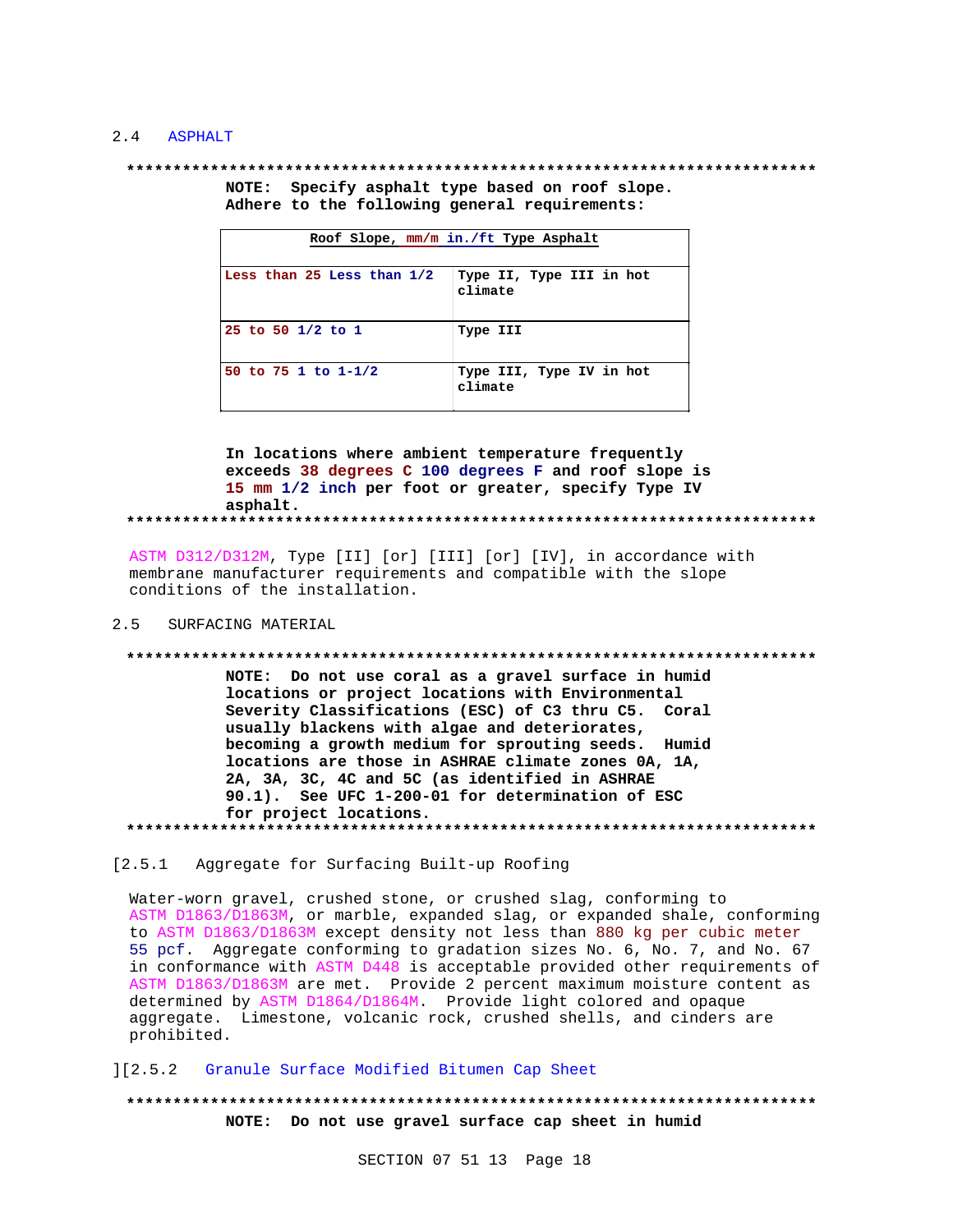**locations or project locations with Environmental Severity Classifications (ESC) of C4 and C5. See UFC 1-200-01 for determination of ESC for project locations. Humid locations are those in ASHRAE climate zones 0A, 1A, 2A, 3A, 3C, 4C and 5C (as identified in ASHRAE 90.1). Use a reflective mineral surfaced cap sheet system or a reflective coated smooth surface system. \*\*\*\*\*\*\*\*\*\*\*\*\*\*\*\*\*\*\*\*\*\*\*\*\*\*\*\*\*\*\*\*\*\*\*\*\*\*\*\*\*\*\*\*\*\*\*\*\*\*\*\*\*\*\*\*\*\*\*\*\*\*\*\*\*\*\*\*\*\*\*\*\*\* \*\*\*\*\*\*\*\*\*\*\*\*\*\*\*\*\*\*\*\*\*\*\*\*\*\*\*\*\*\*\*\*\*\*\*\*\*\*\*\*\*\*\*\*\*\*\*\*\*\*\*\*\*\*\*\*\*\*\*\*\*\*\*\*\*\*\*\*\*\*\*\*\*\* NOTE: Specify ASTM D6163/D6163M, fiberglass reinforced cap sheet, as a standard cap sheet. Also may include the alternate for ASTM D6162/D6162M cap sheet, combination fiberglass and polyester. For high puncture resistance and for high traffic roofs, specify ASTM D6164/D6164M only (polyester reinforced cap sheet). \*\*\*\*\*\*\*\*\*\*\*\*\*\*\*\*\*\*\*\*\*\*\*\*\*\*\*\*\*\*\*\*\*\*\*\*\*\*\*\*\*\*\*\*\*\*\*\*\*\*\*\*\*\*\*\*\*\*\*\*\*\*\*\*\*\*\*\*\*\*\*\*\*\***

[ASTM D6163/D6163M][ASTM D6162/D6162M][ASTM D6164/D6164M]; Type II, Grade G, minimum 3 mm (120 mils) thick at selvage edge, and as required to provide specified fire safety rating.

### ]2.6 PRIMER

ASTM D41/D41M for asphalt roofing systems and as approved by the membrane manufacturer.

#### 2.7 ASPHALT ROOF CEMENT

ASTM D4586/D4586M for use with asphalt roofing systems, Type II for vertical surfaces and built-up bituminous flashings; Type I for horizontal surfaces and as recommended by the membrane manufacturer.

## 2.8 CANT STRIPS

# **\*\*\*\*\*\*\*\*\*\*\*\*\*\*\*\*\*\*\*\*\*\*\*\*\*\*\*\*\*\*\*\*\*\*\*\*\*\*\*\*\*\*\*\*\*\*\*\*\*\*\*\*\*\*\*\*\*\*\*\*\*\*\*\*\*\*\*\*\*\*\*\*\*\* NOTE: Use wood cant in non-supported flashing and wood blocking details (i.e., expansion joints, area dividers, and wall/roof intersections where roof deck is not supported by a wall). \*\*\*\*\*\*\*\*\*\*\*\*\*\*\*\*\*\*\*\*\*\*\*\*\*\*\*\*\*\*\*\*\*\*\*\*\*\*\*\*\*\*\*\*\*\*\*\*\*\*\*\*\*\*\*\*\*\*\*\*\*\*\*\*\*\*\*\*\*\*\*\*\*\***

Provide standard perlite cant strips conforming to ASTM C728[ or wood fiber conforming to ASTM C208] treated with bituminous impregnation, sizing, or waxing and fabricated to provide maximum 45 degree change in direction of membrane. Provide minimum 38 mm 1-1/2 inch thick cant strips and provide for minimum 125 mm 5 inch face and 89 mm 3-1/2 inch vertical height when installed at 45 degree face angle, except where clearance restricts height to lesser dimension.

#### 2.9 UNSATURATED FELT OR ROSIN-SIZED BUILDING PAPER

#### **\*\*\*\*\*\*\*\*\*\*\*\*\*\*\*\*\*\*\*\*\*\*\*\*\*\*\*\*\*\*\*\*\*\*\*\*\*\*\*\*\*\*\*\*\*\*\*\*\*\*\*\*\*\*\*\*\*\*\*\*\*\*\*\*\*\*\*\*\*\*\*\*\*\***

**NOTE: Include requirement for unsaturated felt or rosin-sized building paper under base sheet on wood decks substrates to prevent bitumen drippage through deck joints.**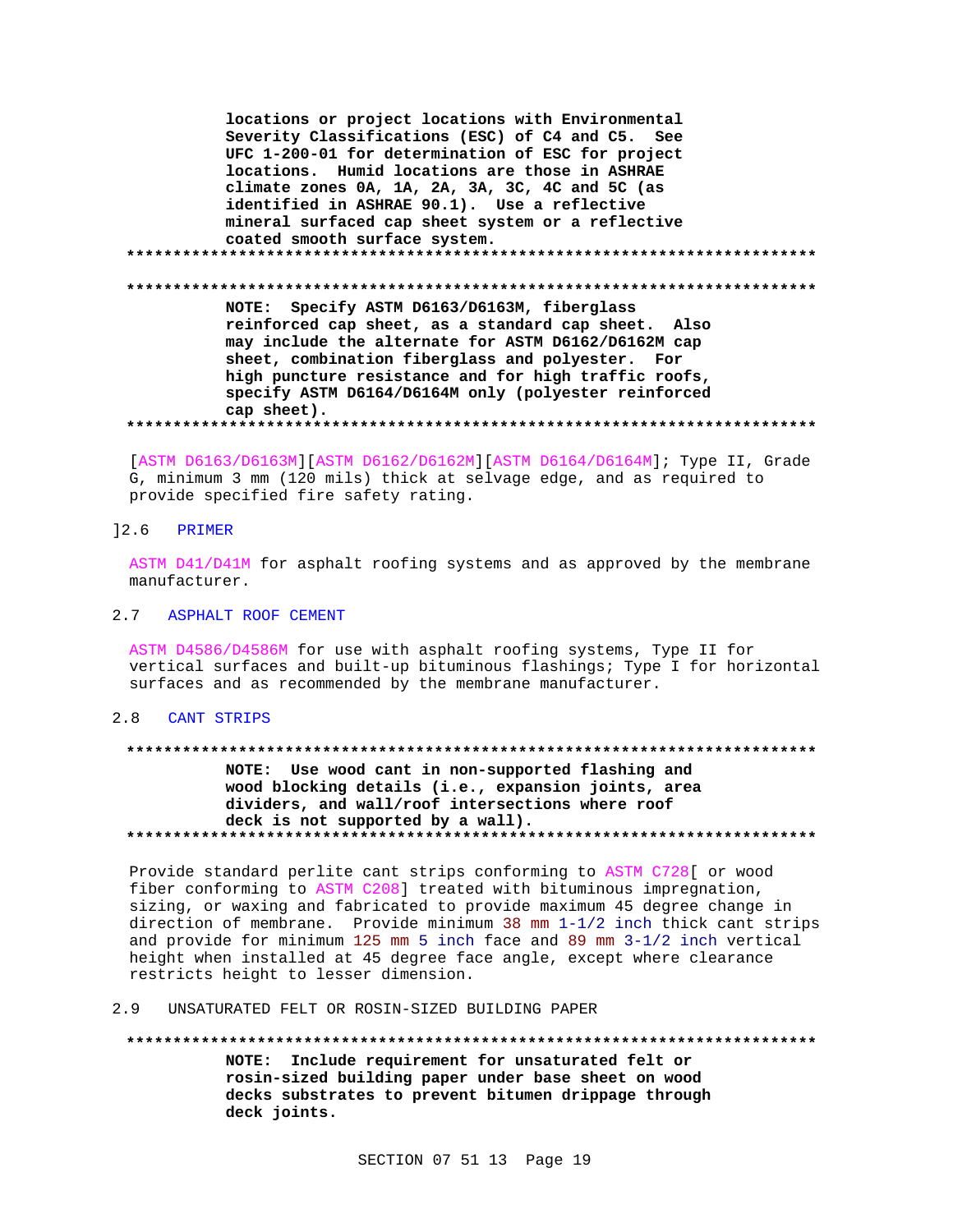# **\*\*\*\*\*\*\*\*\*\*\*\*\*\*\*\*\*\*\*\*\*\*\*\*\*\*\*\*\*\*\*\*\*\*\*\*\*\*\*\*\*\*\*\*\*\*\*\*\*\*\*\*\*\*\*\*\*\*\*\*\*\*\*\*\*\*\*\*\*\*\*\*\*\***

Provide rosin-sized sheathing paper weighing minimum 3 kilogram per 10 square meter 5 pounds per 100 square feet or unsaturated felt weighing approximately 3.7 kilogram per 10 square meter 7-1/2 pounds per 100 square feet.

# 2.10 FASTENERS AND PLATES

Coated, corrosion resistant fasteners compatible with components being attached and contact surfaces. Conform to FM 4470 for fasteners for attachment to deck substrate of Class I roof deck construction and FM APP GUIDE for the wind resistance specified. Use hard copper fasteners in contact with copper; aluminum or stainless steel fasteners in contact with aluminum; and stainless steel fasteners in contact with stainless steel. For fastening only roofing felts, use fasteners driven through metal discs, or one-piece composite fasteners with heads not less than 25 mm 1 inch in diameter or 25 mm 1 inch square with rounded or 45-degree tapered corners.

[2.10.1 Wood Substrates and Nailers

Provide 11 gage annular threaded shank nails with 7/16 to 5/8 inch diameter heads; or one-piece composite nails with annular threaded shanks not less than 11 gage for securing felts and metal items. Provide fasteners long enough to penetrate minimum 25 mm 1 inch into or minimum 6 mm 1/4 inch through wood substrate materials. Do not penetrate wood decking exposed to view on the underside.

#### ][2.10.2 Masonry or Concrete Walls and Vertical Surfaces

Provide hardened steel nails or screws with flat heads, diamond shaped points, and mechanically deformed shanks not less than 25 mm 1 inch long for securing felts, metal items, and accessories. Use power-driven fasteners only when approved in writing by Contracting Officer.

]2.10.3 Metal Plates

Flat corrosion-resistant round stress plates as recommended by the modified bitumen sheet manufacturer's printed instructions and meeting the requirements of FM 4470; minimum 50 mm 2 inch in diameter. Form discs to prevent dishing or cupping.

#### [2.11 PRE-MANUFACTURED ACCESSORIES

# **\*\*\*\*\*\*\*\*\*\*\*\*\*\*\*\*\*\*\*\*\*\*\*\*\*\*\*\*\*\*\*\*\*\*\*\*\*\*\*\*\*\*\*\*\*\*\*\*\*\*\*\*\*\*\*\*\*\*\*\*\*\*\*\*\*\*\*\*\*\*\*\*\*\* NOTE: Edit, delete, and insert accessory materials requirements as required for the specific project and components to be installed. \*\*\*\*\*\*\*\*\*\*\*\*\*\*\*\*\*\*\*\*\*\*\*\*\*\*\*\*\*\*\*\*\*\*\*\*\*\*\*\*\*\*\*\*\*\*\*\*\*\*\*\*\*\*\*\*\*\*\*\*\*\*\*\*\*\*\*\*\*\*\*\*\*\***

Pre-manufactured accessories must be manufacturer's standard for intended purpose,[ comply with applicable specification section,] compatible with the membrane roof system and approved for use by the roof membrane manufacturer.

### [2.11.1 Pre-fabricated Curbs

Provide [\_\_\_\_\_] gauge [G90 galvanized][AZ55 galvalume][\_\_\_\_\_] curbs with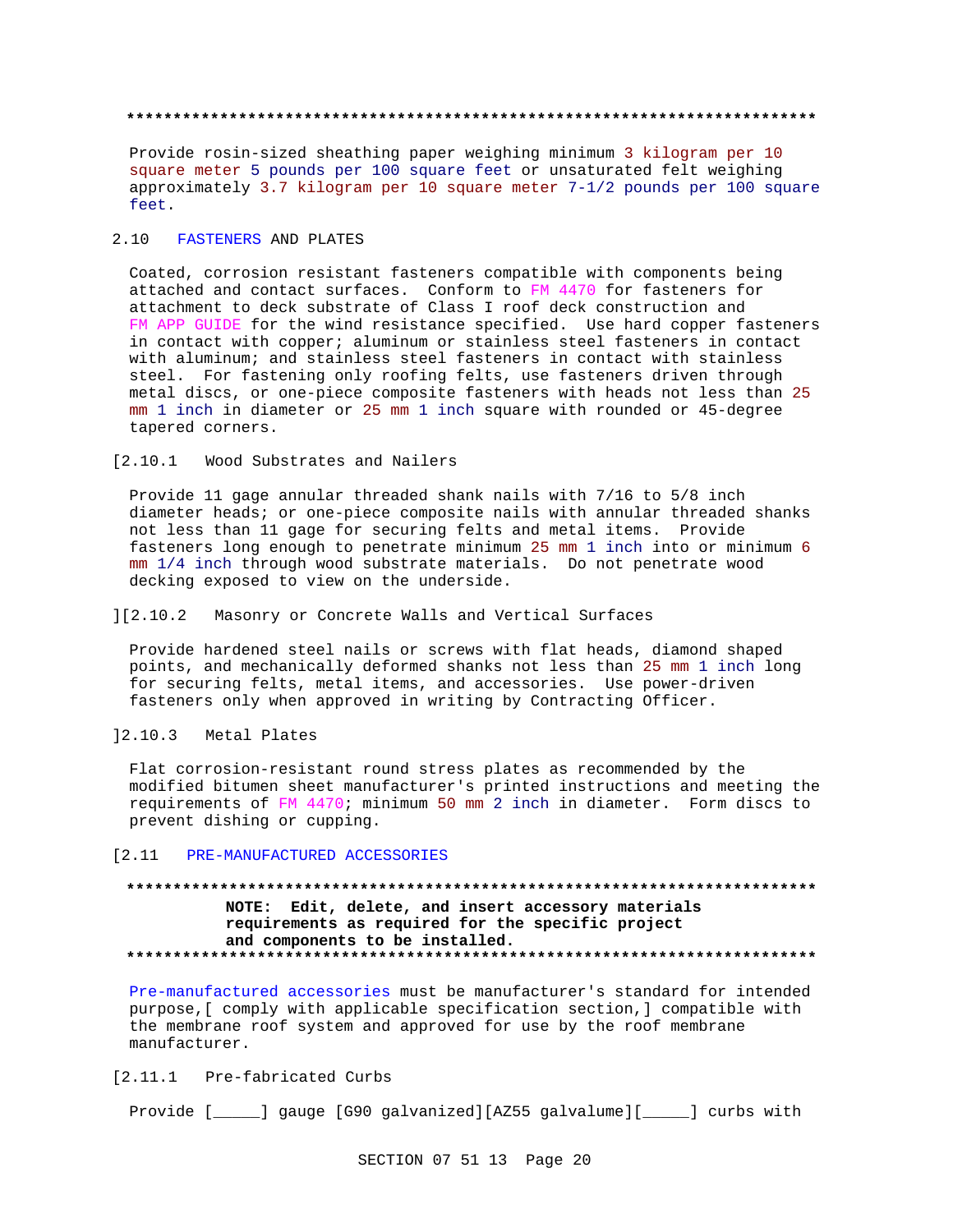minimum 100 mm 4 inch flange for attachment to roof nailers. Provide minimum height of 250 mm 10 inch above the finished roof membrane surface.

Photovoltaic (PV) Systems - Rack Mounted Systems  $1[2.11.2]$ 

NOTE: The installation of a PV roof system over existing roof systems should be undertaken with extreme caution. Do not install PV systems on roofs with a shorter expected service life than the new PV system. Prior to the design of such systems the following must be undertaken:

a. Determine if the existing roof structure can handle the anticipated roof load increase.

Inspect and determine that the existing roof  $<sub>b</sub>$ .</sub> system has at least 10 years of service life remaining. If not, remove the existing roof and provide a new replacement roof system design in tandem with the photovoltaic system.

c. If 10 years remaining service life remains, ensure the design of the intersecting details, required roof protection, re-inspections, and warranty requirements for maintaining the roof system has been coordinated with theinstallation and manufacturers' warranties.

d. Design the roof related details for anticipated roof replacement work. Coordinate with the PV system designer to anticipate and plan for future roof replacement.

e. PV equipment on a rooftop creates additional roof protection requirements during initial installation and throughout the PV life-cycle. Ensure a roof protection program is specified during the PV system installation.

f. Permanenetly affix PV supports to stanchions which are anchored to the building structure. 

Adhere to the following guidelines:

- a. Building Owners Guide to Roof-mounted PV Systems, published by NRCA.
- b. Guidelines for Roof-Mounted PV Systems, published by NRCA.
- $]$   $[$   $[$   $[$   $2.12]$ WALKPADS

NOTE: Use walkpads or walkways at roof access points and where the roof or areas of the roof are intended to bear foot traffic for maintenance or other purposes once a month or more frequently.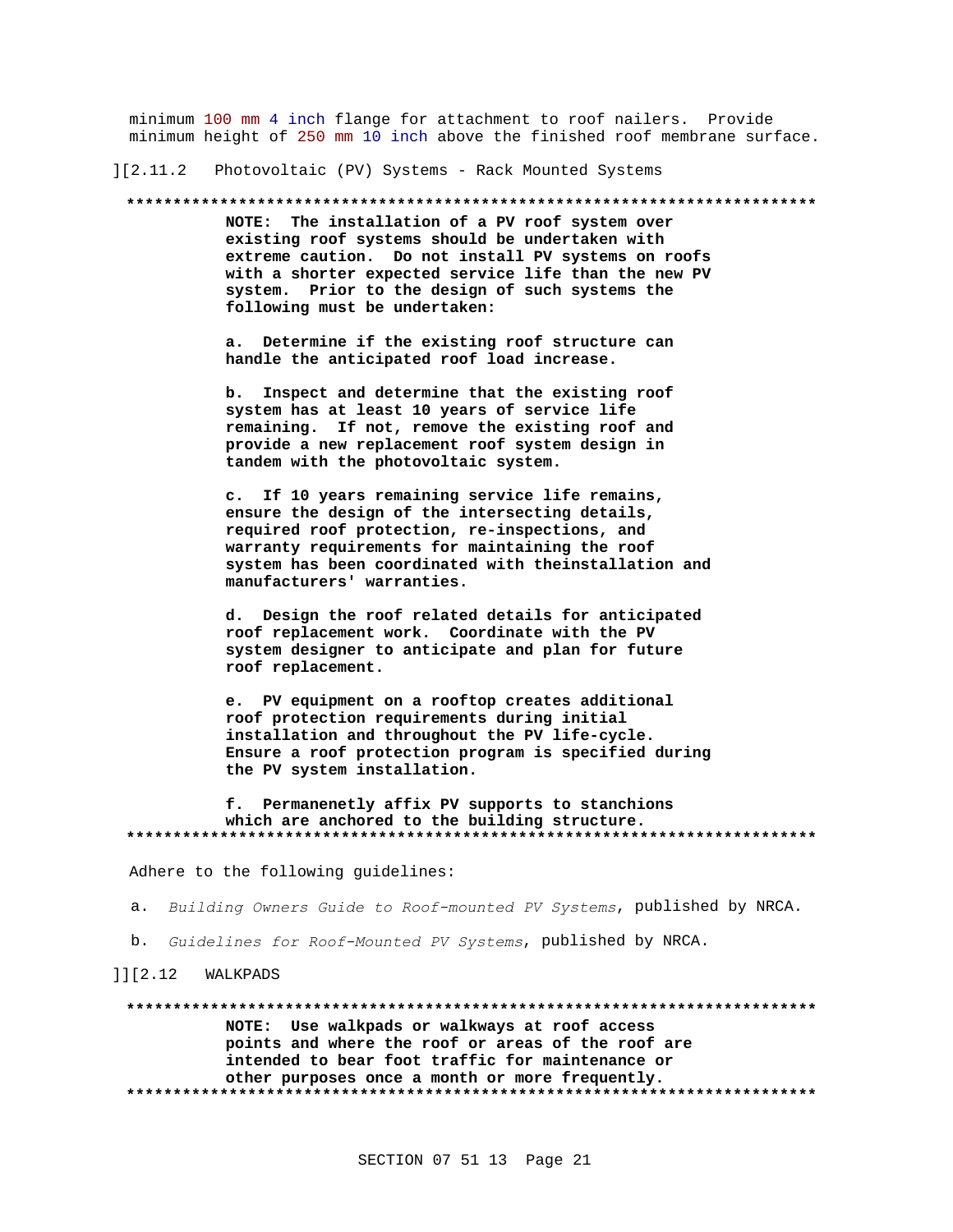Provide polyester reinforced roof walkpads, granule-surfaced modified bitumen membrane material, ASTM D6162/D6162M or ASTM D6164/D6164M, minimum [\_\_\_\_\_] 5 mm [\_\_\_\_\_][200] mils thick, compatible with the roof membrane and as recommended by the roof membrane manufacturer. Do not exceed 1.2 meters 4 feet in length for each panel. Other walkpad materials require approval of the Contracting Officer prior to installation.

#### 2.12.1 ROOF WALKWAYS

Provide 950 by 1830 millimeter by 15 millimeter 36 by 72 inch by 1/2 inch thick asphalt planks, consisting of a homogeneous core of asphalt, plasticizers, and fillers bonded between two saturated and coated facing sheets. Top side must be surfaced with ceramic granules. Conform to ASTM D517, mineral-surfaced asphalt.

# ][2.13 PAVER BLOCKS

#### **\*\*\*\*\*\*\*\*\*\*\*\*\*\*\*\*\*\*\*\*\*\*\*\*\*\*\*\*\*\*\*\*\*\*\*\*\*\*\*\*\*\*\*\*\*\*\*\*\*\*\*\*\*\*\*\*\*\*\*\*\*\*\*\*\*\*\*\*\*\*\*\*\*\***

**NOTE: Use concrete pavers as walkways on aggregate surface roofs where the roof or areas of the roof are intended to bear foot traffic for maintenance or other purposes once a month or more frequently. Use paver blocks under heavy bearing components, irregular base bearings and for support and attachment of lightweight pipe, conduit, and drainage lines routed along roof surface. \*\*\*\*\*\*\*\*\*\*\*\*\*\*\*\*\*\*\*\*\*\*\*\*\*\*\*\*\*\*\*\*\*\*\*\*\*\*\*\*\*\*\*\*\*\*\*\*\*\*\*\*\*\*\*\*\*\*\*\*\*\*\*\*\*\*\*\*\*\*\*\*\*\***

Precast concrete, minimum 38 mm 1-1/2 inch thick, minimum 450 mm 18 inch square for walkways and minimum 150 mm by 300 mm 6-inch by 12-inch for use in supporting surface bearing components but extending not less than 50 mm 2 inch beyond all sides of surface bearing bases. Install walkpad material under all paver blocks.

#### ][2.14 ROOF INSULATION BELOW MEMBRANE SYSTEM

#### **\*\*\*\*\*\*\*\*\*\*\*\*\*\*\*\*\*\*\*\*\*\*\*\*\*\*\*\*\*\*\*\*\*\*\*\*\*\*\*\*\*\*\*\*\*\*\*\*\*\*\*\*\*\*\*\*\*\*\*\*\*\*\*\*\*\*\*\*\*\*\*\*\*\***

**NOTE: If the roofing system contains insulation, coordinate with the appropriate insulation specification section. The insulation specification should include materials and installation up to the substrate on which the roof membrane base sheet and or membrane layers are to be installed. Coordinate base sheet attachment (mechanically fastened or mopped) with FM or UL fire and wind uplift requirements. \*\*\*\*\*\*\*\*\*\*\*\*\*\*\*\*\*\*\*\*\*\*\*\*\*\*\*\*\*\*\*\*\*\*\*\*\*\*\*\*\*\*\*\*\*\*\*\*\*\*\*\*\*\*\*\*\*\*\*\*\*\*\*\*\*\*\*\*\*\*\*\*\*\***

Provide insulation compatible with the roof membrane, approved by the membrane manufacturer.

# ]2.15 MEMBRANE LINER

Self-adhering modified bitumen underlayment conforming to ASTM D1970/D1970M, EPDM membrane liner conforming to ASTM D4637/D4637M, or other waterproof membrane liner material conforming to ASTM D4869/D4869M, or ASTM D6757/D6757M, and as approved by the Contracting Officer.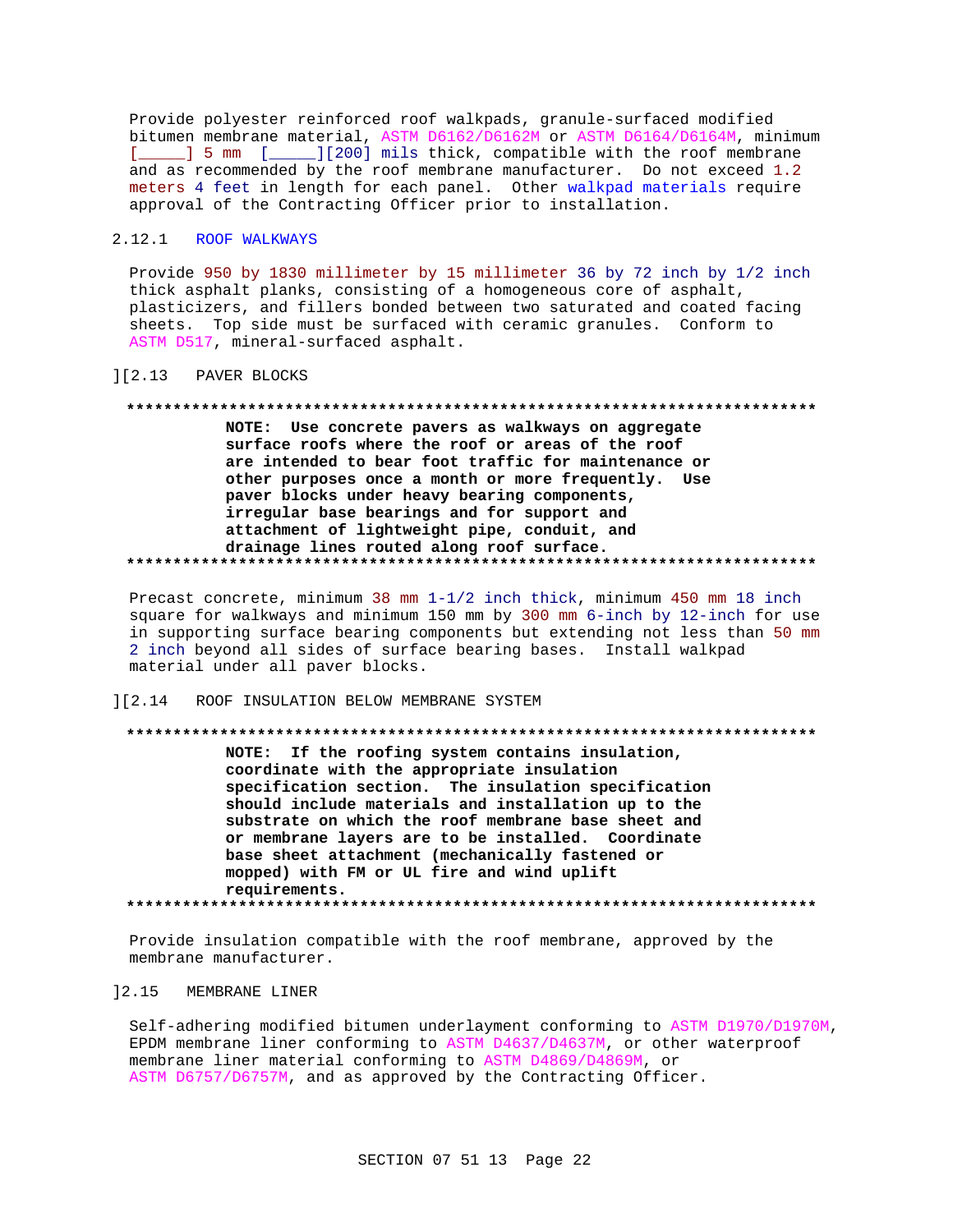#### [2.16 TOP COATING

#### **\*\*\*\*\*\*\*\*\*\*\*\*\*\*\*\*\*\*\*\*\*\*\*\*\*\*\*\*\*\*\*\*\*\*\*\*\*\*\*\*\*\*\*\*\*\*\*\*\*\*\*\*\*\*\*\*\*\*\*\*\*\*\*\*\*\*\*\*\*\*\*\*\*\***

**NOTE: Top coatings can provide Energy Star classification when applied as final surface. Typical colors are white, tan, and other light colors. In review of the overall performance of the roof, color and materials specified earlier in this specification, the designer has the option to include Energy Star rating by including the paragraph below. \*\*\*\*\*\*\*\*\*\*\*\*\*\*\*\*\*\*\*\*\*\*\*\*\*\*\*\*\*\*\*\*\*\*\*\*\*\*\*\*\*\*\*\*\*\*\*\*\*\*\*\*\*\*\*\*\*\*\*\*\*\*\*\*\*\*\*\*\*\*\*\*\*\***

Provide a top coating product that is Energy Star labeled and is produced and compatible with the roof material of this specification. Provide data identifying Energy Star label for top coating product. Install to the manufacturer's written installation methods. Provide written confirmation that installation of a top coat will not modify or void the required roof warranty.

### ]PART 3 EXECUTION

#### 3.1 VERIFICATION OF CONDITIONS

Before applying roofing materials, ensure that the following exist:

- a. Do not install items that show visual evidence of biological growth.
- b. [Drains,] [curbs,] [cants,] [control joints,] [expansion joints,] [perimeter walls,] [roof penetrating components,] [and] [equipment supports] are in place.
- c. Surfaces are rigid, clean, dry, smooth, and free of cracks, holes, and sharp changes in elevation. Joints in substrate are sealed to prevent drippage of bitumen into building or down exterior walls. Inspect surfaces and approve immediately before application of roofing and flashings. Apply the roofing and flashings to a smooth and firm surface free from ice, frost, visible moisture, dirt, projections, and foreign materials.
- d. The plane of the substrate does not vary more than 6 mm 1/4 inch within an area 3 by 3 meters 10 by 10 feet when checked with a 3 meter 10 foot straight edge placed anywhere on the substrate.
- e. Substrate is sloped as indicated to provide drainage.
- f. Walls and vertical surfaces are constructed to receive counterflashing and will permit mechanical fastening of the base flashing materials.
- g. Treated wood nailers are in place on non-nailable surfaces, to permit nailing of base flashing at minimum height of 8 inch above finished roofing surface.

**\*\*\*\*\*\*\*\*\*\*\*\*\*\*\*\*\*\*\*\*\*\*\*\*\*\*\*\*\*\*\*\*\*\*\*\*\*\*\*\*\*\*\*\*\*\*\*\*\*\*\*\*\*\*\*\*\*\*\*\*\*\*\*\*\*\*\*\*\*\*\*\*\*\* NOTE: Coordinate with Section 06 10 00 ROUGH CARPENTRY to ensure that waterborne preservative treatment is specified for wood which will be in contact with roofing components. \*\*\*\*\*\*\*\*\*\*\*\*\*\*\*\*\*\*\*\*\*\*\*\*\*\*\*\*\*\*\*\*\*\*\*\*\*\*\*\*\*\*\*\*\*\*\*\*\*\*\*\*\*\*\*\*\*\*\*\*\*\*\*\*\*\*\*\*\*\*\*\*\*\***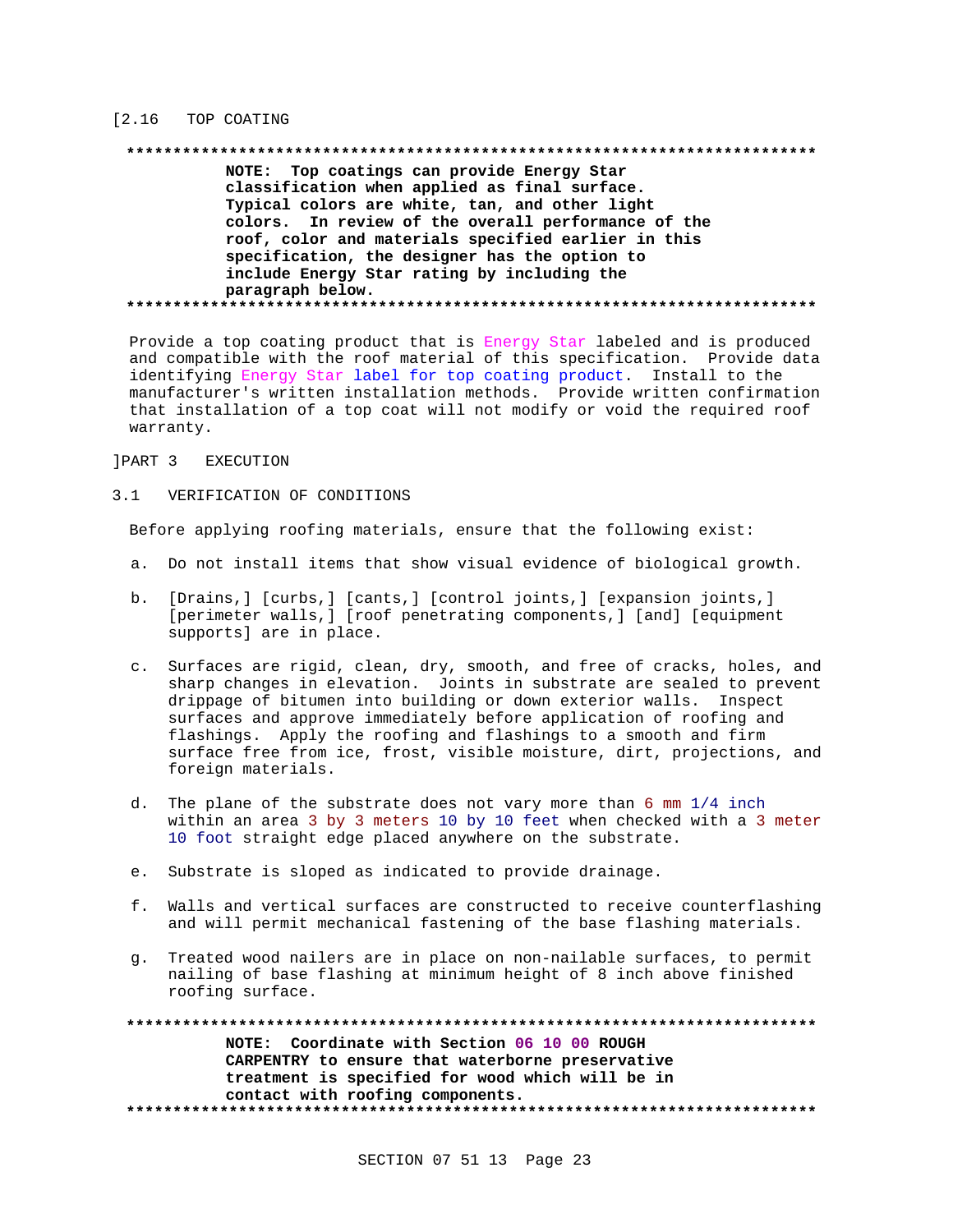h. Treated wood nailers are fastened in place at eaves, gable ends, openings, and intersections with vertical surfaces for securing of felts, edging strips, attachment flanges of sheet metal, and roof fixtures. [ Embedded nailers are flush with deck surfaces. ] [ Surface-applied nailers are same thickness as roof insulation.]

NOTE: Wood cants should also be used where there are non-wall supported flashings at wood blocking forming area dividers and expansion joints, and at wall and roof intersections where roof deck is not supported on wall. 

i. Cants are securely fastened in place in the angles formed by walls and other vertical surfaces. The angle of the cant is approximately 45 degrees and the height of the vertical leg is not less than nominal 89 mm 3-1/2 inch. Lay cants in a solid asphalt mopping or coat of asphalt cement just prior to laying the roofing plies.

NOTE: Include venting provision for wet fill substrate materials like lightweight cellular concrete. 

- [ j. Venting is provided in accordance with the following:
- (1) Edge Venting: Perimeter nailers are kerfed across width of the  $\mathsf{L}$ nailers to permit escape of gaseous pressure at roof edges.
- (2) Underside Venting: Vent openings are provided in steel form  $\cdot$ decking for cast-in-place concrete substrate.
- $11$

# NOTE: Coordinate with Section 06 10 00 ROUGH CARPENTRY, to ensure that waterborne preservative treatment is specified for wood which will be in contact with roofing components.

- [ k. Exposed nail heads in wood substrates are properly set. Warped and split [boards][sheets] have been replaced. There are no cracks or end joints 6 mm 1/4 inch in width or greater. Knot holes are covered with sheet metal and nailed in place. [Wood][Plywood] decks are covered with rosin paper or unsaturated felt prior to base sheet or roof membrane application. [ Joints in plywood substrates are taped with 50 mm 2 inch wide masking tape to prevent air leakage from the underside.]
- ][1. Insulation boards are installed smoothly and evenly, and are not broken, cracked, or curled. There are no gaps in insulation board joints exceeding 6 mm 1/4 inch in width. Insulation is being roofed over on the same day the insulation is installed.
- ] m. [Cast-in-place concrete substrates have been allowed to cure and the surface dryness requirements specified under paragraph FIELD QUALITY CONTROL have been met. ]No viable moisture present when conducting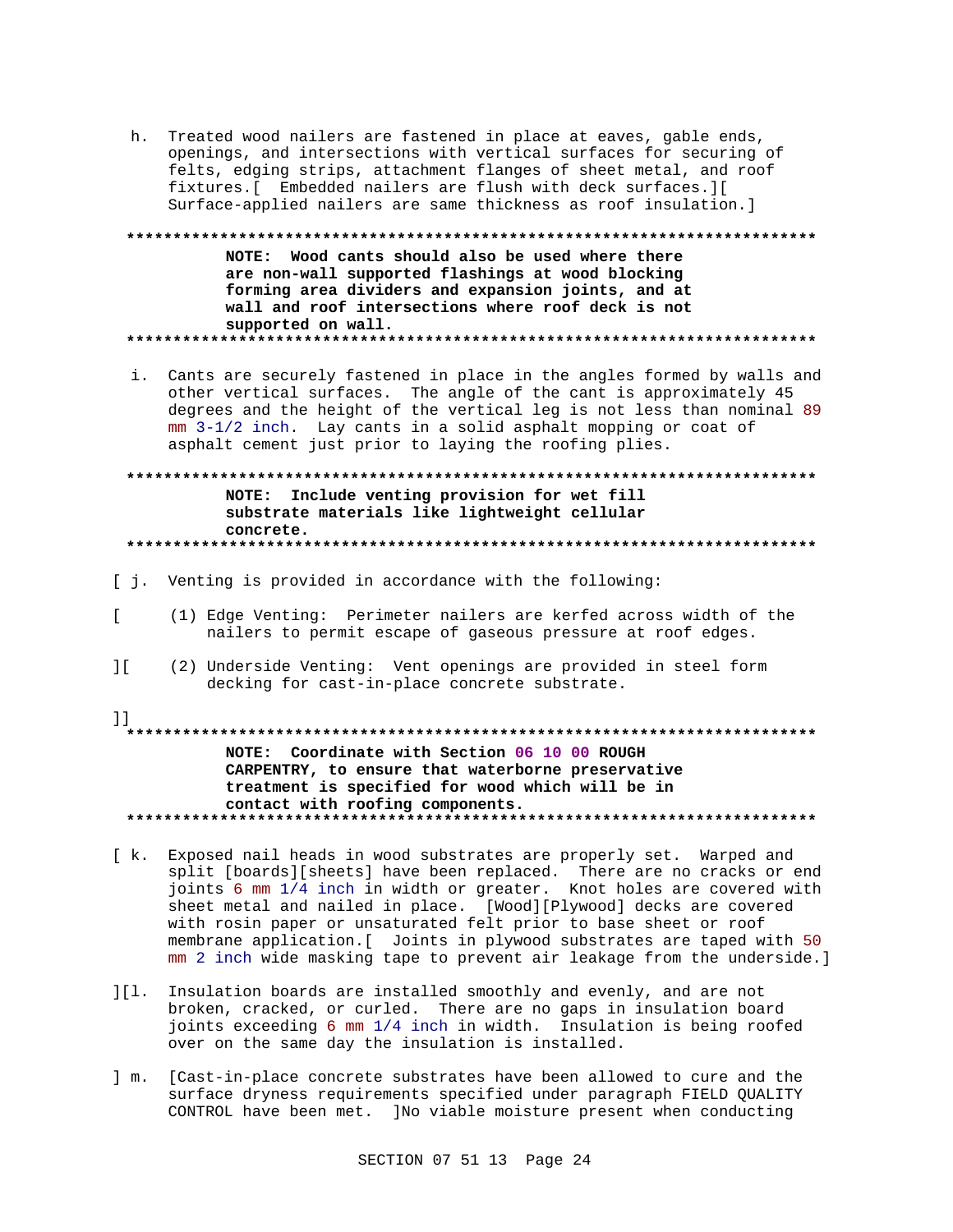ASTM D4263.

- n. [Joints between precast concrete deck units, including weld plates, are grouted, leveled, and covered with 4 inch wide ply felt or other bituminous stripping membrane set in bituminous cement prior to applying other roofing materials over the area. ]Prior to application of primer on precast concrete decks, cover joints with a minimum 100 mm 4 inch strip of felt or bituminous stripping membrane set in bituminous cement.
- 3.1.1 Summary Of Minimum Material Weights (Per 10 sq meter 100 sq ft)

Asphalt assembly:

| [Sheathing paper] [Base sheet]                                      | pounds]<br>kg] [      |
|---------------------------------------------------------------------|-----------------------|
| [Asphalt mopping] [Adhesive] to receive insulation                  | kg] [<br>pounds]      |
| Vapor retarder                                                      | pounds]<br>kg] [      |
| Roof insulation                                                     | pounds]<br>kg] [_____ |
| Asphalt mopping to receive base sheet                               | pounds]<br>kg] [____  |
| Asphalt-saturated roofing felts ed roofing felts                    | kg] [___<br>pounds]   |
| Asphalt moppings between felts $([- \_ ] at [- \_ ] kq)$<br>pounds) | pounds]               |
| Cap sheet                                                           | pounds]<br>kg] [      |
| Flood coat                                                          | pounds]<br>kg] [      |
| [Gravel] [Slag] [Aqqreqate] surfacing                               | kg]<br>pounds]        |
| Approximate total weight                                            | pounds]<br>kg]        |

# 3.2 PREPARATION

Verify that work of other trades that penetrates the roof deck or requires men and equipment to traverse the roof deck is complete.

Examine deck surfaces for inadequate anchorage, foreign material, moisture, and unevenness which would prevent the execution and quality of application.

Proceed with the roofing application only after defects have been corrected.

Starting work designates acceptance of the surfaces by the Contractor.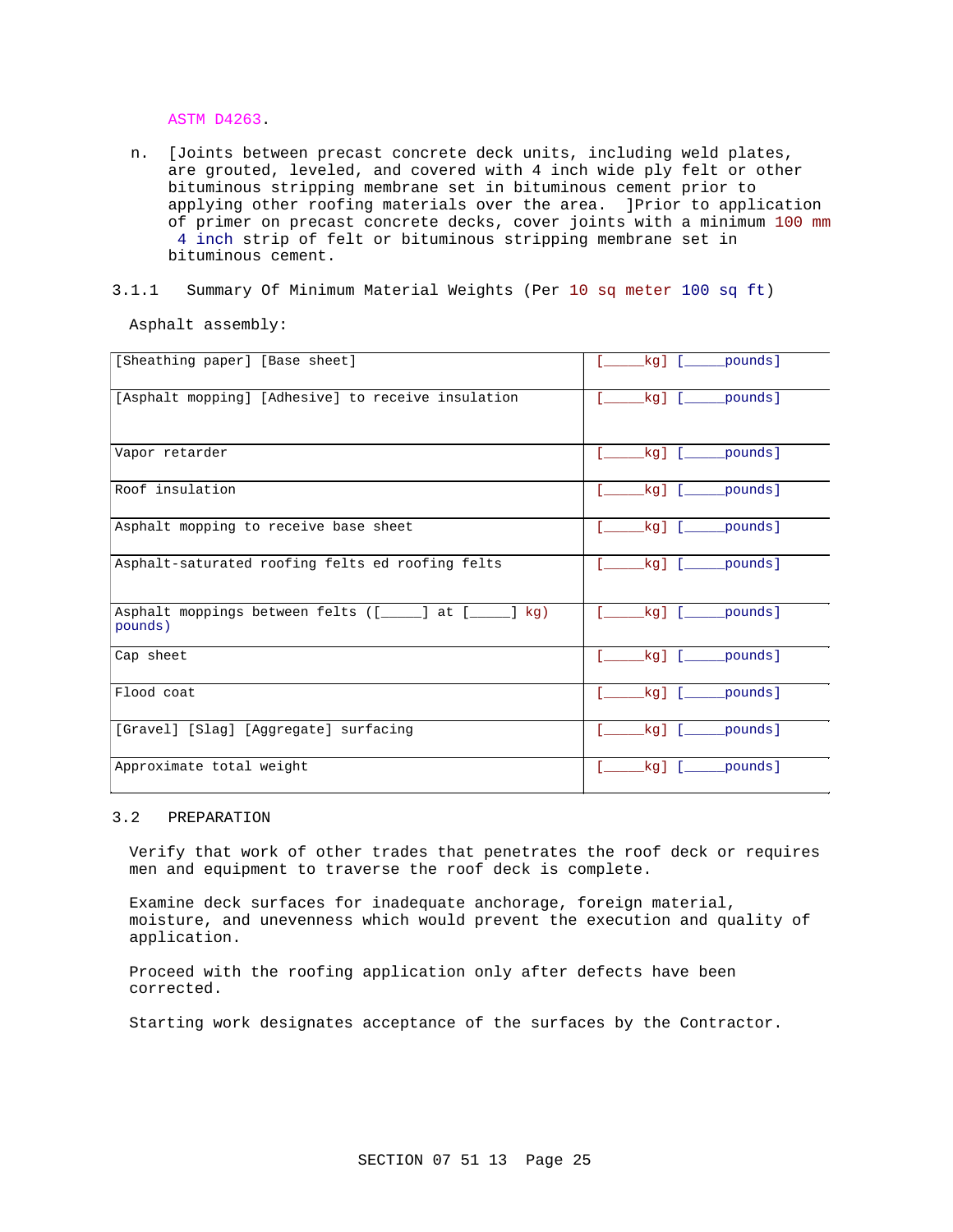# 3.2.1 Protection of Property

### 3.2.1.1 Protective Coverings

Install protective coverings at paving and building walls adjacent to hoists and kettles prior to starting the work. Lap protective coverings not less than six inch, secure against wind, and vent to prevent collection of moisture on covered surfaces. Keep protective coverings in place for the duration of the roofing work.

#### 3.2.1.2 Bitumen Stops

Provide felt bitumen stops or other means to prevent bitumen drippage at roof edges, openings, and vertical projections before hot mopped application of the roofing membrane. Form felt bitumen stops with two 300 mm 12 inch wide strips of organic ply felt. Laminate with and set strips into a coating of asphalt roof cement with one-half of the width overhanging the edge of the roof or opening. Where nailers are provided, nail the strips with roofing nails spaced 300 mm 12 inch on center in addition to embedding in asphalt roof cement. Protect the free portion of each strip from damage throughout the roofing period. After the plies of felt are in place, fold free portion of the strips back over the roofing membrane and embed in a continuous coating of asphalt roof cement. Secure with roofing nails spaced 75 mm 3 inch on center.

#### 3.2.2 Equipment

#### 3.2.2.1 Mechanical Application Devices

Provide and maintain mechanical application devices with pneumatic tires that operate without damaging the insulation, roofing membrane, or structural components.

#### 3.2.2.2 Flame-Heated Equipment

Do not place flame-heated equipment on roof. Provide and maintain a fire extinguisher adjacent to flame-heated equipment and on the roof.

[3.2.2.3 Open Flame Application Equipment

Use only open flame equipment recommended by the roofing materials manufacturer. Do not ignite open flame equipment when left unattended. Provide and maintain a fire extinguisher adjacent to open flame equipment on the roof.

#### ]3.2.3 Priming of Surfaces

Prime all surfaces to be in contact with adhered membrane materials. Apply primer at the rate of 3 liters per 10 sq. meters 0.75 gallon per 100 sq. ft.or as recommended by roof membrane manufacturer's printed instructions to promote adhesion of membrane materials. Allow primer to dry prior to application of membrane materials to primed surface. Avoid flammable primer material conditions in torch applied membrane base flashing applications.

[3.2.3.1 Priming of Concrete and Masonry Surfaces

# **\*\*\*\*\*\*\*\*\*\*\*\*\*\*\*\*\*\*\*\*\*\*\*\*\*\*\*\*\*\*\*\*\*\*\*\*\*\*\*\*\*\*\*\*\*\*\*\*\*\*\*\*\*\*\*\*\*\*\*\*\*\*\*\*\*\*\*\*\*\*\*\*\*\* NOTE: Include this paragraph when roofing and base**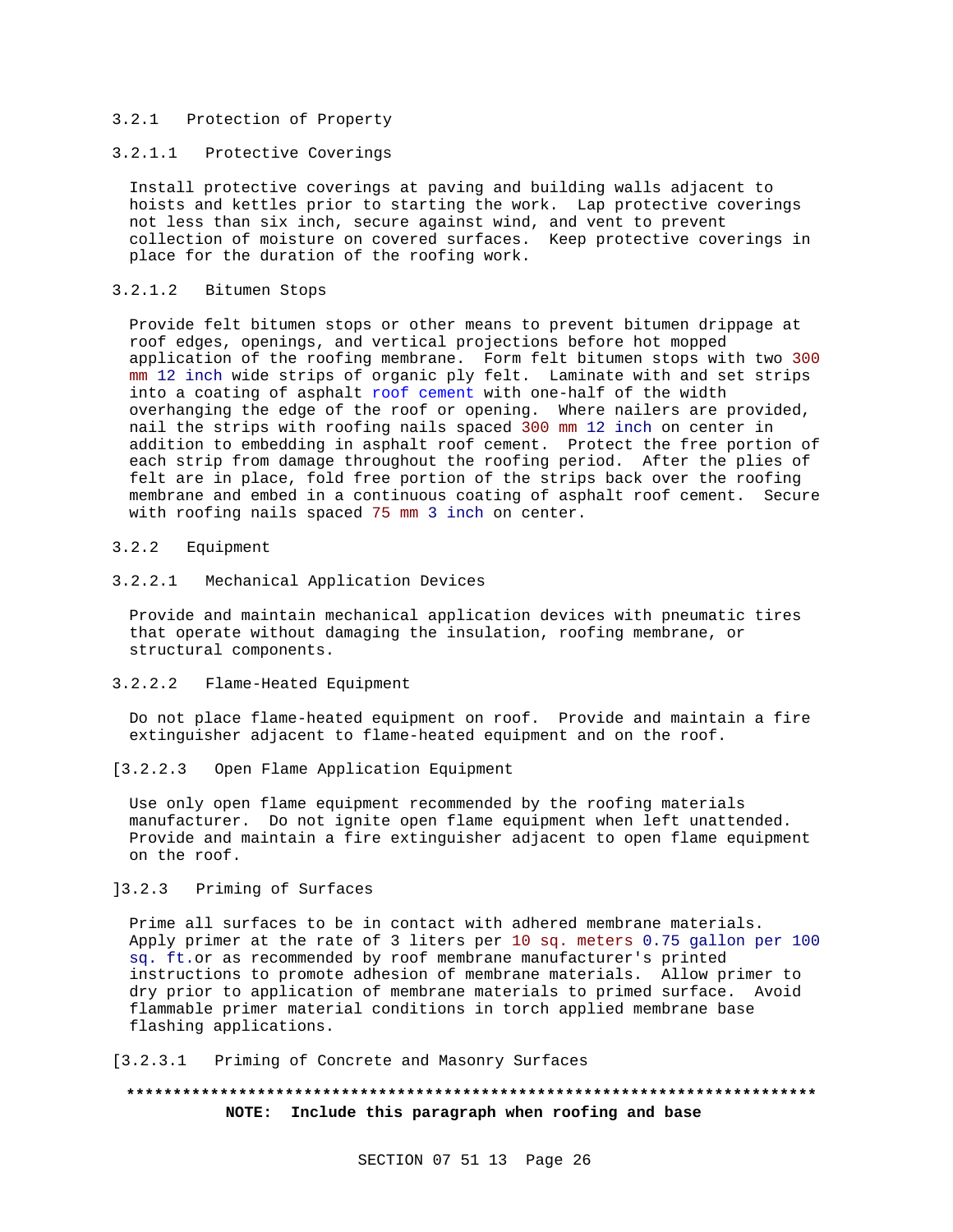#### **flashing are applied directly to concrete or masonry surfaces. \*\*\*\*\*\*\*\*\*\*\*\*\*\*\*\*\*\*\*\*\*\*\*\*\*\*\*\*\*\*\*\*\*\*\*\*\*\*\*\*\*\*\*\*\*\*\*\*\*\*\*\*\*\*\*\*\*\*\*\*\*\*\*\*\*\*\*\*\*\*\*\*\*\***

After surface dryness requirements have been met, coat concrete and masonry surfaces which are to receive roofing and base flashing uniformly with primer. Allow primer to dry before application of roofing and flashing materials.

#### ]3.2.3.2 Priming of Metal Surfaces

Prime flanges of metal components to be embedded into the roofing system prior to setting in bituminous materials or stripping into roofing system.

#### 3.2.4 Covering of Wood Substrate

Cover wood substrate with a layer of unsaturated felt or rosin-sized building paper lapped 50 mm 2 inch at sides and 100 mm 4 inch at ends. Nail to hold in place prior to application of roofing system.

# 3.2.5 Heating of Asphalt

Break up solid asphalt on a surface free of dirt and debris. Heat asphalt in kettle designed to prevent contact of flame with surfaces in contact with the asphalt. Provide visible working thermometer and thermostatic controls set to the temperature limits. Keep controls in working order and calibrated. Use immersion thermometer, accurate within a tolerance of plus or minus one degree C 2 degrees F, to check temperatures of the asphalt frequently. When temperatures exceed maximum specified, remove asphalt from the site. Do not permit cutting back, adulterating, or fluxing of asphalt.

#### 3.2.5.1 Temperature Limitations for Asphalt

Heat and apply asphalt at the temperatures specified below unless specified otherwise by manufacturer's printed application instructions. Use thermometer to check temperature during heating and application. Have kettle attended constantly during heating process to ensure specified temperatures are maintained. Do not heat asphalt above its finished blowing temperature (FBT). Do not heat asphalt between 260 and 274 degrees C 500 and 525 degrees F for longer than four consecutive hours. Do not heat asphalt to the flash point (FP). Apply asphalt and embed membrane sheets when temperature of asphalt is within plus or minus 14 degrees C 25 degrees F of the equiviscous temperature (EVT). Before heating and application of asphalt refer to the asphalt manufacturer's label or bill of lading for FP, FBT, and EVT of the asphalt used.

### 3.3 APPLICATION

**\*\*\*\*\*\*\*\*\*\*\*\*\*\*\*\*\*\*\*\*\*\*\*\*\*\*\*\*\*\*\*\*\*\*\*\*\*\*\*\*\*\*\*\*\*\*\*\*\*\*\*\*\*\*\*\*\*\*\*\*\*\*\*\*\*\*\*\*\*\*\*\*\*\* NOTE: Include requirements for temporary roofing and flashing when construction will require considerable work on roof (that is, installing cooling towers, antennas, pipes, ducts, solar collectors) and temporary roofing is considered necessary to ensure that permanent roofing is not damaged during construction. \*\*\*\*\*\*\*\*\*\*\*\*\*\*\*\*\*\*\*\*\*\*\*\*\*\*\*\*\*\*\*\*\*\*\*\*\*\*\*\*\*\*\*\*\*\*\*\*\*\*\*\*\*\*\*\*\*\*\*\*\*\*\*\*\*\*\*\*\*\*\*\*\*\***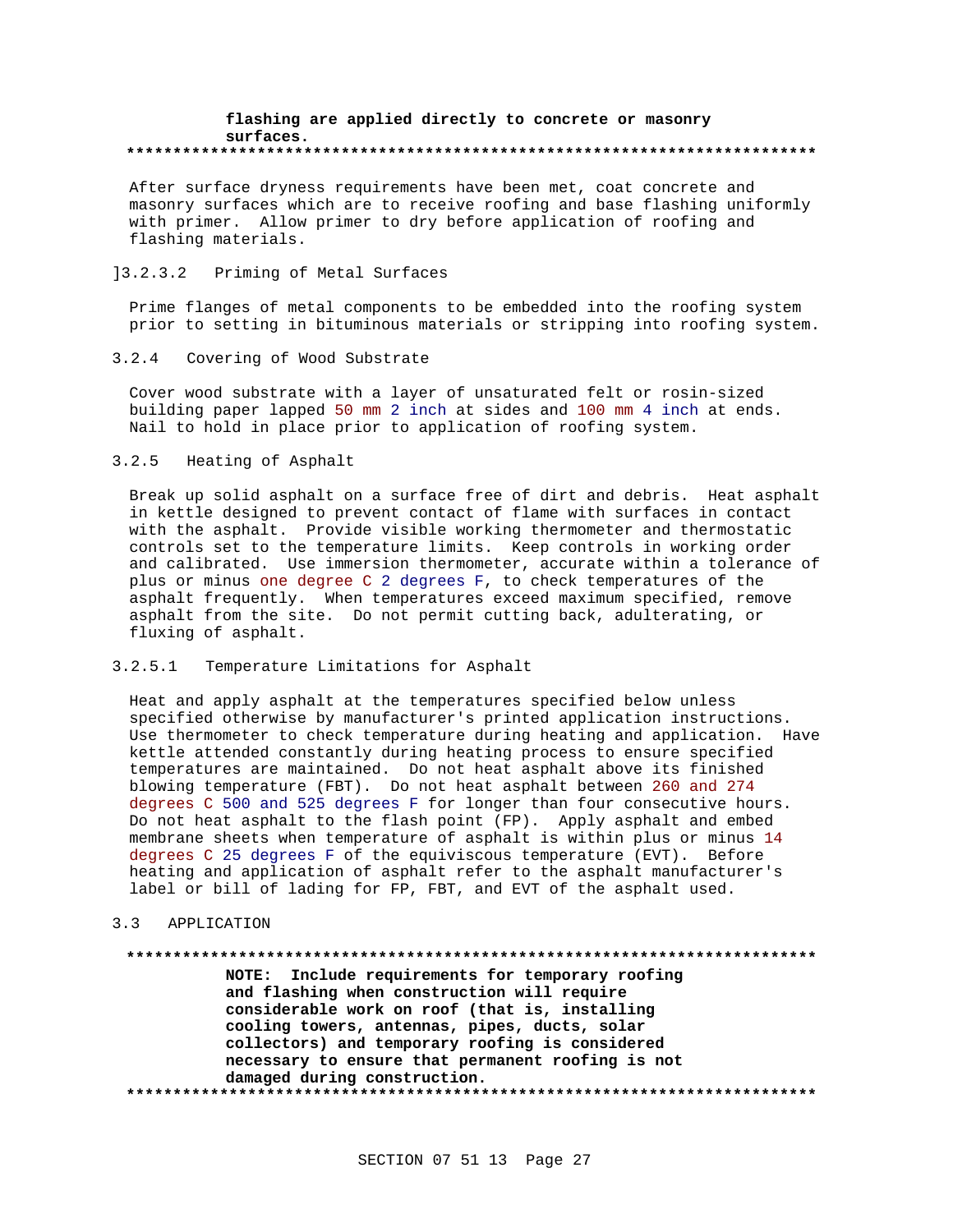Apply roofing materials as specified unless approved otherwise by the Contracting Officer. Keep roofing materials dry before and during application. Except for aggregate surfacing, complete application of roofing in a continuous operation. Begin and apply only as much roofing in one day as can be completed that same day. Maintain specified temperature for asphalt. [Provide temporary roofing and flashing as specified herein prior to application of permanent roofing system.] Do not apply aggregate surfacing until the other roofing application procedures specified herein are completed.

#### $3.3.1$ Phased Membrane Construction

# NOTE: Include bracketed option only when granule-surfaced modified bitumen cap sheet is specified as the built-up roof surfacing.

Phased application of membrane plies is prohibited. [Any delay in modified bitumen cap sheet installation will result in thorough cleaning of the applied membrane material surface and drying immediately prior to cap sheet installation. Priming of the applied membrane surface may be required at the discretion of the Contracting Officer prior to cap sheet installation.]

 $\begin{array}{c} \boxed{3.3.2} \end{array}$ Temporary Roofing and Flashing

Provide watertight temporary roofing and flashing where considerable work by other trades, such as installing [cooling towers,] [antennas,] [pipes,] [ducts,] [\_\_\_\_\_,] is to be performed on the roof or where construction scheduling or weather conditions require protection of building interior before permanent roofing system can be installed. Do not install temporary roofing over permanently installed insulation. Provide rigid pads for traffic over temporary roofing.

 $3.3.2.1$ Removal

> Completely remove temporary roofing and flashing before continuing with application of permanent roofing system.

 $]$ [3.3.3] Base Sheet Application - General

#### 

NOTE: Include this paragraph when either base sheet or ventilating base sheet is specified in paragraph DESCRIPTION OF ROOF MEMBRANE SYSTEM.

Mechanically fastened base sheets are required when uninsulated roof membrane system is to be applied directly to nailable decks, excluding steel deck. Ventilating base sheet is required when roof membrane is applied directly to wet fill deck materials like lightweight insulating or cellular concrete and gypsum fill, and when applied over new poured concrete decks. 

NOTE: Select the applicable application method.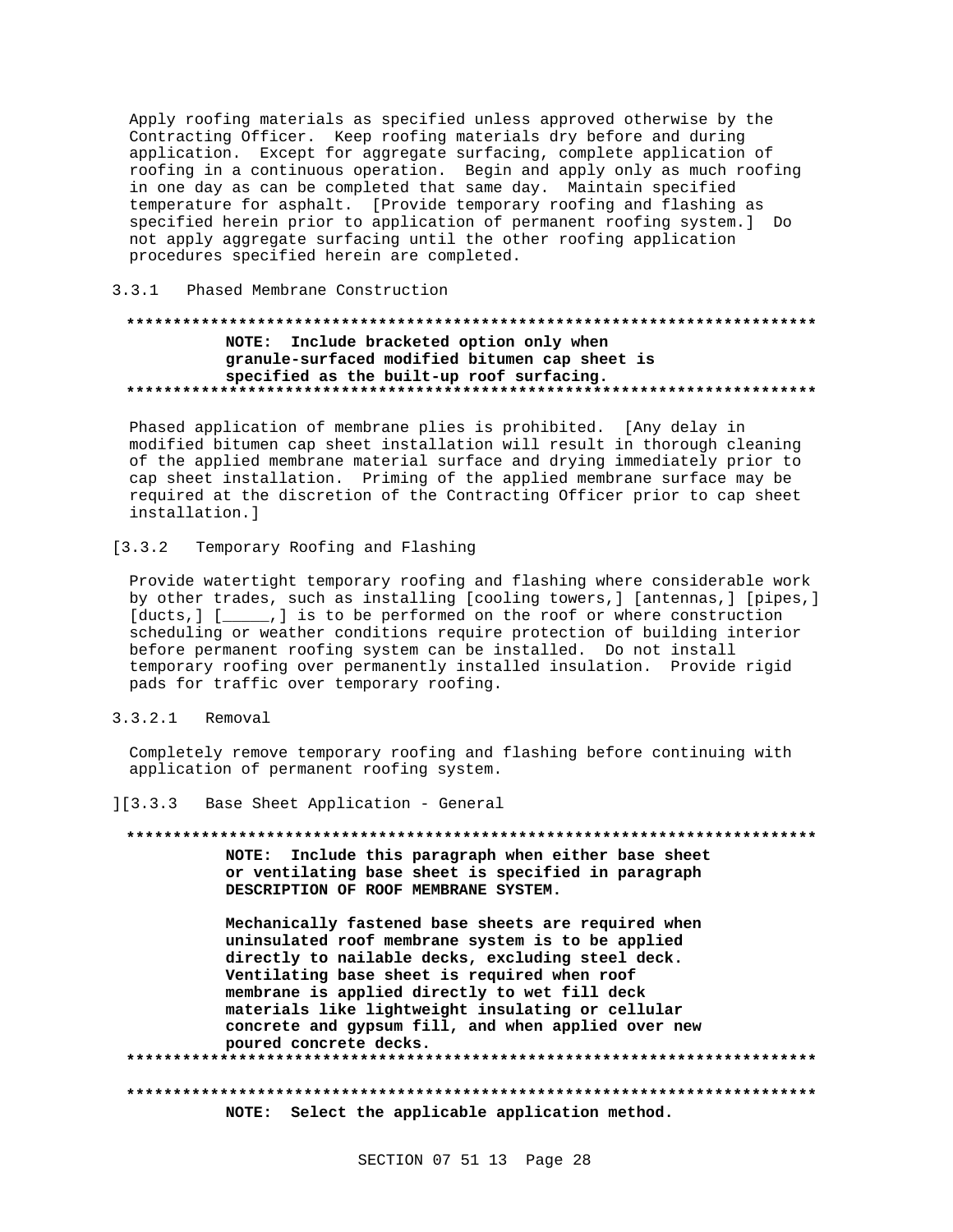**Delete other options.**

**Delete requirements for adhered base sheets where the sheet is to be mechanically fastened through to nailable deck.**

**Apply base sheets at right angles to roof slope, except on insulated roofs where nailers (insulation stops) have been applied at right angles to slope and on decks sloped 1:12 25 mm per meter 1 inch per foot or more, apply felts parallel to roof slope. Include requirements for applying felts to barrel-type roofs only when applicable. \*\*\*\*\*\*\*\*\*\*\*\*\*\*\*\*\*\*\*\*\*\*\*\*\*\*\*\*\*\*\*\*\*\*\*\*\*\*\*\*\*\*\*\*\*\*\*\*\*\*\*\*\*\*\*\*\*\*\*\*\*\*\*\*\*\*\*\*\*\*\*\*\*\***

[[Fully adhere ][Spot adhere ]base sheets in accordance with membrane manufacturer's printed instructions. [Provide spot adhesion with hot asphalt applied in 300 mm 12 inch diameter spots installed in two staggered rows, centered 300 mm 12 inch in from edge of the base sheet.] Roll and broom in the base sheet to ensure full contract with the hot asphalt application.] [On nailable substrates, mechanically fasten base sheet in conformance with specified wind resistance requirements and membrane manufacturer's printed instructions, and to include increased fastening frequency in corner and perimeter areas. Drive fasteners flush with no dishing or cupping of fastener plate. Where applicable, base sheet may be mechanically fastened in conjunction with insulation to the substrate, in accordance with membrane manufacturers printed instructions.] Apply sheets in a continuous operation. Apply sheets with side laps at a minimum of 50 mm 2 inch unless greater side lap is recommended by the manufacturer's standard written application instructions. Provide end laps of not less than 150 mm 6 inch and staggered a minimum of 1 meter 36 inch. Apply sheets [at right angles to the roof slope so that the direction of water flow is over and not against the laps] [parallel to the roof slope] [so that plies of sheets extend from eave line on one side of the barrel-type roof and 450 mm 18 inch over the center line of the crown of the roof. Apply sheets on the other side in the same manner, resulting in twice the normal amount of roofing sheets and asphalt at the crown]. Extend base sheets approximately 50 mm 2 inch above the top of cant strips at vertical surfaces and to the top of cant strips elsewhere. Trim base sheet to a neat fit around vent pipes, roof drains, and other projections through the roof. Retrofit roof drains must conform to ANSI/SPRI RD-1. Application must be free of ridges, wrinkles, and buckles.

[3.3.3.1 Ventilating Base Sheets

**\*\*\*\*\*\*\*\*\*\*\*\*\*\*\*\*\*\*\*\*\*\*\*\*\*\*\*\*\*\*\*\*\*\*\*\*\*\*\*\*\*\*\*\*\*\*\*\*\*\*\*\*\*\*\*\*\*\*\*\*\*\*\*\*\*\*\*\*\*\*\*\*\*\* NOTE: Include this paragraph in conjunction with applicable portions of the above paragraph when ventilating base sheets are specified in paragraph DESCRIPTION OF ROOF MEMBRANE SYSTEM.**

**Where rigid roof insulation is a component of the roof system, specify ventilating base sheet in the appropriate roof insulation section. \*\*\*\*\*\*\*\*\*\*\*\*\*\*\*\*\*\*\*\*\*\*\*\*\*\*\*\*\*\*\*\*\*\*\*\*\*\*\*\*\*\*\*\*\*\*\*\*\*\*\*\*\*\*\*\*\*\*\*\*\*\*\*\*\*\*\*\*\*\*\*\*\*\***

Apply ventilating base sheet material recommended by the roof membrane manufacturer. Extend sheets over roof cants, up vertical surfaces, and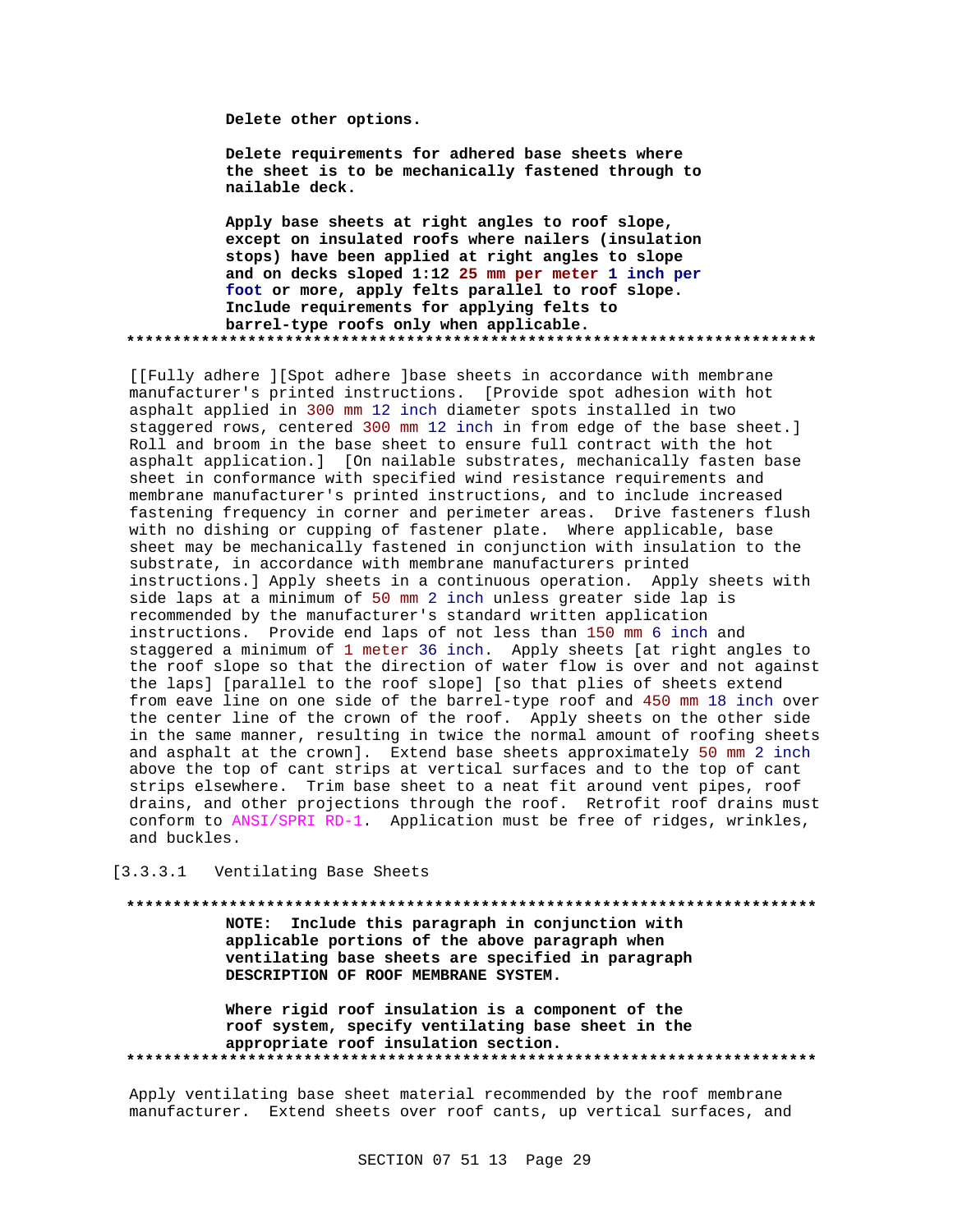terminate under cap flashing; at roof edges terminate sheets under outside edge of perimeter edge nailers or under gravel stop. [Top mop perforated ventilating base sheet with a full, continuous mopping of hot asphalt.]

# ]]3.3.4 Ply Felts

# **\*\*\*\*\*\*\*\*\*\*\*\*\*\*\*\*\*\*\*\*\*\*\*\*\*\*\*\*\*\*\*\*\*\*\*\*\*\*\*\*\*\*\*\*\*\*\*\*\*\*\*\*\*\*\*\*\*\*\*\*\*\*\*\*\*\*\*\*\*\*\*\*\*\***

**NOTE: Apply roofing felts at right angles to the roof slope, except that on insulated roofs where surface-applied wood nailers (insulation stops) have been applied running at right angles to roof slope and on decks sloped 1:6 50 mm per meter 2 inch per foot or more, apply the roofing felts parallel to roof slope. Delete the add-on requirement for applying felts to barrel-type roofs when not applicable. \*\*\*\*\*\*\*\*\*\*\*\*\*\*\*\*\*\*\*\*\*\*\*\*\*\*\*\*\*\*\*\*\*\*\*\*\*\*\*\*\*\*\*\*\*\*\*\*\*\*\*\*\*\*\*\*\*\*\*\*\*\*\*\*\*\*\*\*\*\*\*\*\*\***

Ensure proper alignment of felts prior to installation. [Apply ply felts shingle fashion perpendicular to slope of roof, including application on areas of tapered insulation that change slope direction.][Apply ply felts parallel to slope of roof [so that plies of felt extend from eave line on one side of barrel-type roof and 450 mm 18 inch over center line of the crown of roof. Apply felts on other side in same manner, resulting in twice normal amount of roofing felts and asphalt at crown].] Bucking or backwater laps are prohibited. Apply felts in a continuous operation. Provide starter sheets of felt to maintain the specified number of plies throughout the roofing. Apply felts with side laps in accordance with the material manufacturer's printed instructions for the number of plies to be installed and in uniform alignment. Lap ends not less than 150 mm 6 inch and stagger one meter 36 inch minimum. Place the full width of each ply in hot bitumen immediately behind the bitumen applicator. Lay plies free of wrinkles, creases, ridges, or fishmouths. Extend felts approximately 50 mm 2 inch above top of cant strips at vertical surfaces and to top of cant strips elsewhere. Trim felts to a neat fit around vent pipes, roof drains, and other projections. Avoid traffic on mopped surfaces when the bitumen is fluid and for a minimum of one hour after ply application.

### 3.3.4.1 Hot-Mopping of Ply Felts

Bond plies to each other and to the [base sheets] [substrate] with hot asphalt. Apply felts immediately following application of asphalt. Do not work ahead with asphalt. At the instant felts come into contact with asphalt, asphalt must be completely fluid, with asphalt temperatures within specified EVT range. Apply asphalt uniformly in a full, continuous mopping and firmly bonding film. Apply asphalt at the rate of approximately 13 kg per 10 sq. meters 25 pounds per 100 sq. feet plus or minus 25 percent. Require application rate on the high end of the application range when mopping directly to absorptive insulation substrates of perlite and woodfiber. As felts are rolled into the hot asphalt, immediately squeegee, roll or broom down to eliminate trapped air and to provide tight, smooth laminations without wrinkles, buckles, kinks, or fish mouths. Bitumen must be visible beyond all edges of each ply as it is being installed. Install individual ply and the completed roof membrane system free of air pockets, felt delaminations, ridges, creases, fishmouths, dry laps, or blisters. Do not lay felts dry or turn back laps for mopping between plies.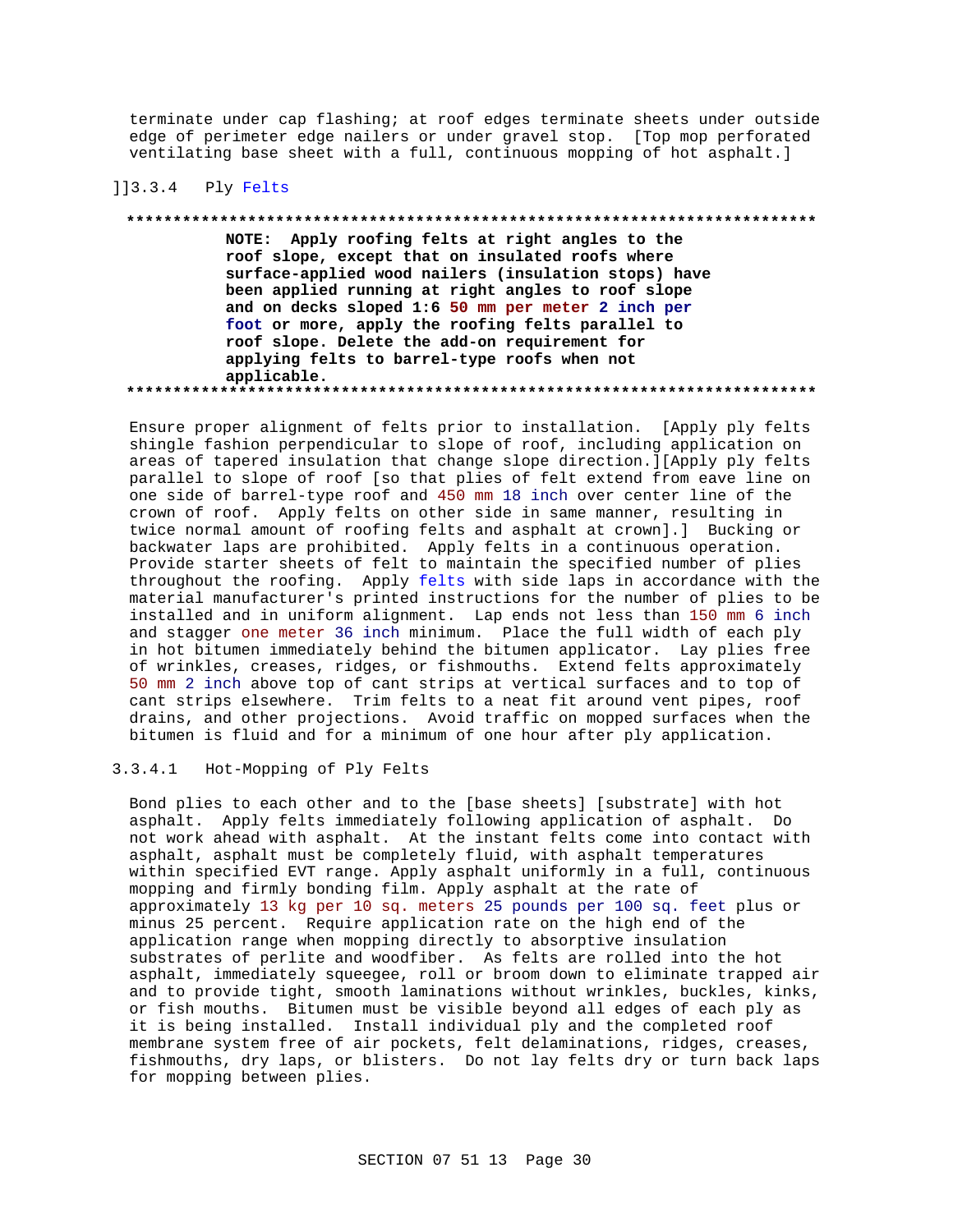#### $[3.3.4.2]$ Backnailing of Ply Felts

NOTE: Backnailing is required generally for slopes of 25 mm 1 inch or greater for Type III asphalt, 15 mm 1/2 inch for Type I asphalt at a maximum backnail spacing of 305 mm 12 inches. However, due to technical improvements in today's materials and methodology, backnailing is becoming obsolete.

On low slope roofs 15 mm 1/2 inch to 1 inch per foot, ) depending on the products used, apply felts shingle fashion, perpendicular to slope, starting at the lowest point.

On slopes greater than 25 mm 1 inch, require backnailing and install nailers of the same thickness as the roof insulation. Run felts parallel to slope and nail through the back edge of the felts into the nailers

When roof slope exceeds 1:6 50 mm per meter 2 inch per foot include the applicable paragraphs on backnailing. For insulated roofs, delete the second bracketed option. For uninsulated roofs on nailable decks, delete the first bracketed option and include only the second. 

Unless otherwise recommended by the roof membrane manufacturer and approved by the Contracting Officer, [provide minimum 90 mm  $3-1/2$  inch wide nailing strips matching insulation thickness and applied perpendicular to roof slope for backnailing of roof membrane. Space nailing strips as recommended by the membrane manufacturer, but not exceeding 5 meters 16 feeton center unless approved otherwise by the Contracting Officer. Coordinate the nailer installation with insulation requirements. As the felt plies are installed, nail each ply 25 mm 1 inch from the leading edge at each nailer line.] [fasten each felt ply 25 mm 1 inch from the leading edge and spaced at maximum 5 m 15 feet on center along the leading edge.] Provide fasteners with a 25 mm 1 inch diameter metal cap or fasten through 25 mm 1 inch diameter caps. Set fasteners firm and flush without puncturing felt ply. Conceal fasteners with succeeding plies of felt.

 $]3.3.4.3$ Valleys and Ridges

Valleys: Apply roofing at valleys and waterways in the following manner:

Continue base sheets across valleys and terminate 450 millimeter 18 inchfrom the valley.

Continue felt plies across valleys and terminate 300 millimeter 12 inch from the valley. Terminate exposed laps on a line 300 millimeter 12 inch from, and parallel to, the gutter valley. Provide two plies of felt, 225 and 300 millimeter 9 and 12 inch wide, successively mop in over each felt line of the termination.

If the application can be completed without wrinkles, buckles, or fishmouths and if side laps do not face the direction of drainage,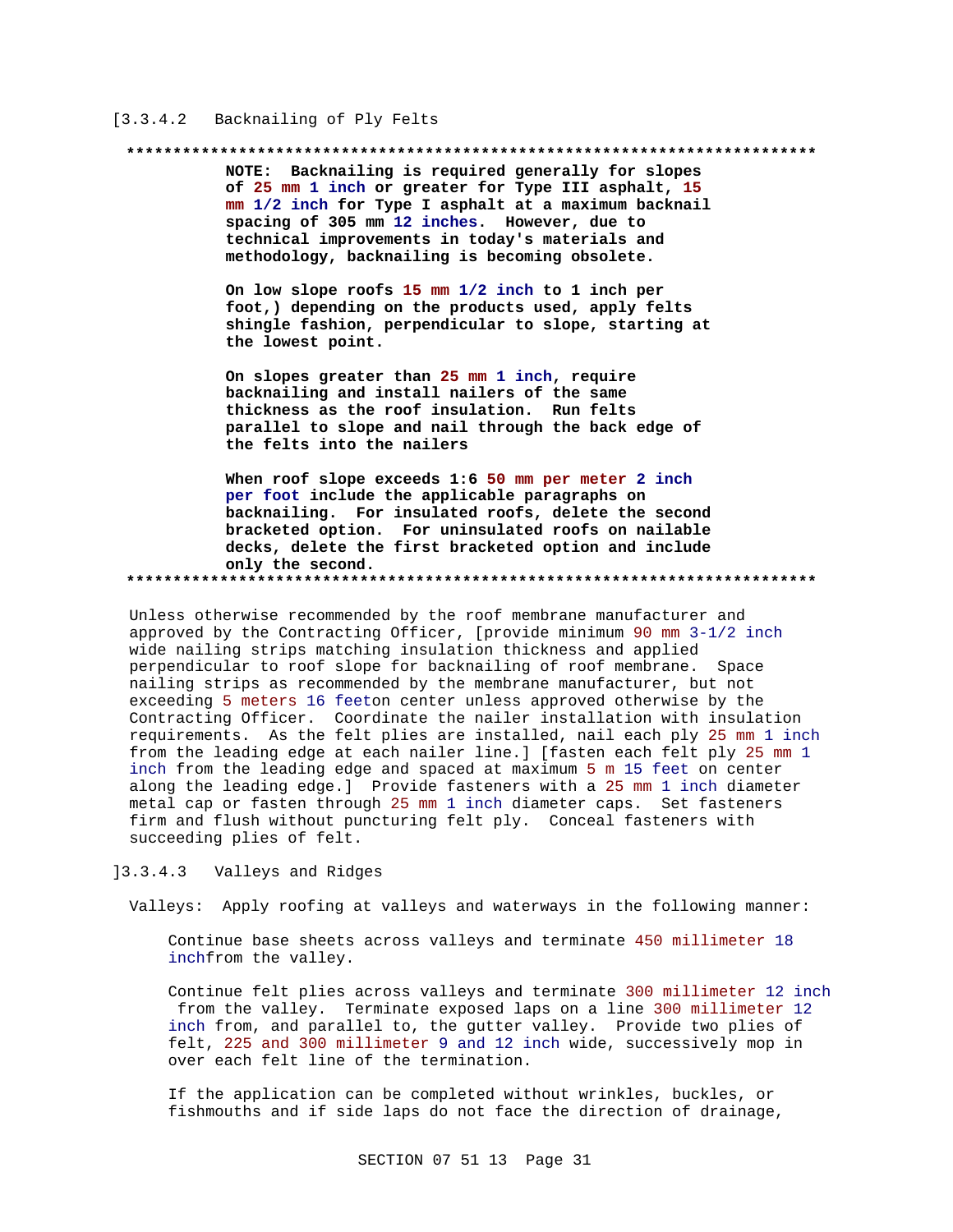roofing felts and base sheets may be laid continuously across or parallel to shallow valleys such as those formed by reverse-slope roofs. For this application, reinforce valleys with one ply of felt, 900 millimeter 36 inch wide, center on the valley gutter and lay in a solid mopping of asphalt over the top ply of roofing.

### 3.3.5 Membrane Flashing

Provide two plies of modified bitumen membrane strip flashing and sheet flashing in the angles formed where the roof deck abuts walls, curbs, ventilators, pipes, and other vertical surfaces, and where necessary to make the work watertight. Top ply of flashing must be granule-surfaced modified bitumen membrane. Install flashing after plies of roof membrane felt have been applied but before aggregate surfacing is applied. Cut at a 45 degree angle across terminating end lap area of cap membrane prior to applying adjacent overlapping cap membrane. Press flashing into place to ensure full adhesion and avoid bridging. Ensure full lap seal in all lap areas. Mechanically fasten top edge of base flashing 150 mm 6 inch on center through minimum 25 mm 1 inch diameter tin caps with fasteners of sufficient length to embed minimum 25 mm 1 inch into attachment substrate.[ Apply matching granules in any areas of asphalt bleed out while the asphalt is still hot.] Apply membrane liner over top of exposed nailers and blocking and to overlap top edge of base flashing installation at curbs, parapet walls, expansion joints and as otherwise indicated to serve as waterproof lining under sheet metal flashing components.

### 3.3.5.1 Strip Flashing

Set primed flanges of sheet metal flashings to be incorporated into roofing system in a uniform coating of asphalt roof cement not less than 1/16 inch thick applied over the ply felts. Strip-in with one layer of smooth surface modified bitumen membrane and cap with granule-surfaced modified bitumen membrane. Set strip flashing in hot asphalt or cement to the tops of the flanges, roofing membrane, and to each other. Use coatings of asphalt roof cement not less than 1/16 inch thick for ply felt. Use hot asphalt or modified bitumen cement for modified bitumen sheets. Extend first stripping ply not less than 100 mm 4 inch beyond outer edge of flange onto roof membrane. Extend each additional ply 100 mm 4 inch beyond the edge of the previous ply.

[3.3.5.2 Membrane Flashing at Roof Drain

# **\*\*\*\*\*\*\*\*\*\*\*\*\*\*\*\*\*\*\*\*\*\*\*\*\*\*\*\*\*\*\*\*\*\*\*\*\*\*\*\*\*\*\*\*\*\*\*\*\*\*\*\*\*\*\*\*\*\*\*\*\*\*\*\*\*\*\*\*\*\*\*\*\*\* NOTE: Include these requirements where roof drains are provided. Roof drains are specified in Section 22 00 00 PLUMBING, GENERAL PURPOSE. Flashings for roof drains are specified in Section 07 60 00 FLASHING AND SHEET METAL. \*\*\*\*\*\*\*\*\*\*\*\*\*\*\*\*\*\*\*\*\*\*\*\*\*\*\*\*\*\*\*\*\*\*\*\*\*\*\*\*\*\*\*\*\*\*\*\*\*\*\*\*\*\*\*\*\*\*\*\*\*\*\*\*\*\*\*\*\*\*\*\*\*\***

Extend roofing plies to edge of drain bowl opening at roof drain deck flange. Neatly fit and press primed roof drain flashing into heavy coat of asphalt roof cement applied to top of roofing plies. Strip in and completely cover flashing with two layers of modified bitumen sheet, extending the first sheet 150 mm 6 inch on the roofing beyond the edge of flashing. Extend the cap sheet 150 mm 6 inch beyond the previous flashing ply. Bond the two layers to the metal flashing and to each other with hot asphalt. Securely clamp membrane, metal flashing, and strip flashing in the flashing clamping ring. Secure clamps so that strip flashing and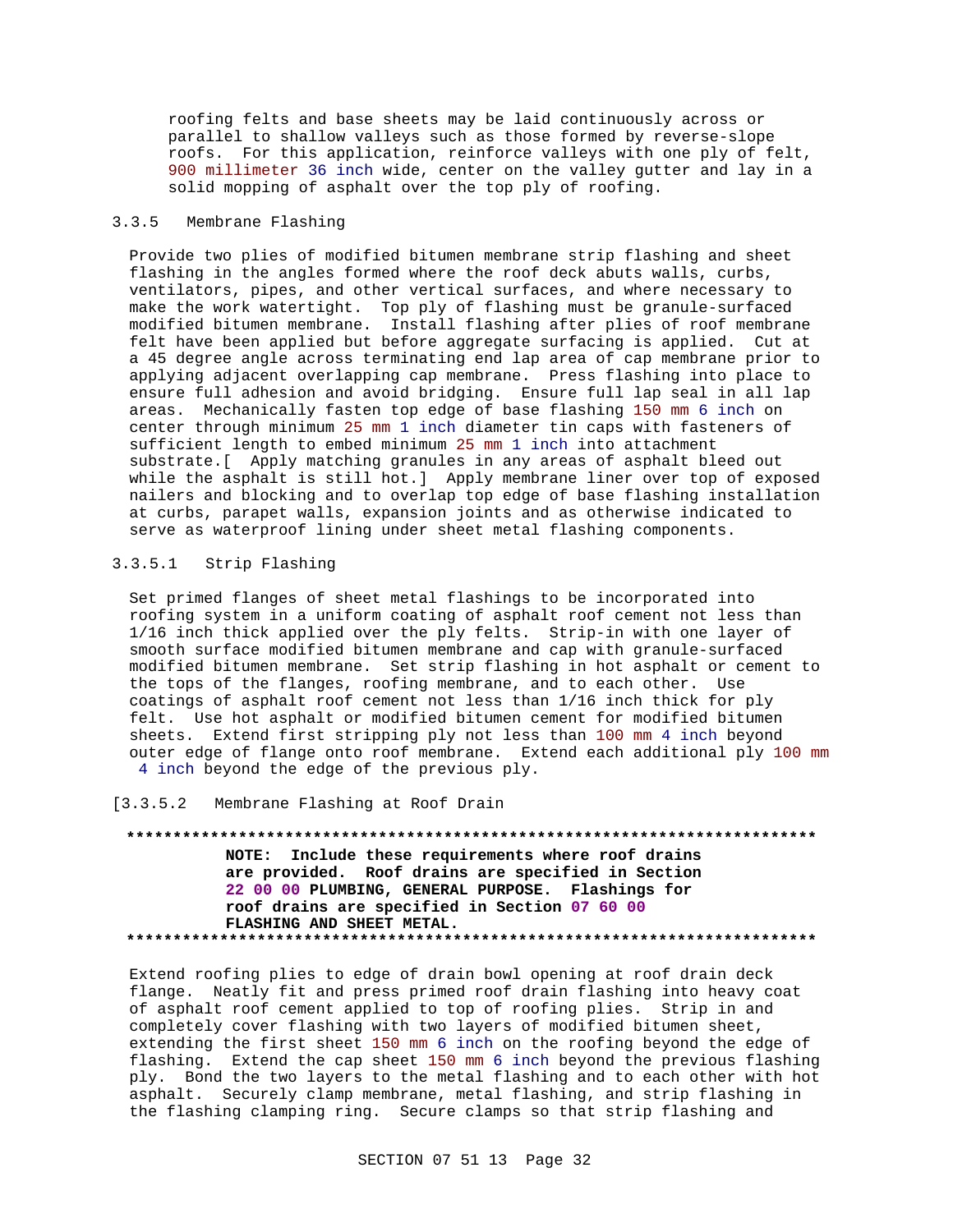metal flashing are free from wrinkles and folds. Trim membrane, flashing, and stripping flush with inside of clamping ring.

#### ][3.3.5.3 Pre-fabricated Curbs

Anchor prefabricated curbs securely to nailer or other base substrate as indicated and flash with modified bitumen flashing membrane.

#### ]3.3.5.4 Set-On Accessories

Where pipe or conduit blocking, supports and similar roof accessories are set on the membrane, adhere walkpad material to bottom of accessories prior to setting on roofing membrane. Install set-on accessories to permit normal movement due to expansion, contraction, vibration, and similar occurrences without damaging roofing membrane. Do not mechanically secure set-on accessories through roofing membrane into roof deck substrate.

#### 3.3.5.5 Lightning Protection

Flash or attach lightning protection system components to the roof membrane in a manner acceptable to the roof membrane manufacturer.

#### [3.3.6 Roof Walkpads

Install walkpads at roof access points and where otherwise indicated for traffic areas and for access to mechanical equipment, in accordance with the modified bitumen sheet roofing manufacturer's printed instructions. Provide minimum 150 mm 6 inch separation between adjacent walkpads to accommodate drainage. Provide walkpad [or an additional layer of cap sheet] under precast concrete paver blocks to protect the roofing.

#### ][3.3.7 Elevated Metal [Walkways] [and] [Platforms]

Provide protection mat of walkpad material, or other material approved by the Contracting Officer, at all surface bearing support locations.

#### ]3.3.8 Paver Blocks

Install paver blocks where indicated and as necessary to support surface bearing items traversing the roof area. Set paver block on a layer of walkpad [or modified bitumen cap sheet] applying over the completed roof membrane.

### **\*\*\*\*\*\*\*\*\*\*\*\*\*\*\*\*\*\*\*\*\*\*\*\*\*\*\*\*\*\*\*\*\*\*\*\*\*\*\*\*\*\*\*\*\*\*\*\*\*\*\*\*\*\*\*\*\*\*\*\*\*\*\*\*\*\*\*\*\*\*\*\*\*\* NOTE: Include only the applicable surfacing, delete the other option. \*\*\*\*\*\*\*\*\*\*\*\*\*\*\*\*\*\*\*\*\*\*\*\*\*\*\*\*\*\*\*\*\*\*\*\*\*\*\*\*\*\*\*\*\*\*\*\*\*\*\*\*\*\*\*\*\*\*\*\*\*\*\*\*\*\*\*\*\*\*\*\*\*\***

### [3.3.9 Aggregate Surfacing

After completion of roof membrane ply and flashing installation, and correction of tears, gouges or other deficiencies in the installed work, apply aggregate surfacing. Uniformly flood coat the surface with hot asphalt at a rate of approximate 2.9 kg 60 pounds per square. While asphalt is still hot, apply gravel aggregate surfacing material at a rate of 19.5 kg 400 pounds per square. Provide for full and uniform coverage of the roof surface. Approximately 50 percent of the aggregate must be solidly adhered in the asphalt.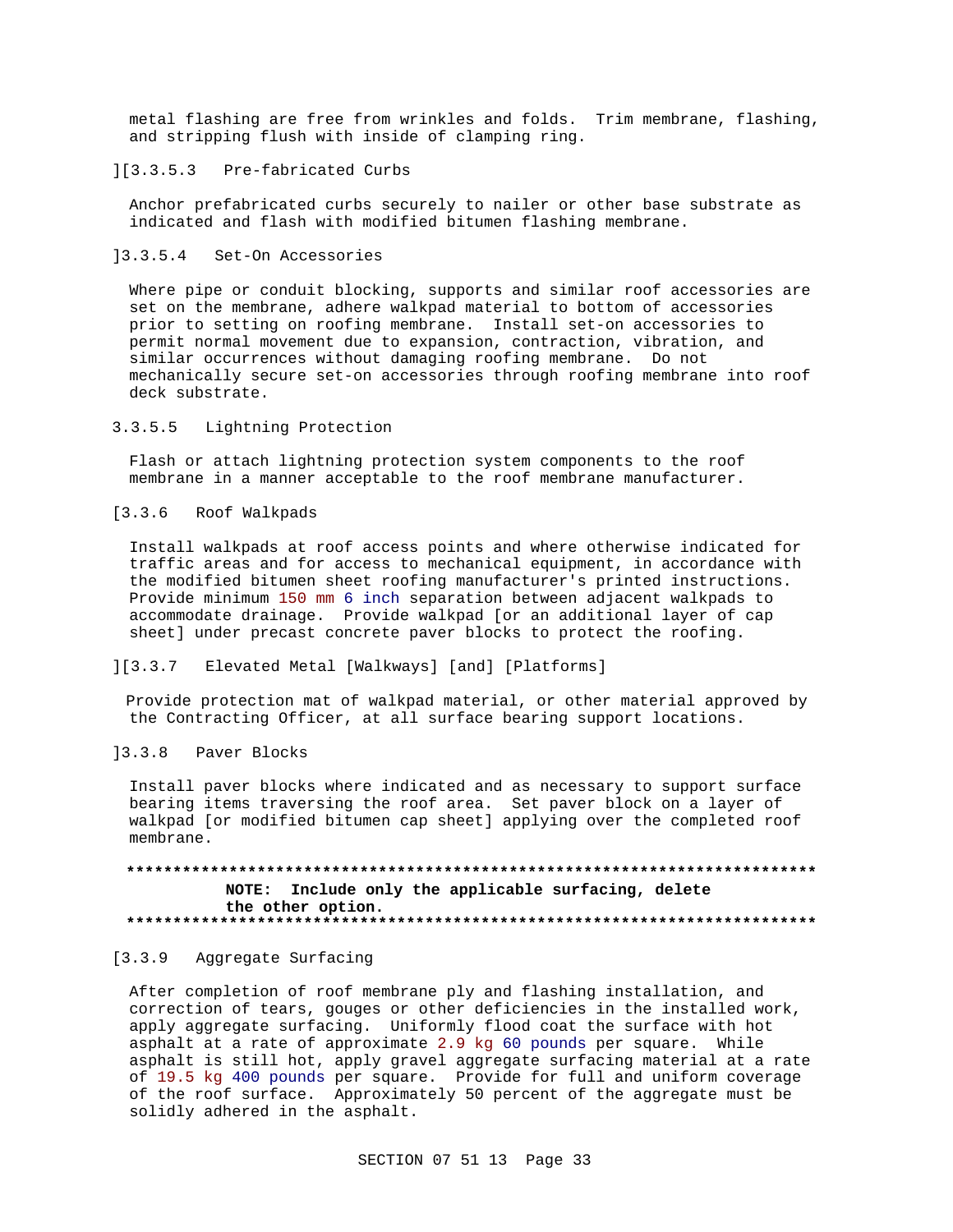#### ][3.3.10 Granule-Surfaced Modified Bitumen Cap Sheet

#### 

NOTE: Include the option of hot asphalt or torch application of cap sheet where permissible. Torch applied cap sheet can be applied over hot mopped membrane plies.

#### Where finished appearance of the roof is of consequence, include the bracketed requirement for granule application in areas of bitumen bleed out.

Inspect underlying applied membrane and repair free of damage, holes, puncture, gouges, abrasions, and any other defects, and free of moisture, loose materials, debris, sediments, dust, and any other conditions required by the membrane manufacturer prior to cap sheet installation. Provide cleaning and artificial drying with heated blowers or torches to ensure clean, dry surface prior to cap sheet application. When delays in cap sheet installation may have occurred, do not apply cap sheet if underlying materials have been exposed to rain or frozen precipitation within the previous 24 hours. Unroll cap sheet membrane and allow to relax a minimum of 1 hour prior to installation and as otherwise recommended by the membrane manufacturer. Apply cap sheet in same direction as the underlying felt plies. Align cap membrane and apply with minimum 75 mm 3 inch side laps and minimum 150 mm 6 inch end laps and as otherwise required by membrane manufacturer. Set cap sheet in hot asphalt. Cap sheet may be torch applied with approval of the Contracting Officer and written approval of the felt membrane manufacturer, and as recommended by the modified bitumen membrane manufacturer. Cut at a 45 degree angle across selvage edge of cap membrane to be overlapped in end lap areas prior to applying overlapping cap membrane. [Apply matching granules in any areas of bitumen bleed out while the bitumen is still hot]. Minimize traffic on newly installed cap sheet membrane.

[3.3.10.1 Backnailing of Cap Sheet Membrane

# NOTE: Include this paragraph for roof slopes greater than or equal to 1:6 50 mm per meter 2 inch per foot. Coordinate with insulation Section 07 22 00 ROOF AND DECK INSULATION and nailer requirements Section 06 10 00 ROUGH CARPENTRY to allow for backnailing of the membrane.

Unless otherwise recommended by the roof membrane manufacturer and approved by the Contracting Officer, install the modified bitumen cap sheet to provide for end laps at nailer locations. Nail the modified bitumen cap sheet at the end lap area across the width of the sheet. Nail within 25 mm 1 inch of each edge of the sheet and at 200 mm to 215 mm 8 to  $8-1/2$  inchon center across the width of the sheet in a staggered fashion. Provide nails with a 25 mm 1 inch diameter metal cap or nail through 25 mm 1 inch diameter caps. Cover nails by overlapping adjacent upslope sheet at the end lap area.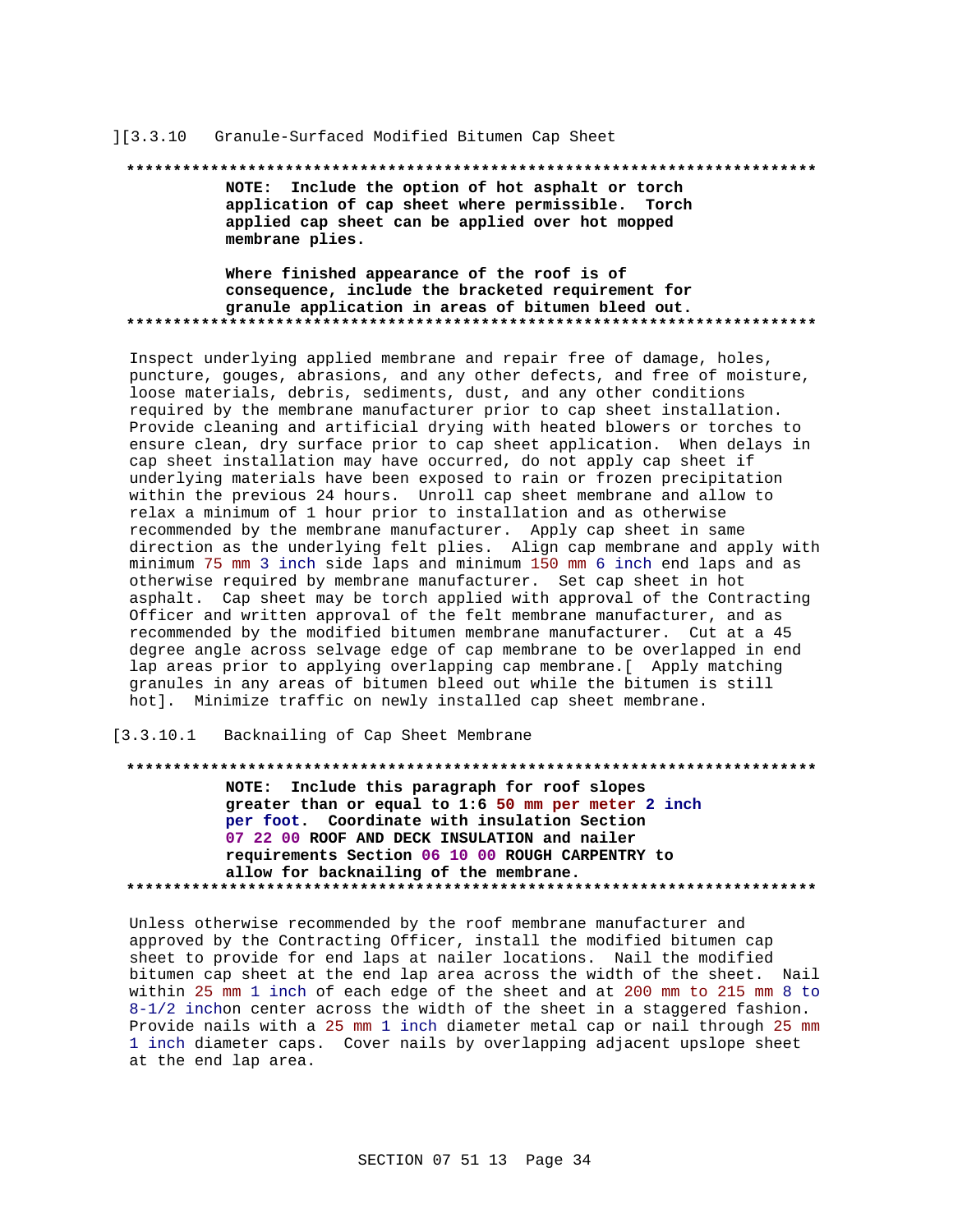#### ]]3.3.11 Correction of Deficiencies

Where any form of deficiency is found, take additional measures to determine the extent of the deficiency and perform corrective actions as directed by the Contracting Officer.[ Where interply moppings are too light, apply additional two plies of felt in full moppings of asphalt. Apply with 100 mm4 inch side and end laps. Where free water, skips, excessive voids, dry laps, desponding or any form of delamination are discovered between the plies, remove and rebuild affected area. Correction of inadequate number of plies, improper lap widths, or non-uniform or excessive asphalt mopping must be as directed by the Contracting Officer.] Where insulation is found to be wet, remove insulation and provide new built-up roofing and insulation.

#### 3.3.12 Clean Up

Remove debris, scraps, containers and other rubbish and trash resulting from installation of the roofing system from job site each day.

- 3.4 PROTECTION OF APPLIED ROOFING
- 3.4.1 Protection Against Moisture Absorption

When precipitation is imminent and at the end of each day's work, protect applied roofing as follows:

#### [3.4.2 Water Cutoffs

### **\*\*\*\*\*\*\*\*\*\*\*\*\*\*\*\*\*\*\*\*\*\*\*\*\*\*\*\*\*\*\*\*\*\*\*\*\*\*\*\*\*\*\*\*\*\*\*\*\*\*\*\*\*\*\*\*\*\*\*\*\*\*\*\*\*\*\*\*\*\*\*\*\*\* NOTE: Include this paragraph when roof insulation is a substrate for the modified bitumen sheet roofing. \*\*\*\*\*\*\*\*\*\*\*\*\*\*\*\*\*\*\*\*\*\*\*\*\*\*\*\*\*\*\*\*\*\*\*\*\*\*\*\*\*\*\*\*\*\*\*\*\*\*\*\*\*\*\*\*\*\*\*\*\*\*\*\*\*\*\*\*\*\*\*\*\*\***

Straighten insulation line using loose-laid cut insulation sheets and seal the terminated edge of modified bitumen roofing system in an effective manner.[ Seal off flutes in metal decking along the cutoff edge.] Remove the water cutoffs to expose the insulation when resuming work, and remove the insulation sheets used for fill-in.

]3.4.3 Temporary Flashing for Permanent Roofing

Provide temporary flashing at drains, curbs, walls and other penetrations and terminations of roofing sheets until permanent flashings can be applied. Remove temporary flashing before applying permanent flashing.

3.4.4 Temporary Walkways, Runways, and Platforms

Do not permit storing, walking, wheeling, and trucking directly on applied roofing materials. Provide temporary walkways, runways, and platforms of smooth clean boards, mats or planks as necessary to avoid damage to applied roofing materials, and to distribute weight to conform to live load limits of roof construction. Use rubber-tired equipment for roofing work.

[3.4.5 Glaze Coat

Use light glaze coating of bitumen to waterproof roof areas requiring extended time to complete. Glaze coating must be at the discretion of the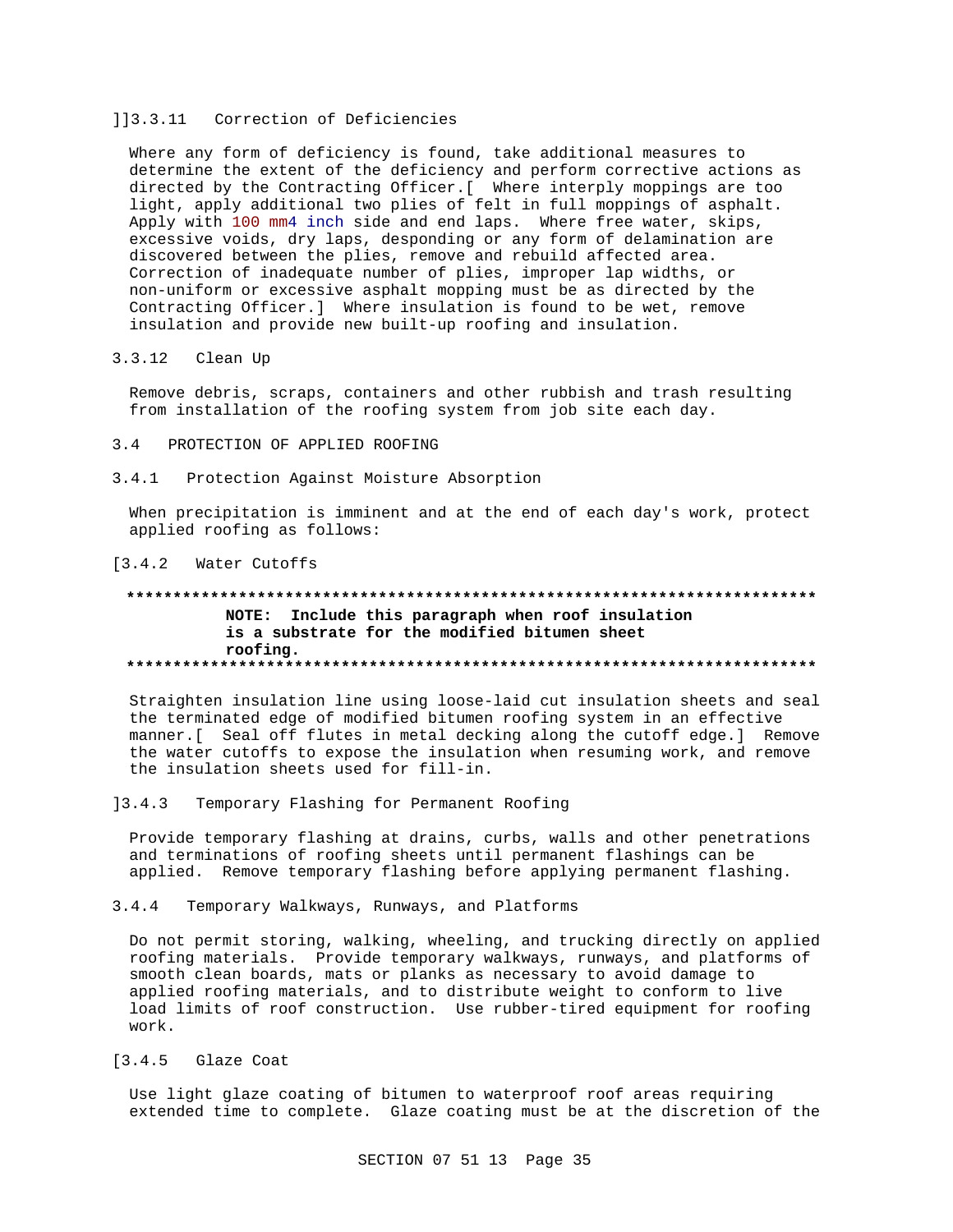Contracting Officer. Apply bitumen glaze coat on exposed felts at a rate of0.25 kg to 0.50 kg per square meter 5 to 10 pounds per square. Lower application rates, in accordance with membrane manufacturer's recommendations, may be required when modified bitumen cap sheet surfacing is specified. Provide valleys and low areas that may pond water with glaze coating.

]3.5 FIELD QUALITY CONTROL

Perform field tests in the presence of the Contracting Officer. Notify the Contracting Officer one day before performing tests.

3.5.1 Test for Surface Dryness

Before application of insulation or membrane materials and starting work on the area to be roofed, perform test for surface dryness in accordance with the following:

- a. Foaming: When poured on the surface to which materials are to be applied, one pint of asphalt when heated in the range of 176 to 204 degrees C 350 to 400 degrees F, must not foam upon contact.
- b. Strippability: After asphalt used in the foaming test application has cooled to ambient temperatures, test coating for adherence. Should a portion of the sample be readily stripped clean from the surface, do not consider the surface to be dry and do not start application. Should rain occur during application, stop work and do not resume until surface has been tested by the method above and found dry.
- c. Prior to installing any roof system on a concrete deck, conduct a test per ASTM D4263. The deck is acceptable for roof system application when there is no visible moisture on underside of plastic sheet after 24 hours.
- 3.5.2 Construction Monitoring

During progress of the roof work, perform visual inspections to ensure compliance with specified parameters. Additionally, verify the following:

- a. Equipment is in working order. Metering devices are accurate.
- b. Materials are not installed in adverse weather conditions.
- c. Substrates are in acceptable condition, in compliance with specification, prior to application of subsequent materials.

Nailers and blocking are provided where and as needed.

 Insulation substrate is smooth, properly secured to its substrate, and without excessive gaps prior to membrane application.

The proper number, type, and spacing of fasteners are installed.

Materials comply with the specified requirements.

 All materials are properly stored, handled and protected from moisture or other damages.

Asphalt is heated and applied within the specified temperature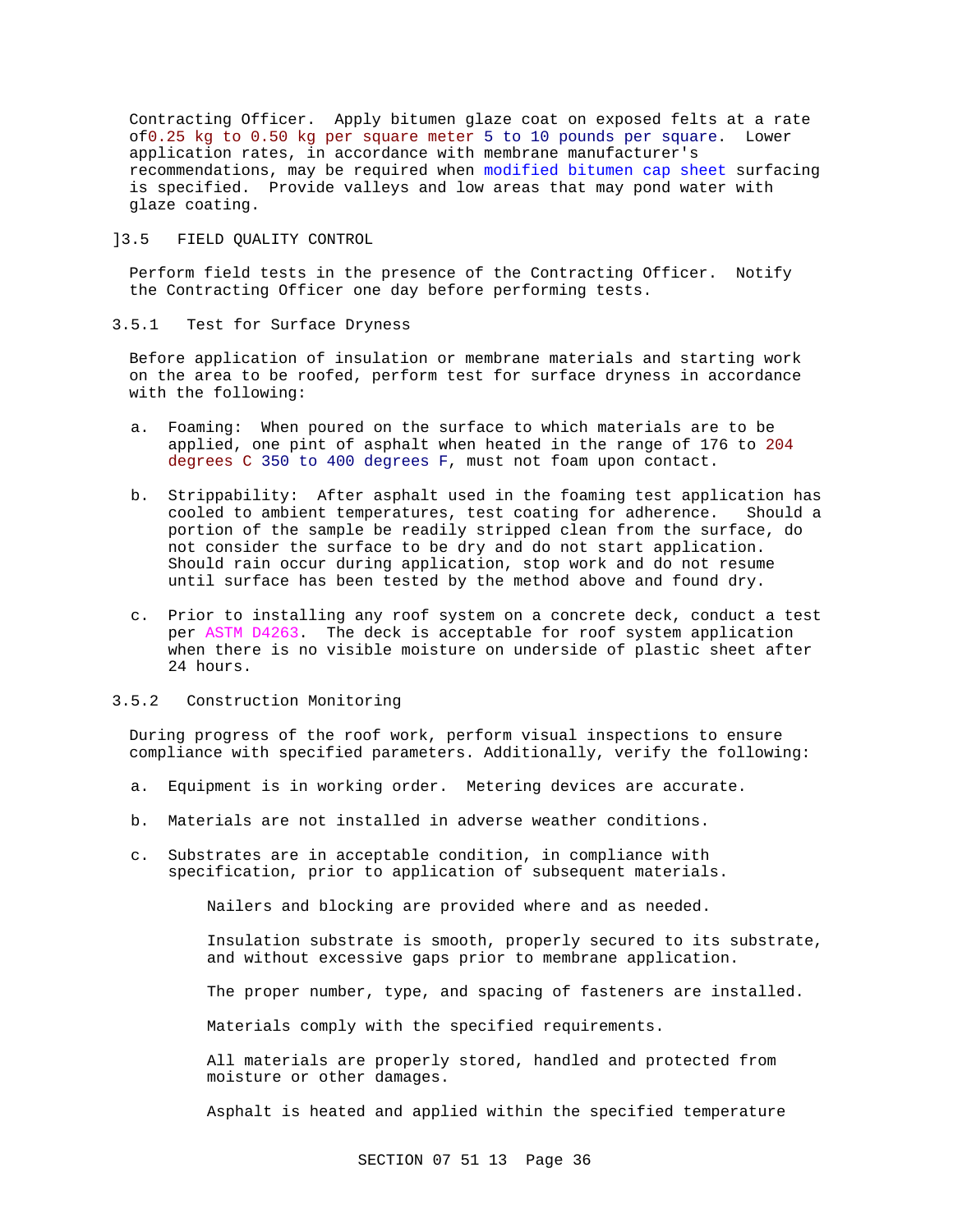parameters.

 Hot asphalt application is provided uniformly for voidless coverage and as necessary to ensure full adhesion of materials. Materials are set in place while asphalt is within the specified temperature range.

 The proper number and types of plies are installed, with the specified overlaps.

 Applied membrane surface is inspected, cleaned, dry, and repaired as necessary prior to cap sheet installation.

 Membrane is without ridges, wrinkles, kinks, fishmouths, or other voids or delaminations.

Installer adheres to specified and detailed application parameters.

 Associated flashings and sheet metal are installed in a timely manner in accord with the specified requirements.

 Temporary protection measures are in place at the end of each work shift.

[3.5.2.1 Manufacturer's Inspection

# **\*\*\*\*\*\*\*\*\*\*\*\*\*\*\*\*\*\*\*\*\*\*\*\*\*\*\*\*\*\*\*\*\*\*\*\*\*\*\*\*\*\*\*\*\*\*\*\*\*\*\*\*\*\*\*\*\*\*\*\*\*\*\*\*\*\*\*\*\*\*\*\*\*\* NOTE: Include this paragraph when manufacturer's inspection of work is required. Select desired frequency of manufacturer inspection and coordinate with text of optional 2nd and 3rd bracketed sentences. \*\*\*\*\*\*\*\*\*\*\*\*\*\*\*\*\*\*\*\*\*\*\*\*\*\*\*\*\*\*\*\*\*\*\*\*\*\*\*\*\*\*\*\*\*\*\*\*\*\*\*\*\*\*\*\*\*\*\*\*\*\*\*\*\*\*\*\*\*\*\*\*\*\***

Manufacturer's technical representative must visit the site a minimum of three [\_\_\_\_\_] times [once per week] during the installation for purposes of reviewing materials installation practices and adequacy of work in place.[ Inspect during the first 20 squares of membrane installation, at mid-point of the installation, and at substantial completion prior to surfacing application, at a minimum. Additional inspections must not exceed one for each 100 squares of total roof area with the exception that follow-up inspections of previously noted deficiencies or application errors must be performed as requested by the Contracting Officer.] After each inspection, submit a report, signed by the manufacturer's technical representative to the Contracting Officer within 3 working days. The report must note overall quality of work, deficiencies and any other concerns, and recommended corrective action.

### ]3.5.3 Samples of Built-Up Roofing

**\*\*\*\*\*\*\*\*\*\*\*\*\*\*\*\*\*\*\*\*\*\*\*\*\*\*\*\*\*\*\*\*\*\*\*\*\*\*\*\*\*\*\*\*\*\*\*\*\*\*\*\*\*\*\*\*\*\*\*\*\*\*\*\*\*\*\*\*\*\*\*\*\*\* NOTE: This requirement is included for optional enforcement at the discretion of the Contracting Officer. It is not the intent to require cut samples on all roof projects. \*\*\*\*\*\*\*\*\*\*\*\*\*\*\*\*\*\*\*\*\*\*\*\*\*\*\*\*\*\*\*\*\*\*\*\*\*\*\*\*\*\*\*\*\*\*\*\*\*\*\*\*\*\*\*\*\*\*\*\*\*\*\*\*\*\*\*\*\*\*\*\*\*\***

After application of specified roofing felts and prior to applying surfacing, take field samples of built-up roofing as directed by the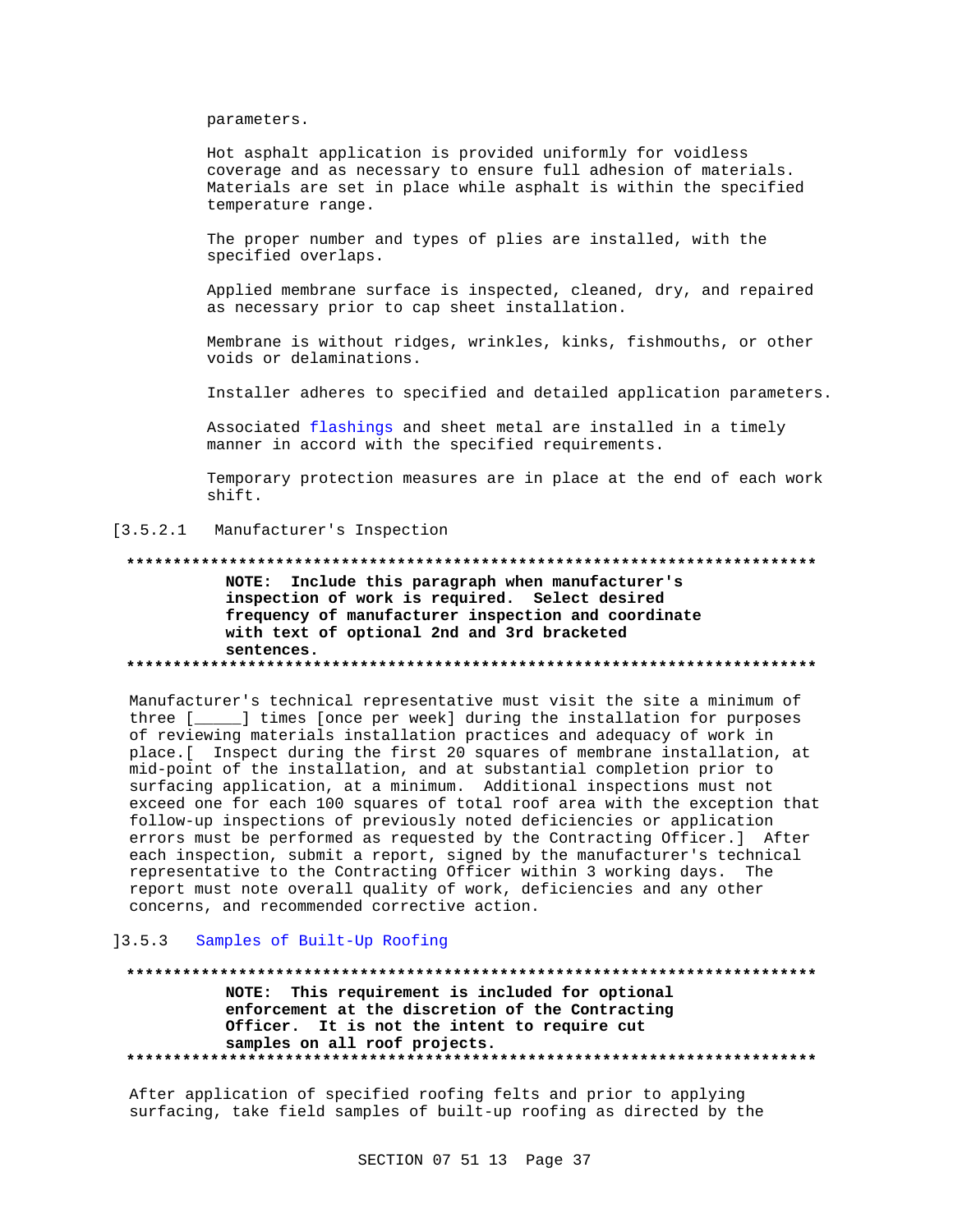Contracting Officer. Take and test samples in accordance with ASTM D3617 and at locations selected by the Contracting Officer immediately prior to cutting. Cut 100 mm by 1000 mm 4 inch by 40 inch samples across felt laps in a manner to expose the specified number of plies. The 100 mm 4 inch edge must coincide with an edge lap of felt and not be positioned over an end lap. Use 100 mm by 1000 mm 4 inch by 40 inch samples for visual inspection. The Contracting Officer will inspect the samples for the specified number of plies, bond between plies, skips in interply moppings, uniform asphalt mopping, presence of excessive voids or large voids in the ply construction, presence of harmful foreign materials, visible presence of moisture in the sandwich and wet insulation. Use 300 mm by 300 mm 12 inch by 12 inch cut samples to calculate bitumen quantities in accordance with ASTM D3617 and directed by the Contracting Officer. Do not proceed with surfacing until all deficiencies disclosed as a result of cut tests have been corrected and approved by the Contracting Officer. Where cuts are not retained by the Contracting Officer or disposed, set cut strip back in cut area and patch as specified.

#### 3.5.3.1 Number of Cut Tests

Take cut samples as directed by the Contracting Officer for quality assurance validation or as necessary to determine the extent of deficiencies discovered in the construction. Except where cut samples are taken to investigate deficiencies, provide no more than two cut samples per 1000 square meters 100 squares or one cut sample from each day's work.

### 3.5.3.2 Sample Cutting Device

Provide a rectangular, 100 mm by 1000 mm 4 inch by 40 inch template and 300 mm by 300 mm 12 inch by 12 inch template, of a type that will permit accurate cutting of samples with standard roofing knives. Keep cutting edge of knife clean by washing in solvent after each cut.

#### 3.5.3.3 Patching Cut-Out Area

Immediately after inspection, replace cut-out sample. When sample is needed for laboratory analysis or other circumstance makes it unavailable, substitute a new section of equivalent size and structure. For non-nailable decks, replace sample in hot asphalt. For nailable decks, insert one ply of ply felt into opening from which sample was taken and sprinkle nail to hold in place; coat felt heavily with asphalt roof cement and press cutout sample firmly into asphalt roof cement. Repair area of cut with new patch of the same number of plies as the primary roof membrane. Extend the first ply minimum 150 mm 6 inch all around the cut area. Extend each additional ply minimum 100 mm 4 inch beyond the previous ply.

### [3.5.4 Roof Drain Test

# **\*\*\*\*\*\*\*\*\*\*\*\*\*\*\*\*\*\*\*\*\*\*\*\*\*\*\*\*\*\*\*\*\*\*\*\*\*\*\*\*\*\*\*\*\*\*\*\*\*\*\*\*\*\*\*\*\*\*\*\*\*\*\*\*\*\*\*\*\*\*\*\*\*\* NOTE: Include this paragraph when roof drains are required. Consult with structural engineer to verify loading capability of roof structural system. \*\*\*\*\*\*\*\*\*\*\*\*\*\*\*\*\*\*\*\*\*\*\*\*\*\*\*\*\*\*\*\*\*\*\*\*\*\*\*\*\*\*\*\*\*\*\*\*\*\*\*\*\*\*\*\*\*\*\*\*\*\*\*\*\*\*\*\*\*\*\*\*\*\***

After roofing system is complete except for surfacing, perform the following test of roof drains and adjacent roofing for watertightness. Plug roof drains and fill with water to edge of drain sump for 8 hours. Do not plug secondary overflow drains at same time as adjacent primary